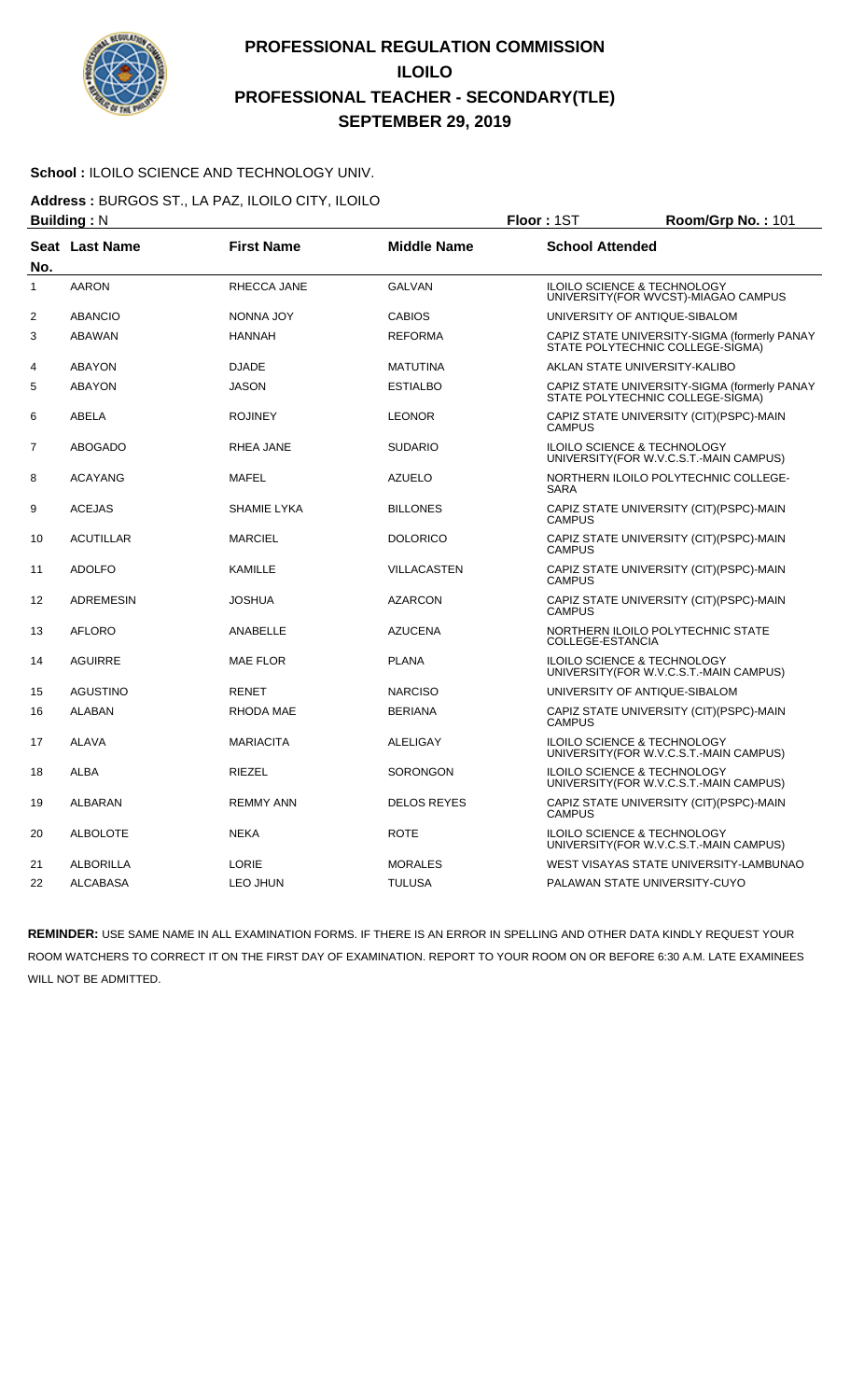

#### **School :** ILOILO SCIENCE AND TECHNOLOGY UNIV.

**Address :** BURGOS ST., LA PAZ, ILOILO CITY, ILOILO

|                | <b>Building: N</b> |                        |                    | Floor: 1ST                | Room/Grp No.: 102                                                                 |
|----------------|--------------------|------------------------|--------------------|---------------------------|-----------------------------------------------------------------------------------|
| No.            | Seat Last Name     | <b>First Name</b>      | <b>Middle Name</b> | <b>School Attended</b>    |                                                                                   |
| $\mathbf{1}$   | <b>ALCANTARA</b>   | <b>EDLYN</b>           | LAMIGO             | <b>BATAD, ILOILO CITY</b> | NORTHERN ILOILO POLYTECHNIC STATE COLL-                                           |
| $\overline{2}$ | <b>ALDAMAR</b>     | <b>MAE ANN</b>         | <b>CADUNGAN</b>    |                           | ILOILO SCIENCE & TECHNOLOGY<br>UNIVERSITY (FOR W.V.C.S.T.-MAIN CAMPUS)            |
| 3              | <b>ALDAMAR</b>     | <b>THRESDIL</b>        | CADUNGGAN          |                           | <b>ILOILO SCIENCE &amp; TECHNOLOGY</b><br>UNIVERSITY (FOR W.V.C.S.T.-MAIN CAMPUS) |
| 4              | <b>ALDAMERO</b>    | <b>GENALYN</b>         |                    | <b>CAMPUS</b>             | CAPIZ STATE UNIVERSITY (CIT)(PSPC)-MAIN                                           |
| 5              | <b>ALDAYA</b>      | NIKKA JOY              | <b>VASQUEZ</b>     | CONCEPCION, ILOILO        | NORTHERN ILOILO POLYTECHNIC STATE COLL-                                           |
| 6              | <b>ALEGADO</b>     | <b>SHARMAINE MARIE</b> | <b>TIMONERA</b>    |                           | AKLAN STATE UNIVERSITY-MAKATO                                                     |
| 7              | <b>ALEJANDRIA</b>  | <b>STELLA</b>          | <b>GALLARDO</b>    |                           | CAPIZ STATE UNIVERSITY-SIGMA (formerly PANAY<br>STATE POLYTECHNIC COLLEGE-SIGMA)  |
| 8              | <b>ALEJO</b>       | <b>GLORIA</b>          | <b>OLALIO</b>      |                           | UNIVERSITY OF ANTIQUE-SIBALOM                                                     |
| 9              | <b>ALFARAS</b>     | <b>STEFANIE</b>        | <b>CORNEJA</b>     |                           | WEST VISAYAS STATE UNIVERSITY-POTOTAN                                             |
| 10             | <b>ALFEREZ</b>     | <b>KATHLEEN PEARL</b>  | <b>MEDIANERO</b>   |                           | WEST VISAYAS STATE UNIVERSITY-POTOTAN                                             |
| 11             | <b>ALISASIS</b>    | <b>JESSA GRACE</b>     | <b>PORAS</b>       |                           | CAPIZ STATE UNIVERSITY-SIGMA (formerly PANAY<br>STATE POLYTECHNIC COLLEGE-SIGMA)  |
| 12             | <b>ALMENCION</b>   | <b>SIONY</b>           |                    | <b>CAMPUS</b>             | CAPIZ STATE UNIVERSITY (CIT) (PSPC)-MAIN                                          |
| 13             | <b>ALMINAZA</b>    | MAE JOY                | <b>QUIDER</b>      |                           | WESTERN INSTITUTE OF TECHNOLOGY                                                   |
| 14             | <b>ALONSAGAY</b>   | <b>SHINA</b>           | <b>DUMOL</b>       |                           | AKLAN STATE UNIVERSITY-KALIBO                                                     |
| 15             | <b>ALOVERA</b>     | <b>CECILE</b>          | <b>BRILLO</b>      | <b>CAMPUS</b>             | CAPIZ STATE UNIVERSITY (CIT) (PSPC)-MAIN                                          |
| 16             | <b>ALUMBRO</b>     | <b>RESCHELLE</b>       | ARANJUEZ           |                           | <b>ILOILO SCIENCE &amp; TECHNOLOGY</b><br>UNIVERSITY(FOR W.V.C.S.T.-BAROTAC       |
| 17             | <b>ALVAREZ</b>     | <b>CAMILLE JOY</b>     | <b>GALARPE</b>     | <b>CAMPUS</b>             | CAPIZ STATE UNIVERSITY (CIT)(PSPC)-MAIN                                           |
| 18             | <b>ALVAREZ</b>     | <b>RUSSEL</b>          | <b>FAILAMAN</b>    |                           | ILOILO SCIENCE & TECHNOLOGY<br>UNIVERSITY (FOR WVCST)-MIAGAO CAMPUS               |
| 19             | <b>ALVARO</b>      | <b>GEMALYN</b>         | <b>MALUTAO</b>     |                           | UNIVERSITY OF ANTIQUE-CALUYA                                                      |
| 20             | <b>AMADO</b>       | <b>RYAN</b>            | MAHINAY            |                           | VICTORINO SALCEDO POLYTECHNIC COLLEGE                                             |
| 21             | AMAGAN             | <b>MERICAR</b>         | CARCOLE            | <b>CAMPUS</b>             | CAPIZ STATE UNIVERSITY (CIT)(PSPC)-MAIN                                           |
| 22             | AMAR               | <b>ELIZABETH</b>       | <b>SALUDES</b>     |                           | WEST VISAYAS STATE UNIVERSITY-POTOTAN                                             |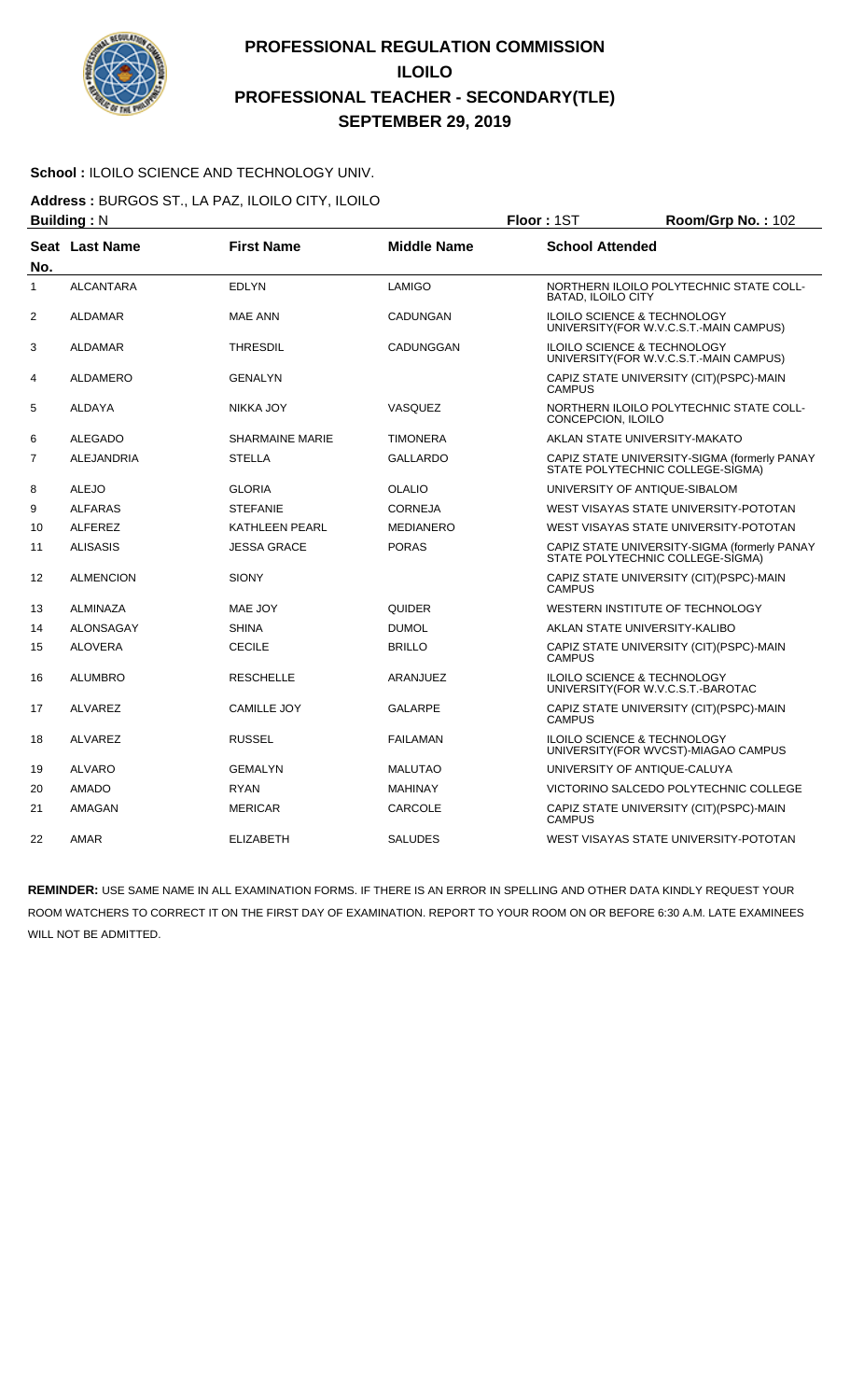

#### **School :** ILOILO SCIENCE AND TECHNOLOGY UNIV.

**Address :** BURGOS ST., LA PAZ, ILOILO CITY, ILOILO

| <b>Building: N</b> |                   |                     | Floor: 1ST         | Room/Grp No.: 103      |                                                                                   |
|--------------------|-------------------|---------------------|--------------------|------------------------|-----------------------------------------------------------------------------------|
| No.                | Seat Last Name    | <b>First Name</b>   | <b>Middle Name</b> | <b>School Attended</b> |                                                                                   |
| $\mathbf{1}$       | <b>AMBROCIO</b>   | <b>RINA</b>         | <b>NEPOMUCENO</b>  |                        | BALETE COMMUNITY COLLEGE                                                          |
| 2                  | <b>AMBROCIO</b>   | <b>RONA</b>         | <b>NEPOMUCENO</b>  |                        | <b>BALETE COMMUNITY COLLEGE</b>                                                   |
| 3                  | <b>AMISTAS</b>    | <b>ERMAR</b>        | <b>AMOR</b>        |                        | <b>ILOILO SCIENCE &amp; TECHNOLOGY</b><br>UNIVERSITY (FOR W.V.C.S.T.-MAIN CAMPUS) |
| 4                  | <b>AMOR</b>       | <b>STEVE</b>        | <b>AMADOR</b>      |                        | <b>ILOILO SCIENCE &amp; TECHNOLOGY</b><br>UNIVERSITY(FOR W.V.C.S.T.-MAIN CAMPUS)  |
| 5                  | <b>ANADON</b>     | <b>MERRY JEAN</b>   | CAMPANO            |                        | WEST VISAYAS STATE UNIVERSITY-POTOTAN                                             |
| 6                  | <b>ANCENO</b>     | <b>WILLIAM</b>      | <b>MADERO</b>      |                        | WEST VISAYAS STATE UNIVERSITY-JANIUAY                                             |
| 7                  | <b>ANDALES</b>    | <b>MARIEL</b>       | <b>SABANAL</b>     | <b>GUIHULNGAN</b>      | NEGROS ORIENTAL STATE UNIVERSITY (CVPC)-                                          |
| 8                  | <b>ANDAN</b>      | <b>KENT ANTHONY</b> | VALLEGA            | <b>BINALBAGAN</b>      | CARLOS HILADO STATE COLLEGE OF FISHERIES-                                         |
| 9                  | <b>ANDICO</b>     | <b>LITO</b>         | <b>BARRACA</b>     |                        | AKLAN STATE UNIVERSITY-KALIBO                                                     |
| 10                 | <b>ANDRADA</b>    | RAQUEL              | <b>ROXAS</b>       |                        | <b>FILAMER CHRISTIAN COLLEGE</b>                                                  |
| 11                 | ANDRADE           | <b>GENARD</b>       | <b>TALCO</b>       |                        | AKLAN STATE UNIVERSITY-MAKATO                                                     |
| 12                 | ANDRADE           | <b>GLENDA</b>       | <b>ALMANON</b>     |                        | AKLAN STATE UNIVERSITY (AKLAN S.C.A.)-BANGA                                       |
| 13                 | <b>ANICETO</b>    | <b>MARVIE LOU</b>   | <b>MILLARE</b>     |                        | AKLAN STATE UNIVERSITY-KALIBO                                                     |
| 14                 | <b>ANIERDES</b>   | <b>DONNA JOY</b>    | <b>LACTUPO</b>     |                        | WEST VISAYAS STATE UNIVERSITY-LAMBUNAO                                            |
| 15                 | <b>ANOCHE</b>     | <b>ROGER JR</b>     | <b>CIBAGA</b>      | <b>CAMPUS</b>          | CAPIZ STATE UNIVERSITY (CIT) (PSPC)-MAIN                                          |
| 16                 | <b>ANOG</b>       | <b>MARY GRACE</b>   | <b>CASIPONG</b>    | <b>GUIHULNGAN</b>      | NEGROS ORIENTAL STATE UNIVERSITY (CVPC)-                                          |
| 17                 | <b>ANTARAN</b>    | <b>RONEL</b>        | <b>MACAPAR</b>     |                        | AKLAN STATE UNIVERSITY-KALIBO                                                     |
| 18                 | <b>ANTARAN</b>    | <b>SHANE</b>        | <b>TAGUMPAY</b>    |                        | AKLAN STATE UNIVERSITY-MAKATO                                                     |
| 19                 | <b>ANTONIO</b>    | <b>ANGEL CRIS</b>   | <b>ESPAÑOLA</b>    |                        | <b>ILOILO SCIENCE &amp; TECHNOLOGY</b><br>UNIVERSITY (FOR W.V.C.S.T.-MAIN CAMPUS) |
| 20                 | <b>ANTONIO</b>    | <b>SHERNAN</b>      | <b>PATNUGOT</b>    |                        | AKLAN STATE UNIVERSITY-KALIBO                                                     |
| 21                 | <b>APOLINARIO</b> | <b>EDCEL</b>        | <b>NADALES</b>     |                        | AKLAN STATE UNIVERSITY-KALIBO                                                     |
| 22                 | <b>APONTE</b>     | <b>VENANCIO JR</b>  | <b>GLORIA</b>      |                        | WEST VISAYAS STATE UNIVERSITY-LAMBUNAO                                            |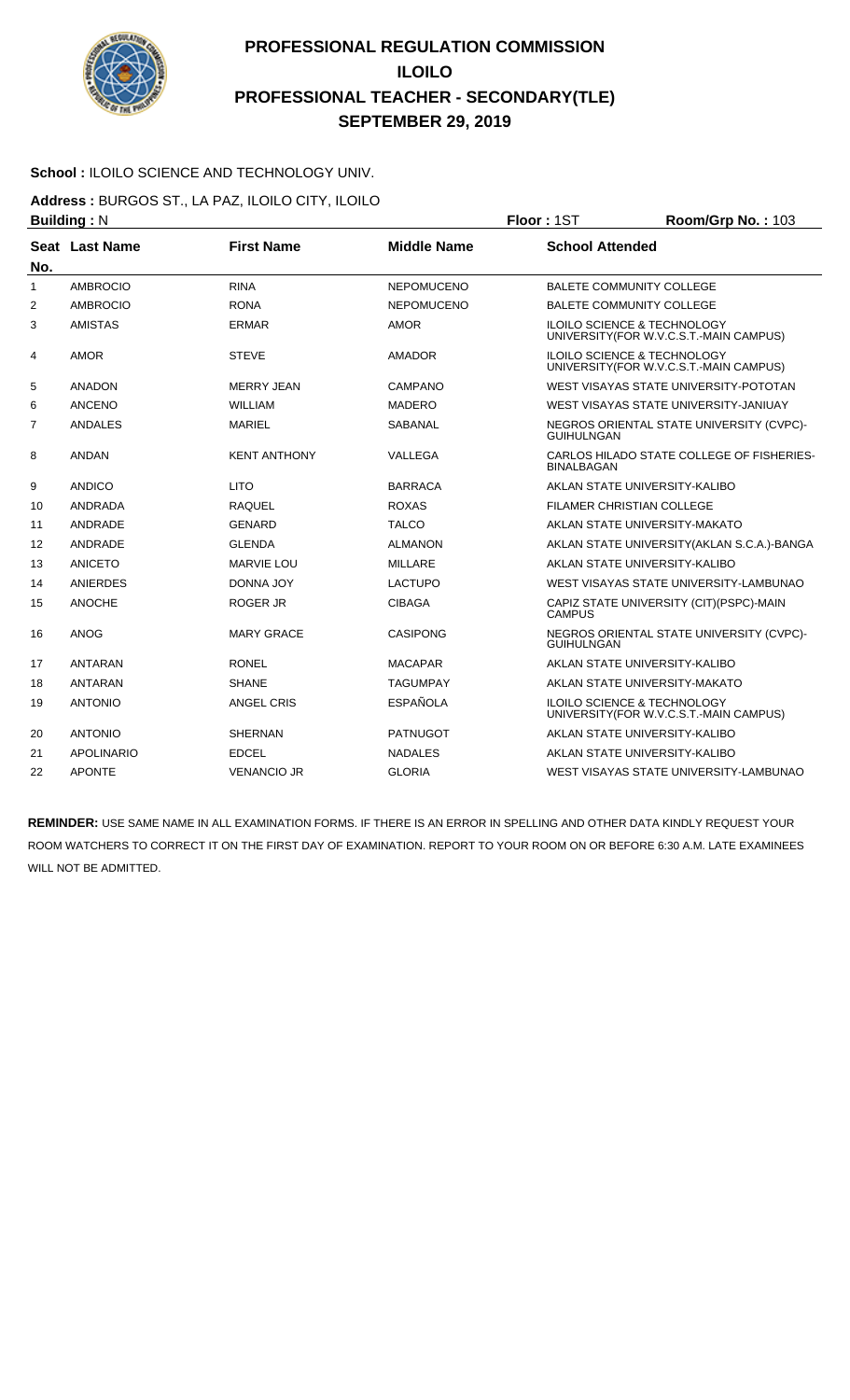

#### **School :** ILOILO SCIENCE AND TECHNOLOGY UNIV.

**Address :** BURGOS ST., LA PAZ, ILOILO CITY, ILOILO

|     | <b>Building: N</b> |                      |                    | Floor: 2ND             | Room/Grp No.: 201                                                                 |
|-----|--------------------|----------------------|--------------------|------------------------|-----------------------------------------------------------------------------------|
| No. | Seat Last Name     | <b>First Name</b>    | <b>Middle Name</b> | <b>School Attended</b> |                                                                                   |
| 1   | <b>AQUINO</b>      | <b>MARLON</b>        | <b>ARMIA</b>       |                        | CAMARINES NORTE STATE COLLEGE-DAET                                                |
| 2   | ARAGON             | <b>LOIDA</b>         | <b>DESCALZO</b>    | <b>CAMPUS</b>          | CAPIZ STATE UNIVERSITY (CIT) (PSPC)-MAIN                                          |
| 3   | <b>ARAQUE</b>      | <b>DANILO</b>        | <b>FARNASO</b>     | <b>CAMPUS</b>          | CAPIZ STATE UNIVERSITY (CIT) (PSPC)-MAIN                                          |
| 4   | ARAW-ARAW          | <b>LINA</b>          | <b>CONCEPCION</b>  | <b>CAMPUS</b>          | CAPIZ STATE UNIVERSITY (CIT)(PSPC)-MAIN                                           |
| 5   | <b>ARCA</b>        | <b>DELOXANDER</b>    | <b>PAJADAN</b>     |                        | <b>ILOILO SCIENCE &amp; TECHNOLOGY</b><br>UNIVERSITY (FOR W.V.C.S.T.-MAIN CAMPUS) |
| 6   | <b>ARCEDE</b>      | <b>MONALIZA</b>      | <b>MANZANO</b>     | <b>CAMPUS</b>          | CAPIZ STATE UNIVERSITY (CIT)(PSPC)-MAIN                                           |
| 7   | <b>ARCENIO</b>     | <b>JESREEL</b>       | <b>GONZALES</b>    |                        | AKLAN STATE UNIVERSITY-KALIBO                                                     |
| 8   | <b>ARCILLA</b>     | <b>MELODY GRACE</b>  | <b>PILAR</b>       |                        | AKLAN STATE UNIVERSITY-KALIBO                                                     |
| 9   | <b>ARCILON</b>     | <b>KASSANDRA JOY</b> | <b>MAJANO</b>      |                        | ILOILO SCIENCE & TECHNOLOGY<br>UNIVERSITY(FOR W.V.C.S.T.-MAIN CAMPUS)             |
| 10  | AREVALO            | <b>ROSEDEN</b>       | <b>RATAY</b>       |                        | AKLAN STATE UNIVERSITY-KALIBO                                                     |
| 11  | ARGAÑOSA           | <b>STIFFE MAE</b>    | <b>ASTROLABIO</b>  | <b>CAMPUS</b>          | CAPIZ STATE UNIVERSITY (CIT)(PSPC)-MAIN                                           |
| 12  | <b>ARIAS</b>       | <b>CHRISTIAN</b>     |                    |                        | AKLAN STATE UNIVERSITY-KALIBO                                                     |
| 13  | <b>ARITALLA</b>    | <b>MARY JOY</b>      | <b>SOLACITO</b>    |                        | ILOILO SCIENCE & TECHNOLOGY<br>UNIVERSITY (FOR W.V.C.S.T.-MAIN CAMPUS)            |
| 14  | ARNAIZ             | <b>MARVIN</b>        | <b>ZAMORA</b>      |                        | UNIVERSITY OF ANTIQUE-SIBALOM                                                     |
| 15  | <b>ARON</b>        | <b>DEARLY</b>        | <b>DAISOG</b>      |                        | AKLAN STATE UNIVERSITY-KALIBO                                                     |
| 16  | <b>ARRIOLA</b>     | <b>MICHELLE</b>      | <b>DEDURO</b>      | <b>CAMPUS</b>          | CAPIZ STATE UNIVERSITY (CIT)(PSPC)-MAIN                                           |
| 17  | ARROZ              | <b>MARIEL</b>        | DE LOS SANTOS      | <b>CAMPUS</b>          | CAPIZ STATE UNIVERSITY (CIT)(PSPC)-MAIN                                           |
| 18  | <b>ARTAJO</b>      | <b>JOHN RHEY</b>     | <b>DUMDUM</b>      |                        | PALAWAN STATE UNIVERSITY-CUYO                                                     |
| 19  | <b>ASAYTUNO</b>    | <b>RONLAN</b>        | <b>FACTAO</b>      |                        | <b>ILOILO SCIENCE &amp; TECHNOLOGY</b><br>UNIVERSITY(FOR WVCST)-MIAGAO CAMPUS     |
| 20  | <b>ASIONG</b>      | <b>BLECIMA</b>       | <b>ASIONG</b>      |                        | LIBACAO COLLEGE OF SCIENCE & TECHNOLOGY                                           |
| 21  | <b>ASIS</b>        | <b>LYLIBELL</b>      | <b>BALBOA</b>      | <b>CAMPUS</b>          | CAPIZ STATE UNIVERSITY (CIT) (PSPC)-MAIN                                          |
| 22  | <b>ASONG</b>       | <b>JEANNE MAE</b>    | <b>DEGUIA</b>      | <b>CAMPUS</b>          | CAPIZ STATE UNIVERSITY (CIT)(PSPC)-MAIN                                           |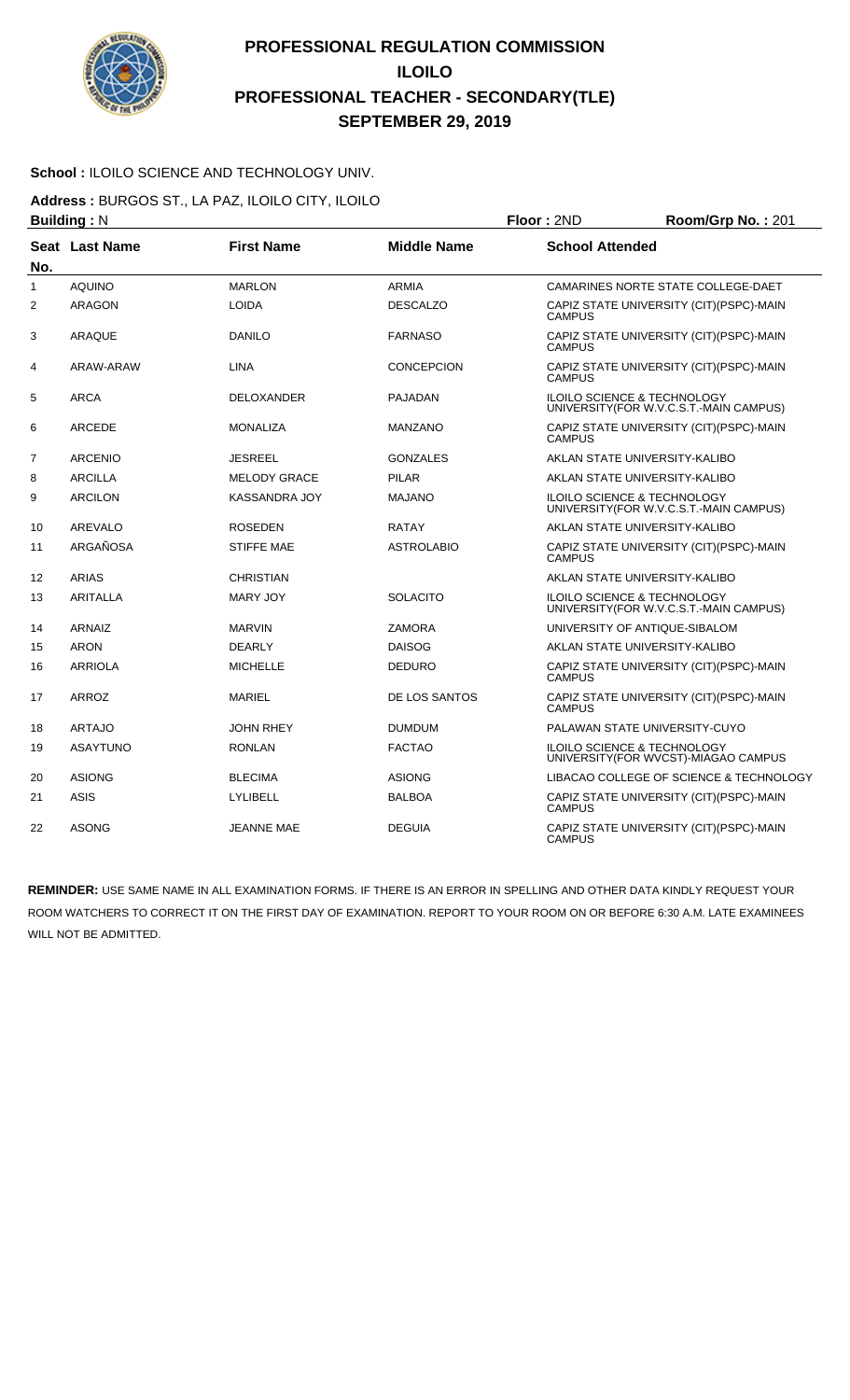

#### School : ILOILO SCIENCE AND TECHNOLOGY UNIV.

**Address :** BURGOS ST., LA PAZ, ILOILO CITY, ILOILO

| <b>Building: N</b> |                       |                       |                    | Floor: 2ND                             | Room/Grp No.: 202                                                                |
|--------------------|-----------------------|-----------------------|--------------------|----------------------------------------|----------------------------------------------------------------------------------|
| No.                | <b>Seat Last Name</b> | <b>First Name</b>     | <b>Middle Name</b> | <b>School Attended</b>                 |                                                                                  |
| 1                  | <b>ASORIO</b>         | <b>REGINA</b>         | <b>SOBREMISANA</b> | ILOILO SCIENCE & TECHNOLOGY            | UNIVERSITY (FOR W.V.C.S.T.-MAIN CAMPUS)                                          |
| 2                  | <b>ASTURIAS</b>       | <b>CYREN</b>          | <b>BANDIEZ</b>     | SCIENCE & TECHNOLOGY                   | EULOGIO (AMANG) RODRIGUEZ INSTITUTE OF                                           |
| 3                  | <b>ASTURIAS</b>       | <b>MARYCAR</b>        | VASQUEZ            | CONCEPCION, ILOILO                     | NORTHERN ILOILO POLYTECHNIC STATE COLL-                                          |
| 4                  | <b>ATADERO</b>        | <b>JIMMY BOY</b>      | <b>DELA CRUZ</b>   |                                        | CAPIZ STATE UNIVERSITY-SIGMA (formerly PANAY<br>STATE POLYTECHNIC COLLEGE-SIGMA) |
| 5                  | <b>ATANOSO</b>        | <b>VIA MICAH</b>      | VASQUEZ            | CONCEPCION, ILOILO                     | NORTHERN ILOILO POLYTECHNIC STATE COLL-                                          |
| 6                  | <b>ATANOY</b>         | <b>JOYCE</b>          | <b>SANTUYO</b>     | CONCEPCION, ILOILO                     | NORTHERN ILOILO POLYTECHNIC STATE COLL-                                          |
| 7                  | <b>ATOR</b>           | <b>ATHENA</b>         | <b>DEGAYO</b>      | ILOILO SCIENCE & TECHNOLOGY            | UNIVERSITY (FOR W.V.C.S.T.-BAROTAC                                               |
| 8                  | <b>BABAS</b>          | <b>ANNIELEE</b>       | <b>BEROLA</b>      | COLLEGE-ESTANCIA                       | NORTHERN ILOILO POLYTECHNIC STATE                                                |
| 9                  | <b>BACARO</b>         | <b>MARIA CRISTINA</b> | ABELARDE           | CAMPUS                                 | CAPIZ STATE UNIVERSITY (CIT)(PSPC)-MAIN                                          |
| 10                 | <b>BACLAS</b>         | <b>ROY</b>            | <b>SUYAO</b>       | <b>ILOILO SCIENCE &amp; TECHNOLOGY</b> | UNIVERSITY (FOR W.V.C.S.T.-MAIN CAMPUS)                                          |
| 11                 | <b>BACOLONGAN</b>     | <b>MARIA FE JOY</b>   | <b>DOFILES</b>     |                                        | WEST VISAYAS STATE UNIVERSITY-LAMBUNAO                                           |
| 12                 | <b>BACULINAO</b>      | <b>MONICA</b>         | <b>BUARON</b>      | <b>CAMPUS</b>                          | CAPIZ STATE UNIVERSITY (CIT)(PSPC)-MAIN                                          |
| 13                 | <b>BADURIA</b>        | TRISHA MAE            | <b>SALLADOR</b>    | AKLAN STATE UNIVERSITY-KALIBO          |                                                                                  |
| 14                 | <b>BAGAFORO</b>       | <b>ARNIE</b>          | <b>GUEVARRA</b>    | COLLEGE-ESTANCIA                       | NORTHERN ILOILO POLYTECHNIC STATE                                                |
| 15                 | <b>BAGALAY</b>        | <b>JEMMALYN</b>       | <b>APGAO</b>       | PALAWAN STATE UNIVERSITY-CUYO          |                                                                                  |
| 16                 | <b>BAJADA</b>         | <b>GLENDA</b>         | <b>BARTOLOME</b>   | COLLEGE-ESTANCIA                       | NORTHERN ILOILO POLYTECHNIC STATE                                                |
| 17                 | <b>BAJALA</b>         | <b>BERNABE JR</b>     | <b>PALMA</b>       |                                        | WEST VISAYAS STATE UNIVERSITY-POTOTAN                                            |
| 18                 | <b>BALAJADIA</b>      | <b>MARIEL</b>         | <b>LAGURA</b>      | ILOILO SCIENCE & TECHNOLOGY            | UNIVERSITY (FOR W.V.C.S.T.-MAIN CAMPUS)                                          |
| 19                 | <b>BALARIDO</b>       | <b>RUBEE LYN</b>      | ARRIDA             | ILOILO SCIENCE & TECHNOLOGY            | UNIVERSITY(FOR W.V.C.S.T.-MAIN CAMPUS)                                           |
| 20                 | <b>BALASOTE</b>       | <b>ROWENA</b>         | <b>ASPERA</b>      | ILOILO SCIENCE & TECHNOLOGY            | UNIVERSITY(FOR W.V.C.S.T.-MAIN CAMPUS)                                           |
| 21                 | <b>BALASOTO</b>       | <b>LEONARD</b>        | <b>CASUMPANG</b>   | <b>NUEVO CAMPUS</b>                    | <b>ILOILO STATE COLLEGE OF FISHERIES-BAROTAC</b>                                 |
| 22                 | <b>BALATAYO</b>       | <b>PAULO</b>          | <b>CALDEA</b>      | <b>CAMPUS</b>                          | CAPIZ STATE UNIVERSITY (CIT)(PSPC)-MAIN                                          |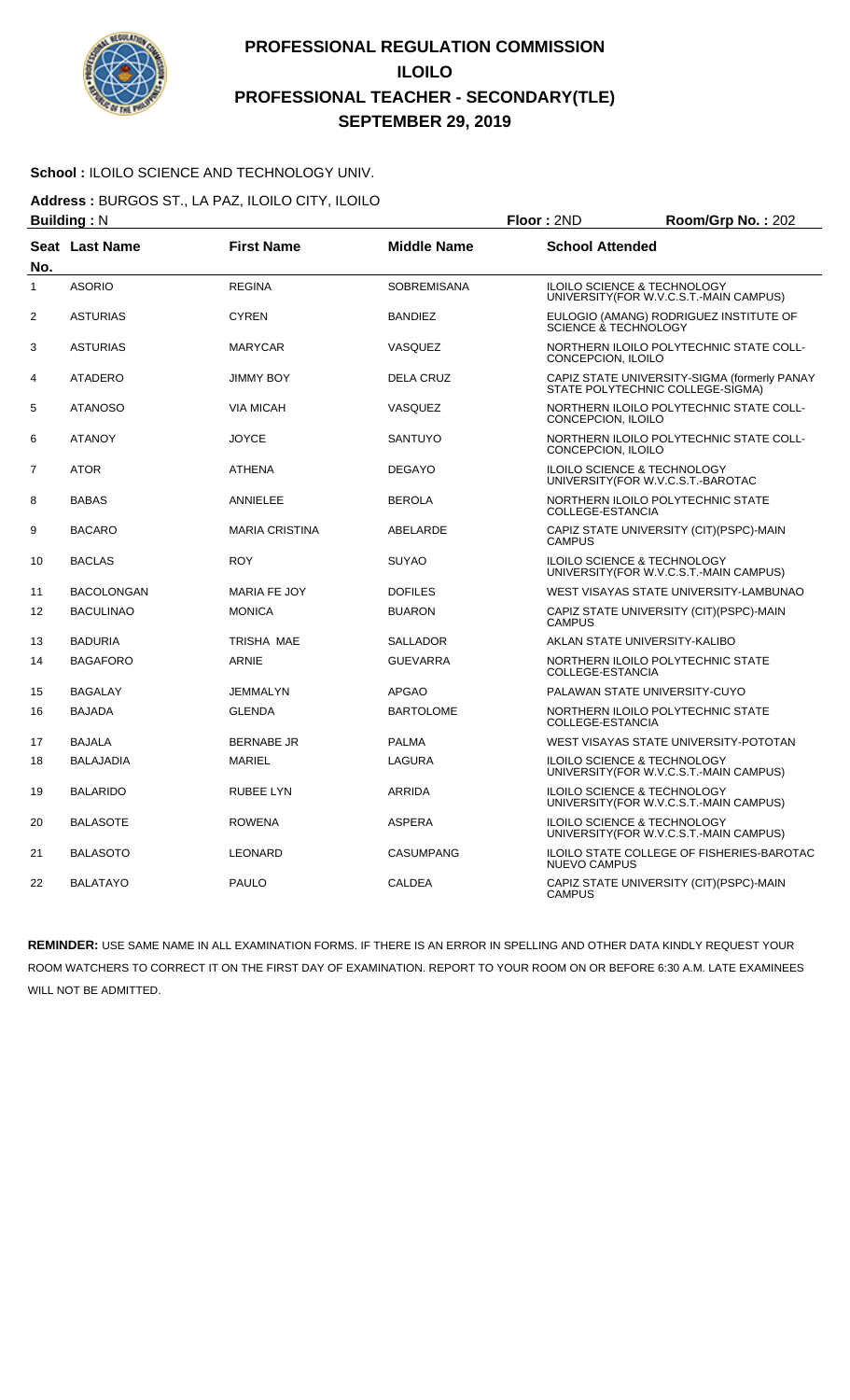

#### **School :** ILOILO SCIENCE AND TECHNOLOGY UNIV.

**Address :** BURGOS ST., LA PAZ, ILOILO CITY, ILOILO

|                | <b>Building: N</b> |                         |                     | Floor: 2ND             | Room/Grp No.: 203                                                                 |
|----------------|--------------------|-------------------------|---------------------|------------------------|-----------------------------------------------------------------------------------|
| No.            | Seat Last Name     | <b>First Name</b>       | <b>Middle Name</b>  | <b>School Attended</b> |                                                                                   |
| 1              | <b>BALBOA</b>      | <b>DONNA</b>            | <b>BRILLO</b>       | <b>CAMPUS</b>          | CAPIZ STATE UNIVERSITY (CIT)(PSPC)-MAIN                                           |
| 2              | <b>BALBONA</b>     | <b>HARLEH</b>           | <b>VACARO</b>       | <b>CAMPUS</b>          | CAPIZ STATE UNIVERSITY (CIT)(PSPC)-MAIN                                           |
| 3              | <b>BALCEDA</b>     | <b>RICA JEAN</b>        | SAPAN               |                        | <b>ILOILO SCIENCE &amp; TECHNOLOGY</b><br>UNIVERSITY(FOR WVCST)-MIAGAO CAMPUS     |
| 4              | <b>BALDOMERO</b>   | <b>VAL</b>              | <b>MUSICO</b>       | <b>CAMPUS</b>          | CAPIZ STATE UNIVERSITY (CIT)(PSPC)-MAIN                                           |
| 5              | <b>BALDOSANO</b>   | <b>MARK ANTHONY</b>     | <b>BITGUE</b>       |                        | ILOILO SCIENCE & TECHNOLOGY<br>UNIVERSITY (FOR W.V.C.S.T.-MAIN CAMPUS)            |
| 6              | <b>BALIDIO</b>     | <b>KENN JOHN</b>        | <b>SALVADOR</b>     |                        | AKLAN STATE UNIVERSITY-KALIBO                                                     |
| $\overline{7}$ | <b>BALIDIO</b>     | <b>SHAINA MAE</b>       | <b>GABINETE</b>     |                        | AKLAN STATE UNIVERSITY-KALIBO                                                     |
| 8              | <b>BALING</b>      | <b>MALOU</b>            | DE LA CRUZ          |                        | AKLAN STATE UNIVERSITY (AKLAN S.C.A.)-BANGA                                       |
| 9              | <b>BALINTAG</b>    | <b>ANGELICA</b>         | <b>ESPAÑOLA</b>     |                        | UNIVERSITY OF ANTIQUE-SIBALOM                                                     |
| 10             | <b>BALITOR</b>     | <b>SHARRA FE</b>        | <b>VARGAS</b>       |                        | ILOILO SCIENCE & TECHNOLOGY<br>UNIVERSITY(FOR W.V.C.S.T.-MAIN CAMPUS)             |
| 11             | <b>BALLESCASS</b>  | <b>ZENITH</b>           | <b>FLOGOSO</b>      |                        | UNIVERSITY OF ANTIQUE-SIBALOM                                                     |
| 12             | <b>BALSOTE</b>     | <b>JENALYN</b>          | <b>DUMAPIT</b>      | <b>CAMPUS</b>          | CAPIZ STATE UNIVERSITY (CIT)(PSPC)-MAIN                                           |
| 13             | BANA-AY            | <b>REA MAE</b>          | MAGLUYAN            |                        | AKLAN STATE UNIVERSITY-KALIBO                                                     |
| 14             | <b>BANDOLA</b>     | <b>FLORDELUNA</b>       | <b>FLORES</b>       |                        | CAPIZ STATE UNIVERSITY-SIGMA (formerly PANAY<br>STATE POLYTECHNIC COLLEGE-SIGMA)  |
| 15             | <b>BANDONG</b>     | <b>ROWEN JOY</b>        | DE LA CRUZ          |                        | UNIVERSITY OF ANTIQUE-SIBALOM                                                     |
| 16             | <b>BANGELES</b>    | <b>JULIEN</b>           | <b>MEJARES</b>      |                        | WEST VISAYAS STATE UNIVERSITY-LAMBUNAO                                            |
| 17             | <b>BANZUELO</b>    | JENNY                   | <b>BUENCUCHILLO</b> |                        | <b>ILOILO SCIENCE &amp; TECHNOLOGY</b><br>UNIVERSITY (FOR W.V.C.S.T.-MAIN CAMPUS) |
| 18             | <b>BARANDA</b>     | <b>MA EILEEN</b>        | <b>BALBOA</b>       | <b>CAMPUS</b>          | CAPIZ STATE UNIVERSITY (CIT)(PSPC)-MAIN                                           |
| 19             | <b>BARCELETE</b>   | <b>CHRISTINE</b>        | <b>TOREÑA</b>       |                        | WEST VISAYAS STATE UNIVERSITY-LAMBUNAO                                            |
| 20             | <b>BARRANCO</b>    | <b>MARY CYD</b>         | <b>SOLIVA</b>       |                        | <b>ILOILO SCIENCE &amp; TECHNOLOGY</b><br>UNIVERSITY(FOR W.V.C.S.T.-MAIN CAMPUS)  |
| 21             | BARRETTO           | <b>GLEXIE MARIE</b>     | <b>BITGUE</b>       | CONCEPCION, ILOILO     | NORTHERN ILOILO POLYTECHNIC STATE COLL-                                           |
| 22             | <b>BARRIOS</b>     | <b>CRISSA ANTONETTE</b> | <b>ROBERTO</b>      |                        | AKLAN STATE UNIVERSITY-KALIBO                                                     |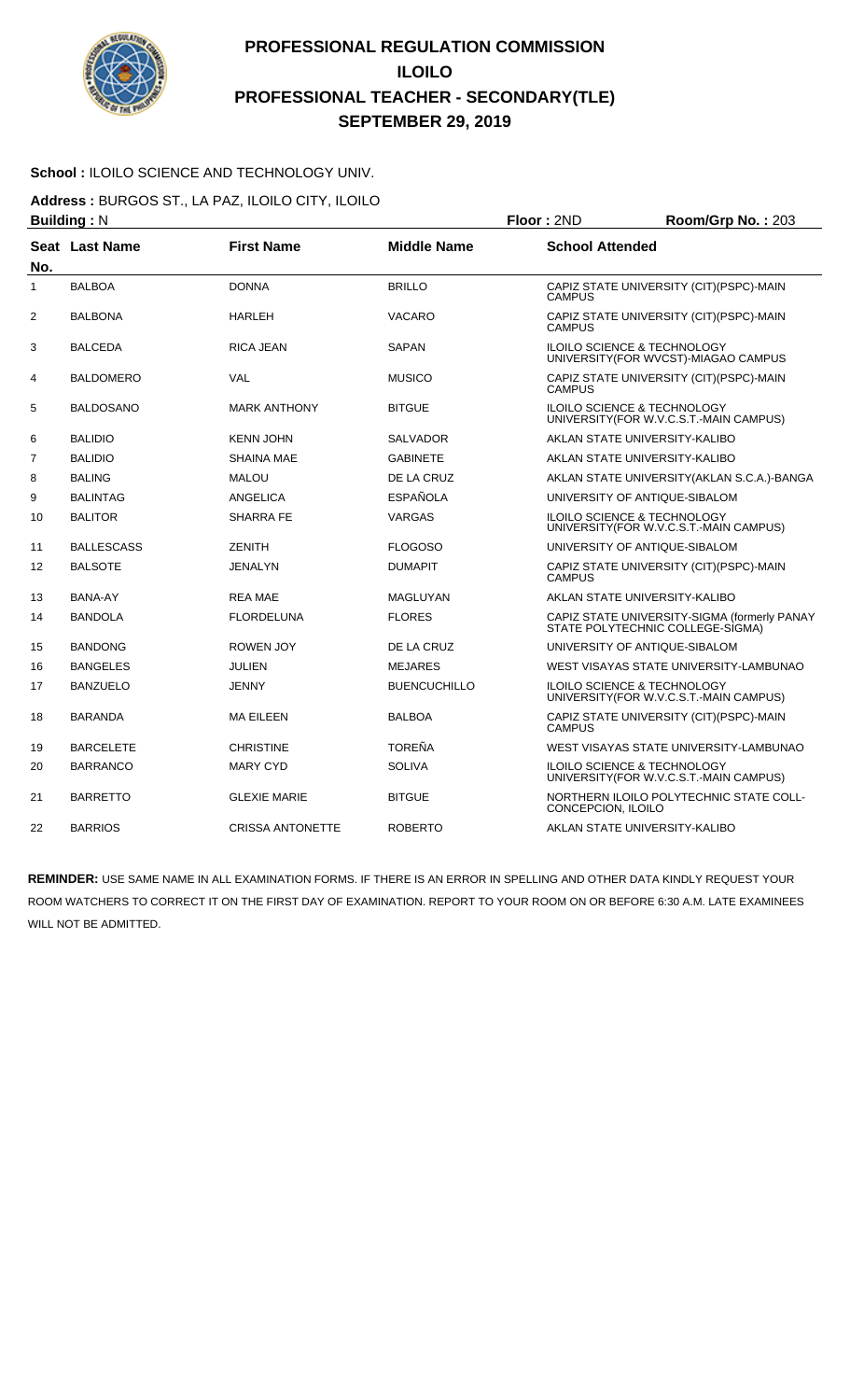

#### School : ILOILO SCIENCE AND TECHNOLOGY UNIV.

**Address :** BURGOS ST., LA PAZ, ILOILO CITY, ILOILO

|                | <b>Building: N</b> |                     |                    | Floor: 2ND              | Room/Grp No.: 204                                                                 |
|----------------|--------------------|---------------------|--------------------|-------------------------|-----------------------------------------------------------------------------------|
| No.            | Seat Last Name     | <b>First Name</b>   | <b>Middle Name</b> | <b>School Attended</b>  |                                                                                   |
| $\mathbf{1}$   | <b>BARRIOS</b>     | <b>ROXAN</b>        | <b>DORADO</b>      |                         | AKLAN STATE UNIVERSITY-KALIBO                                                     |
| $\overline{2}$ | <b>BARRO</b>       | <b>MEDELYN</b>      | <b>MELENDREZ</b>   |                         | UNIVERSITY OF SOUTHERN MINDANAO-KABACAN                                           |
| 3              | <b>BAS</b>         | <b>CHENIZYLLE</b>   | <b>ABAYON</b>      |                         | AKLAN STATE UNIVERSITY-KALIBO                                                     |
| 4              | <b>BASCOS</b>      | <b>LORAINE</b>      | <b>ICAWALO</b>     | <b>CAMPUS</b>           | CAPIZ STATE UNIVERSITY (CIT) (PSPC)-MAIN                                          |
| 5              | <b>BASE</b>        | <b>JESSIEL</b>      | <b>ACEO</b>        |                         | ILOILO SCIENCE & TECHNOLOGY<br>UNIVERSITY(FOR W.V.C.S.T.-BAROTAC                  |
| 6              | <b>BASILIO</b>     | SARAH JANE          | <b>IBAO</b>        |                         | AKLAN STATE UNIVERSITY-MAKATO                                                     |
| $\overline{7}$ | <b>BASINDANAN</b>  | <b>JERLYN</b>       | <b>TUAZON</b>      |                         | <b>ILOILO SCIENCE &amp; TECHNOLOGY</b><br>UNIVERSITY (FOR W.V.C.S.T.-MAIN CAMPUS) |
| 8              | <b>BASOY</b>       | <b>JENELYN</b>      | <b>MUGAR</b>       | <b>BINALBAGAN</b>       | CARLOS HILADO STATE COLLEGE OF FISHERIES-                                         |
| 9              | BAT-OG             | <b>IRISH</b>        | <b>MALAUBANG</b>   | <b>MAMBUSAO</b>         | CAPIZ STATE UNIVERSITY (PANAY SPC)-                                               |
| 10             | <b>BATILARAN</b>   | <b>STEPHANIE</b>    | <b>CASTOR</b>      |                         | WEST VISAYAS STATE UNIVERSITY-LAMBUNAO                                            |
| 11             | <b>BAUTISTA</b>    | <b>JENNILYN</b>     | <b>FLORES</b>      |                         | ILOILO SCIENCE & TECHNOLOGY<br>UNIVERSITY (FOR W.V.C.S.T.-MAIN CAMPUS)            |
| 12             | <b>BAYATAN</b>     | <b>VEMMA</b>        | <b>LIZONDATO</b>   |                         | <b>ILOILO STATE COLLEGE OF FISHERIES - MAIN</b>                                   |
| 13             | <b>BAYHON</b>      | <b>SHENNY</b>       | <b>FLORERO</b>     | <b>CAMPUS</b>           | CAPIZ STATE UNIVERSITY (CIT)(PSPC)-MAIN                                           |
| 14             | <b>BELONIO</b>     | <b>FREGELYN</b>     | ESPARAGOZA         | <b>SARA</b>             | NORTHERN ILOILO POLYTECHNIC COLLEGE-                                              |
| 15             | <b>BENEDICTO</b>   | <b>JOSSA</b>        | PAGAY              |                         | AKLAN STATE UNIVERSITY-MAKATO                                                     |
| 16             | <b>BENIGAY</b>     | <b>JERAHMEL</b>     | <b>ARACENA</b>     | <b>SARA</b>             | NORTHERN ILOILO POLYTECHNIC COLLEGE-                                              |
| 17             | <b>BENIGLA</b>     | <b>ELLEN ROSE</b>   | <b>BERUG</b>       |                         | AKLAN STATE UNIVERSITY-MAKATO                                                     |
| 18             | <b>BENISANO</b>    | <b>IRISH CLAIRE</b> | <b>DESTUA</b>      | CONCEPCION, ILOILO      | NORTHERN ILOILO POLYTECHNIC STATE COLL-                                           |
| 19             | <b>BERBAÑO</b>     | REO                 | <b>BUHAYAN</b>     | <b>COLLEGE-ESTANCIA</b> | NORTHERN ILOILO POLYTECHNIC STATE                                                 |
| 20             | <b>BERCES</b>      | <b>MARY JANE</b>    | <b>MAGBANUA</b>    |                         | WEST VISAYAS STATE UNIVERSITY-LAMBUNAO                                            |
| 21             | <b>BERDANDINO</b>  | <b>ELSA</b>         | <b>AGUSTIN</b>     |                         | AKLAN STATE UNIVERSITY-KALIBO                                                     |
| 22             | <b>BERDIN</b>      | <b>MICHELLE</b>     | <b>SANCHEZ</b>     |                         | UNIVERSITY OF ANTIQUE-SIBALOM                                                     |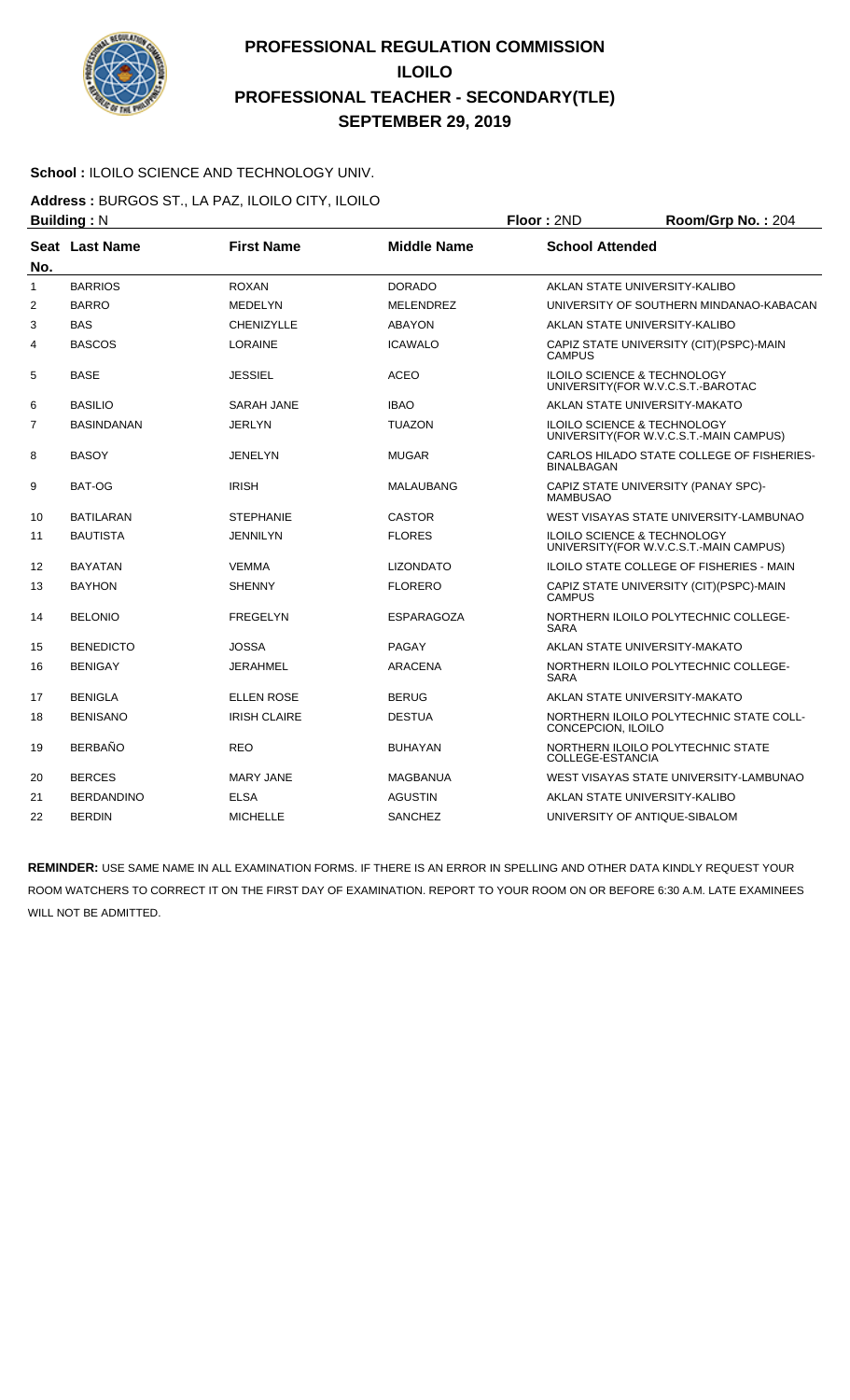

#### **School :** ILOILO SCIENCE AND TECHNOLOGY UNIV.

**Address :** BURGOS ST., LA PAZ, ILOILO CITY, ILOILO

|                | <b>Building: N</b>    |                    |                    | Floor: 2ND             | Room/Grp No.: 205                                                              |
|----------------|-----------------------|--------------------|--------------------|------------------------|--------------------------------------------------------------------------------|
| No.            | <b>Seat Last Name</b> | <b>First Name</b>  | <b>Middle Name</b> | <b>School Attended</b> |                                                                                |
| 1              | <b>BEREBE</b>         | <b>ARIANNE MAE</b> | <b>RENTILLO</b>    |                        | AKLAN STATE UNIVERSITY-KALIBO                                                  |
| $\overline{2}$ | <b>BERGANTINO</b>     | <b>RUELYN MAE</b>  | <b>ALBAY</b>       | <b>CAMPUS</b>          | CAPIZ STATE UNIVERSITY (CIT) (PSPC)-MAIN                                       |
| 3              | <b>BERINO</b>         | <b>CHENNY</b>      | <b>MARCELINO</b>   | <b>CAMPUS</b>          | CAPIZ STATE UNIVERSITY (CIT) (PSPC)-MAIN                                       |
| 4              | <b>BERMEJO</b>        | <b>YVERON JIM</b>  | <b>TOBES</b>       |                        | ILOILO SCIENCE & TECHNOLOGY<br>UNIVERSITY(FOR W.V.C.S.T.-MAIN CAMPUS)          |
| 5              | <b>BERMUDEZ</b>       | <b>JERRYLIN</b>    | <b>BRILLO</b>      | <b>CAMPUS</b>          | CAPIZ STATE UNIVERSITY (CIT)(PSPC)-MAIN                                        |
| 6              | <b>BERNABE</b>        | <b>CLEO GEN</b>    | <b>ARE</b>         |                        | AKLAN STATE UNIVERSITY-KALIBO                                                  |
| $\overline{7}$ | <b>BERNABE</b>        | <b>ROY</b>         | <b>FOJAS</b>       |                        | AKLAN STATE UNIVERSITY-KALIBO                                                  |
| 8              | <b>BERNAL</b>         | <b>FLORENCE</b>    | <b>SABIDO</b>      |                        | ILOILO SCIENCE & TECHNOLOGY<br>UNIVERSITY (FOR W.V.C.S.T.-MAIN CAMPUS)         |
| 9              | <b>BERREY</b>         | <b>SHIERYL</b>     | <b>FRANCISCO</b>   | <b>CAMPUS</b>          | CAPIZ STATE UNIVERSITY (CIT)(PSPC)-MAIN                                        |
| 10             | <b>BESANA</b>         | <b>JUN</b>         | <b>DELA</b>        | <b>CAMPUS</b>          | CAPIZ STATE UNIVERSITY (CIT)(PSPC)-MAIN                                        |
| 11             | <b>BESANA</b>         | <b>KHENILY</b>     | VASQUEZ            | <b>CAMPUS</b>          | CAPIZ STATE UNIVERSITY (CIT)(PSPC)-MAIN                                        |
| 12             | <b>BIANES</b>         | <b>SHERILYN</b>    |                    |                        | AKLAN STATE UNIVERSITY-MAKATO                                                  |
| 13             | <b>BIASON</b>         | <b>RENE</b>        | <b>NARCISO</b>     | COLLEGE-ESTANCIA       | NORTHERN ILOILO POLYTECHNIC STATE                                              |
| 14             | <b>BIBOSO</b>         | <b>NORMAN</b>      | <b>BUENAFE</b>     | COLLEGE-ESTANCIA       | NORTHERN ILOILO POLYTECHNIC STATE                                              |
| 15             | <b>BIGAY</b>          | <b>NHEKA</b>       | <b>PEÑAS</b>       | CONCEPCION, ILOILO     | NORTHERN ILOILO POLYTECHNIC STATE COLL-                                        |
| 16             | <b>BILLANO</b>        | <b>MA NICOLLE</b>  | <b>MARTINEZ</b>    | <b>CAMPUS</b>          | CAPIZ STATE UNIVERSITY (CIT) (PSPC)-MAIN                                       |
| 17             | <b>BIÑAS</b>          | <b>JANE MARIEL</b> | <b>MONTERO</b>     |                        | <b>ILOILO SCIENCE &amp; TECHNOLOGY</b><br>UNIVERSITY(FOR W.V.C.S.T.-BAROTAC    |
| 18             | <b>BLANCIA</b>        | LORY               | <b>GREGORIO</b>    |                        | UNIVERSITY OF ANTIQUE-SIBALOM                                                  |
| 19             | <b>BLANCIA</b>        | <b>MELFE</b>       | <b>ALAGOS</b>      |                        | UNIVERSITY OF ANTIQUE-SIBALOM                                                  |
| 20             | <b>BLANCO</b>         | <b>MA FREMELIE</b> | <b>FLORES</b>      |                        | <b>ILOILO SCIENCE &amp; TECHNOLOGY</b><br>UNIVERSITY (FOR WVCST)-MIAGAO CAMPUS |
| 21             | <b>BLANCO</b>         | <b>STELLEN</b>     | <b>DELFIN</b>      | COLLEGE-ESTANCIA       | NORTHERN ILOILO POLYTECHNIC STATE                                              |
| 22             | <b>BONIFACIO</b>      | <b>PAULINE ANN</b> | <b>JARANA</b>      | <b>CAMPUS</b>          | CAPIZ STATE UNIVERSITY (CIT) (PSPC)-MAIN                                       |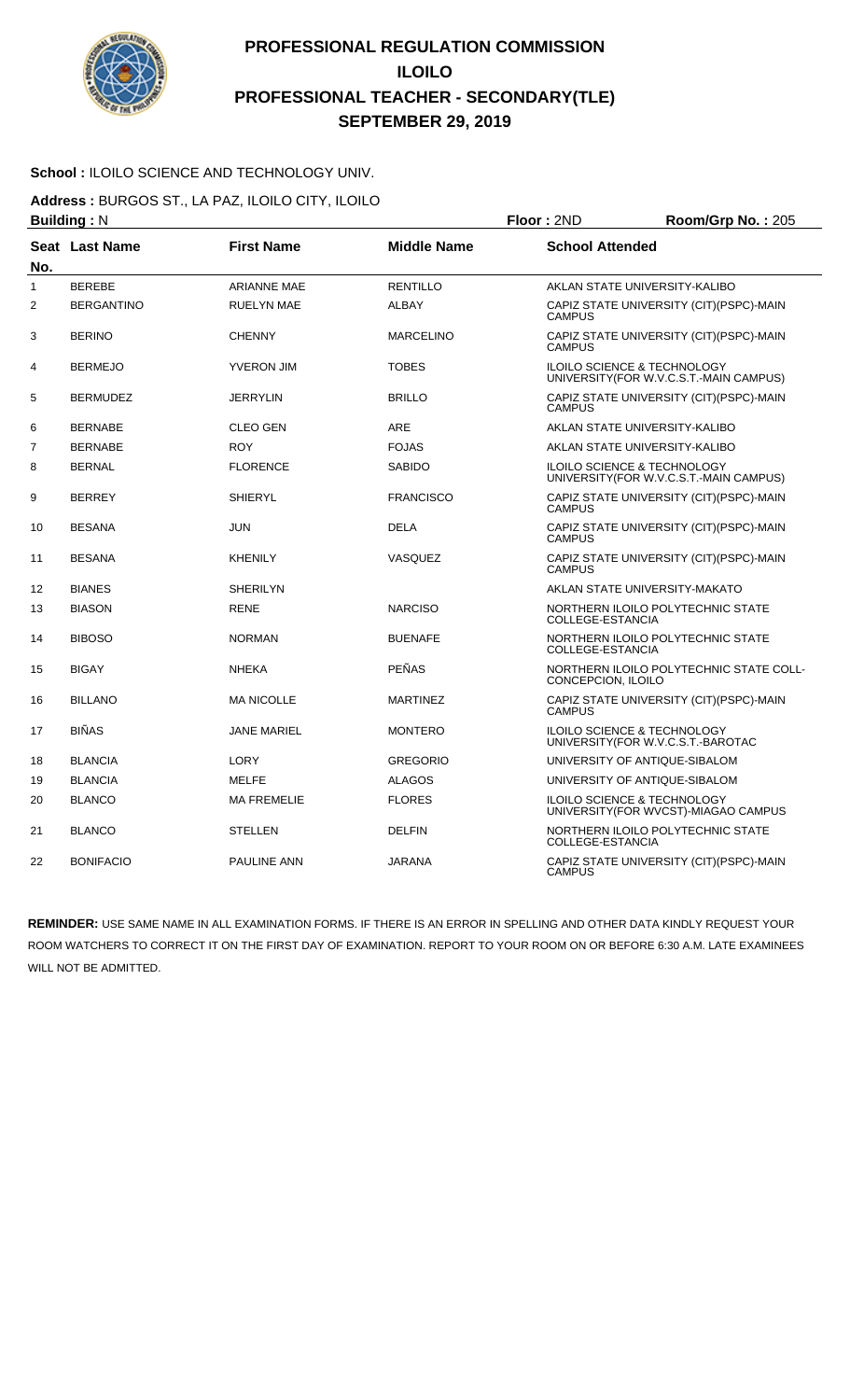

#### School : ILOILO SCIENCE AND TECHNOLOGY UNIV.

**Address :** BURGOS ST., LA PAZ, ILOILO CITY, ILOILO

|                | <b>Building: N</b> |                        |                    | Floor: 2ND                                                                   | Room/Grp No.: 206                        |
|----------------|--------------------|------------------------|--------------------|------------------------------------------------------------------------------|------------------------------------------|
| No.            | Seat Last Name     | <b>First Name</b>      | <b>Middle Name</b> | <b>School Attended</b>                                                       |                                          |
| $\mathbf{1}$   | <b>BONITA</b>      | <b>MAY</b>             | <b>SAMPIANO</b>    | <b>CAMPUS</b>                                                                | CAPIZ STATE UNIVERSITY (CIT)(PSPC)-MAIN  |
| $\overline{2}$ | <b>BONSATO</b>     | <b>MARK JHON</b>       | <b>AURELLA</b>     | <b>CAMPUS</b>                                                                | CAPIZ STATE UNIVERSITY (CIT)(PSPC)-MAIN  |
| 3              | <b>BONTIA</b>      | <b>ANTONIO</b>         | <b>BARBERO</b>     | (for.CSCST)                                                                  | CEBU TECHNOLOGICAL UNIVERSITY-CARMEN     |
| 4              | <b>BORRES</b>      | <b>MA ANGIE</b>        | <b>PINADO</b>      |                                                                              | WEST VISAYAS STATE UNIVERSITY-POTOTAN    |
| 5              | <b>BORRO</b>       | <b>DIAN LORREN</b>     | <b>MOLINA</b>      | CONCEPCION, ILOILO                                                           | NORTHERN ILOILO POLYTECHNIC STATE COLL-  |
| 6              | <b>BOSQUE</b>      | MA DESSA ANN           | GABAJERON          |                                                                              | WEST VISAYAS STATE UNIVERSITY-POTOTAN    |
| $\overline{7}$ | <b>BRETAÑA</b>     | <b>ARJAY</b>           | ABELARDE           | <b>CAMPUS</b>                                                                | CAPIZ STATE UNIVERSITY (CIT) (PSPC)-MAIN |
| 8              | <b>BRILLANTES</b>  | <b>MA VICTORIA</b>     | <b>HINOGUIN</b>    | <b>ILOILO SCIENCE &amp; TECHNOLOGY</b><br>UNIVERSITY (FOR W.V.C.S.T.-BAROTAC |                                          |
| 9              | <b>BRILLANTES</b>  | <b>RONA</b>            | <b>DETONING</b>    | <b>CAMPUS</b>                                                                | CAPIZ STATE UNIVERSITY (CIT)(PSPC)-MAIN  |
| 10             | <b>BRINGUELA</b>   | <b>FREDIERICK JOHN</b> | <b>SOMIL</b>       | <b>CAMPUS</b>                                                                | CAPIZ STATE UNIVERSITY (CIT)(PSPC)-MAIN  |
| 11             | <b>BRIONES</b>     | <b>JAYLYN</b>          | <b>TOMAZAR</b>     | AKLAN STATE UNIVERSITY-MAKATO                                                |                                          |
| 12             | <b>BRUNA</b>       | <b>MARIONEL</b>        | <b>DEANON</b>      | <b>CAMPUS</b>                                                                | CAPIZ STATE UNIVERSITY (CIT)(PSPC)-MAIN  |
| 13             | <b>BUENAFLOR</b>   | <b>DEANNA FAYE</b>     | <b>BALDESTAMON</b> | AKLAN STATE UNIVERSITY-KALIBO                                                |                                          |
| 14             | <b>BUENVENIDA</b>  | <b>ANGIELYN</b>        | <b>DEMANDACO</b>   | <b>CAMPUS</b>                                                                | CAPIZ STATE UNIVERSITY (CIT)(PSPC)-MAIN  |
| 15             | <b>BUFETE</b>      | <b>NERLENE</b>         | <b>ESPADON</b>     |                                                                              | WEST VISAYAS STATE UNIVERSITY-LAMBUNAO   |
| 16             | <b>BUHAT</b>       | JENEROSE               |                    | <b>CAMPUS</b>                                                                | CAPIZ STATE UNIVERSITY (CIT) (PSPC)-MAIN |
| 17             | <b>BULACLAC</b>    | <b>MARIA LEAH</b>      | <b>CAMACHO</b>     | <b>CAMPUS</b>                                                                | CAPIZ STATE UNIVERSITY (CIT)(PSPC)-MAIN  |
| 18             | <b>BULLON</b>      | <b>DAVE</b>            | <b>CATALOGO</b>    |                                                                              | WEST VISAYAS STATE UNIVERSITY-LAMBUNAO   |
| 19             | <b>BULO</b>        | <b>MARY ROSE</b>       | <b>JAMEN</b>       | <b>SARA</b>                                                                  | NORTHERN ILOILO POLYTECHNIC COLLEGE-     |
| 20             | <b>BULQUERIN</b>   | <b>BABYLYN</b>         | <b>GONZALES</b>    | <b>CAMPUS</b>                                                                | CAPIZ STATE UNIVERSITY (CIT)(PSPC)-MAIN  |
| 21             | <b>BUÑI</b>        | <b>EARL JOHN</b>       | <b>ALMANON</b>     | <b>ILOILO SCIENCE &amp; TECHNOLOGY</b>                                       | UNIVERSITY(FOR W.V.C.S.T.-MAIN CAMPUS)   |
| 22             | <b>BUÑOG</b>       | <b>HANAH LHOU</b>      | <b>GRENIEN</b>     | AKLAN STATE UNIVERSITY-KALIBO                                                |                                          |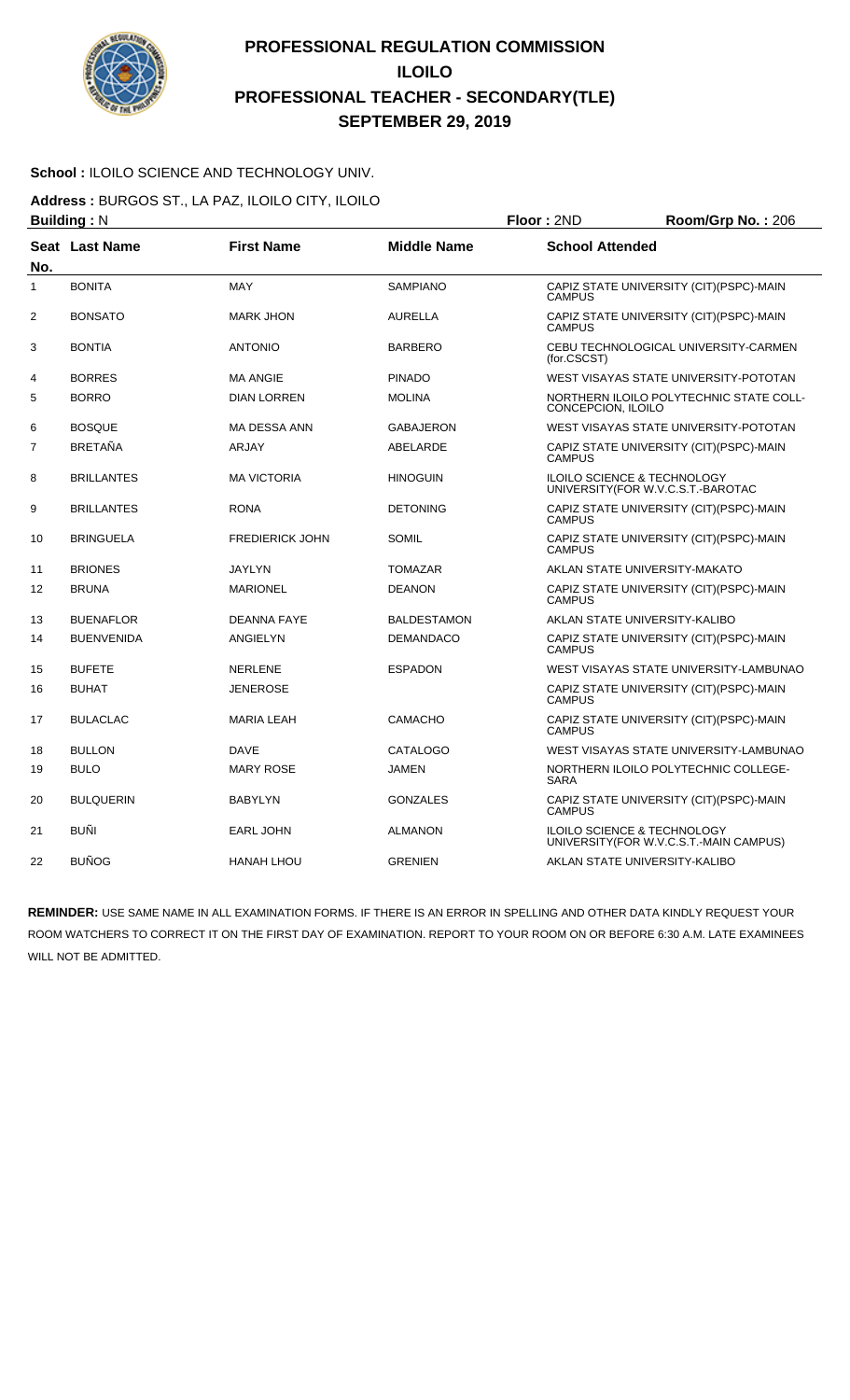

#### School : ILOILO SCIENCE AND TECHNOLOGY UNIV.

**Address :** BURGOS ST., LA PAZ, ILOILO CITY, ILOILO

|                | <b>Building: N</b>    |                   |                    | Floor: 2ND             | Room/Grp No.: 207                                                                 |
|----------------|-----------------------|-------------------|--------------------|------------------------|-----------------------------------------------------------------------------------|
| No.            | <b>Seat Last Name</b> | <b>First Name</b> | <b>Middle Name</b> | <b>School Attended</b> |                                                                                   |
| 1              | <b>BUTAL</b>          | JERAMAE           | <b>FABIANTES</b>   |                        | PALAWAN STATE UNIVERSITY-CUYO                                                     |
| $\overline{2}$ | <b>BUTALON</b>        | <b>ALBERT</b>     | BUÑI               | <b>CAMPUS</b>          | CAPIZ STATE UNIVERSITY (CIT)(PSPC)-MAIN                                           |
| 3              | CABALLERO             | <b>ANGEL MAY</b>  | <b>AGRABIO</b>     |                        | <b>ILOILO SCIENCE &amp; TECHNOLOGY</b><br>UNIVERSITY (FOR W.V.C.S.T.-MAIN CAMPUS) |
| 4              | CABALLERO             | <b>ROWENA</b>     | <b>BATAN</b>       | COLLEGE-ESTANCIA       | NORTHERN ILOILO POLYTECHNIC STATE                                                 |
| 5              | <b>CABEROY</b>        | <b>FAITH</b>      | BRAÑA              |                        | CENTRAL PHILIPPINE UNIVERSITY                                                     |
| 6              | <b>CABILBIGAN</b>     | <b>JENE</b>       | <b>CABAYA</b>      |                        | UNIVERSITY OF ANTIQUE-SIBALOM                                                     |
| $\overline{7}$ | <b>CABRIEL</b>        | <b>NICE ANN</b>   | <b>JULLADO</b>     |                        | ILOILO SCIENCE & TECHNOLOGY<br>UNIVERSITY (FOR W.V.C.S.T.-MAIN CAMPUS)            |
| 8              | <b>CADIANG</b>        | <b>JOAN</b>       | <b>BARTE</b>       |                        | AKLAN STATE UNIVERSITY-KALIBO                                                     |
| 9              | <b>CAHIGAS</b>        | <b>JAYSON</b>     | <b>ACAK</b>        | CONCEPCION, ILOILO     | NORTHERN ILOILO POLYTECHNIC STATE COLL-                                           |
| 10             | CAIN                  | <b>MELANIE</b>    | CAGO               |                        | ILOILO SCIENCE & TECHNOLOGY<br>UNIVERSITY(FOR WVCST)-MIAGAO CAMPUS                |
| 11             | <b>CAINAP</b>         | <b>ZANDRA</b>     | <b>VILLARIN</b>    |                        | UNIVERSITY OF ANTIQUE-HAMTIC                                                      |
| 12             | CALAJATAN             | <b>IAN ROLAN</b>  | <b>CEBALLOS</b>    |                        | ILOILO SCIENCE & TECHNOLOGY<br>UNIVERSITY (FOR W.V.C.S.T.-MAIN CAMPUS)            |
| 13             | <b>CALDERON</b>       | <b>CELINA</b>     | <b>TAGUDTOD</b>    |                        | AKLAN STATE UNIVERSITY-MAKATO                                                     |
| 14             | <b>CALINOG</b>        | <b>ROJELINE</b>   | <b>NAGALES</b>     |                        | UNIVERSITY OF ANTIQUE-CALUYA                                                      |
| 15             | CALIPAYAN             | <b>CRISTEL</b>    | <b>VILLARUZ</b>    | <b>CAMPUS</b>          | CAPIZ STATE UNIVERSITY (CIT)(PSPC)-MAIN                                           |
| 16             | <b>CALUMPITA</b>      | AB                | <b>GAYATGAY</b>    |                        | <b>ILOILO SCIENCE &amp; TECHNOLOGY</b><br>UNIVERSITY(FOR W.V.C.S.T.-MAIN CAMPUS)  |
| 17             | <b>CALUSCUSIN</b>     | <b>KEVIN</b>      | <b>RIOMALOS</b>    |                        | UNIVERSITY OF ANTIQUE-SIBALOM                                                     |
| 18             | <b>CAMACHO</b>        | <b>CELESTE</b>    | <b>BARRERA</b>     | <b>CAMPUS</b>          | CAPIZ STATE UNIVERSITY (CIT)(PSPC)-MAIN                                           |
| 19             | <b>CAMACHO</b>        | ELIZALDY JR       | VAJE               | <b>CAMPUS</b>          | CAPIZ STATE UNIVERSITY (CIT)(PSPC)-MAIN                                           |
| 20             | <b>CAMACHO</b>        | <b>JOENABEL</b>   | <b>GALINO</b>      | <b>CAMPUS</b>          | CAPIZ STATE UNIVERSITY (CIT)(PSPC)-MAIN                                           |
| 21             | <b>CAMACHO</b>        | <b>RONNIEL</b>    | <b>ARCIGA</b>      | <b>CAMPUS</b>          | CAPIZ STATE UNIVERSITY (CIT)(PSPC)-MAIN                                           |
| 22             | CAMALLAN              | DARLYN MAE        | <b>CADANGIN</b>    |                        | ILOILO SCIENCE & TECHNOLOGY<br>UNIVERSITY (FOR W.V.C.S.T.-MAIN CAMPUS)            |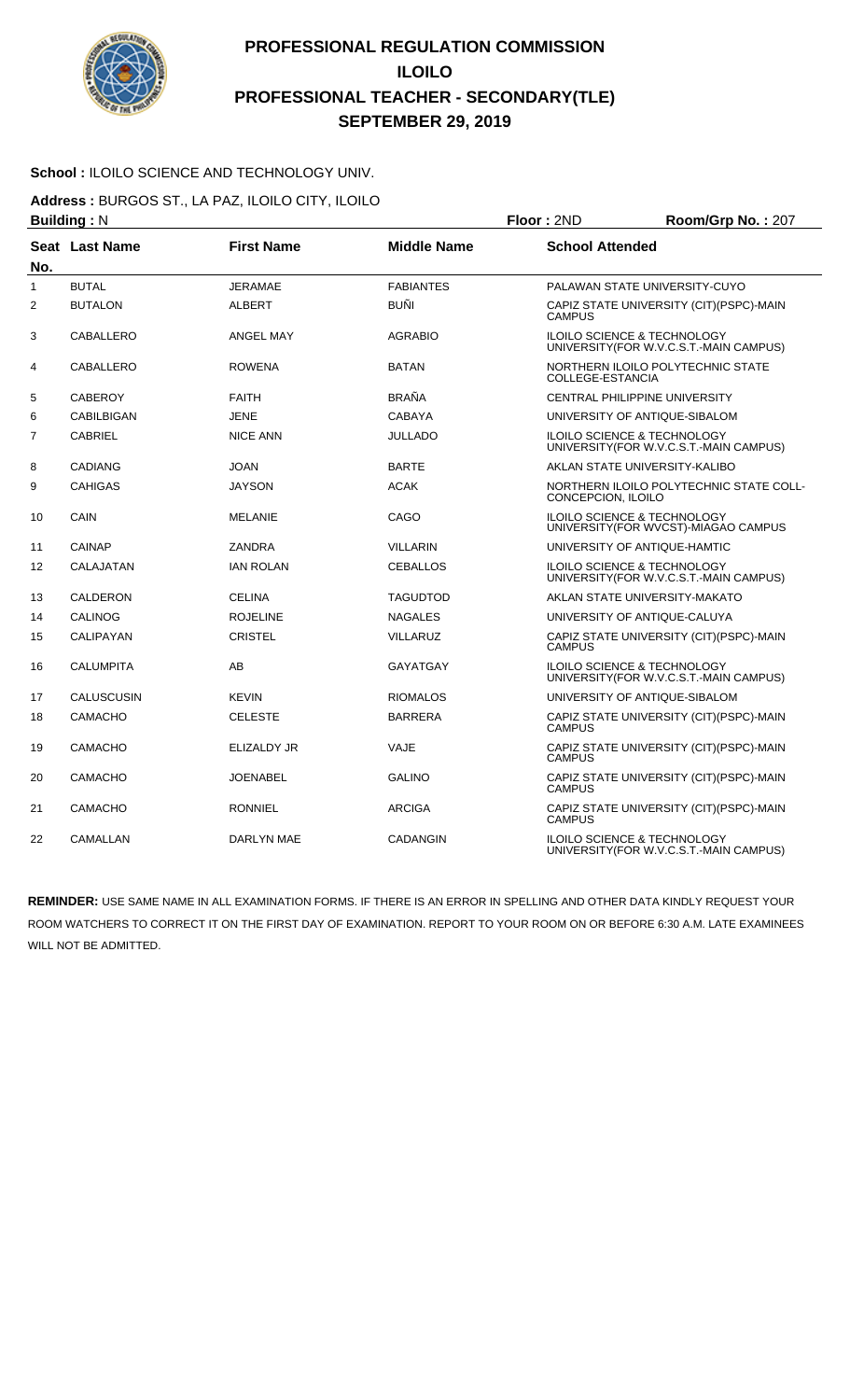

#### School : ILOILO SCIENCE AND TECHNOLOGY UNIV.

**Address :** BURGOS ST., LA PAZ, ILOILO CITY, ILOILO

|                   | <b>Building: N</b> |                       |                    | Floor: 3RD             | Room/Grp No.: 301                                                                 |
|-------------------|--------------------|-----------------------|--------------------|------------------------|-----------------------------------------------------------------------------------|
| No.               | Seat Last Name     | <b>First Name</b>     | <b>Middle Name</b> | <b>School Attended</b> |                                                                                   |
| 1                 | <b>CAMARISTA</b>   | <b>EDGAR</b>          | CAMAT              |                        | <b>ILOILO SCIENCE &amp; TECHNOLOGY</b><br>UNIVERSITY (FOR W.V.C.S.T.-MAIN CAMPUS) |
| 2                 | CAMATO             | <b>KEZIA MAE</b>      | <b>CABAYA</b>      |                        | <b>ILOILO SCIENCE &amp; TECHNOLOGY</b><br>UNIVERSITY (FOR W.V.C.S.T.-MAIN CAMPUS) |
| 3                 | <b>CAMILON</b>     | <b>ARLYN</b>          | <b>FABURADA</b>    | N.A.C)-ABORLAN         | WESTERN PHILIPPINES UNIV. (for. PALAWAN                                           |
| 4                 | CANDIDO            | <b>VERNA</b>          | <b>NOBLE</b>       |                        | UNIVERSITY OF ANTIQUE-SIBALOM                                                     |
| 5                 | <b>CANJA</b>       | <b>CAREN</b>          | LUCERO             |                        | WEST VISAYAS STATE UNIVERSITY-LAMBUNAO                                            |
| 6                 | CANO               | QUEENIE               | <b>INDICO</b>      | <b>CAMPUS</b>          | CAPIZ STATE UNIVERSITY (CIT) (PSPC)-MAIN                                          |
| $\overline{7}$    | <b>CAPADA</b>      | <b>ANJELICA</b>       | <b>LOSAURO</b>     |                        | <b>ILOILO SCIENCE &amp; TECHNOLOGY</b><br>UNIVERSITY (FOR W.V.C.S.T.-MAIN CAMPUS) |
| 8                 | <b>CAPADA</b>      | <b>CAREN</b>          | ARMADA             |                        | WEST VISAYAS STATE UNIVERSITY-LAMBUNAO                                            |
| 9                 | CAPILLO            | <b>FRIA JANE</b>      | <b>ARMADA</b>      |                        | WEST VISAYAS STATE UNIVERSITY-JANIUAY                                             |
| 10                | CARADO             | <b>MAIRA</b>          | <b>PORRAS</b>      |                        | WEST VISAYAS STATE UNIVERSITY-LAMBUNAO                                            |
| 11                | CARAS              | <b>RUBY</b>           | <b>PENIERO</b>     | COLLEGE-ESTANCIA       | NORTHERN ILOILO POLYTECHNIC STATE                                                 |
| $12 \overline{ }$ | <b>CARISCAL</b>    | <b>GESSECA</b>        | SONIO              |                        | <b>BALETE COMMUNITY COLLEGE</b>                                                   |
| 13                | CARITATIVO         | LOWELA                | <b>PALOMO</b>      |                        | WEST VISAYAS STATE UNIVERSITY-POTOTAN                                             |
| 14                | CARLOS             | <b>NORMA</b>          | <b>ASIONG</b>      |                        | AKLAN STATE UNIVERSITY (AKLAN S.C.A.)-BANGA                                       |
| 15                | <b>CARPIO</b>      | <b>HERCELINICA</b>    | <b>GALLARDO</b>    |                        | AKLAN STATE UNIVERSITY-KALIBO                                                     |
| 16                | <b>CASAMAYOR</b>   | <b>JISHEL</b>         | <b>CORTEZ</b>      |                        | <b>ILOILO SCIENCE &amp; TECHNOLOGY</b><br>UNIVERSITY (FOR W.V.C.S.T.-MAIN CAMPUS) |
| 17                | CASAS              | <b>ERIKA MAE</b>      | <b>TOLENTINO</b>   |                        | <b>BALETE COMMUNITY COLLEGE</b>                                                   |
| 18                | <b>CASIMERO</b>    | <b>JINKY</b>          | <b>DOGUEL</b>      |                        | AKLAN STATE UNIVERSITY-KALIBO                                                     |
| 19                | <b>CASIPLE</b>     | <b>ARIAN JOY</b>      | <b>SAPIDA</b>      |                        | WEST VISAYAS STATE UNIVERSITY-LAMBUNAO                                            |
| 20                | <b>CASPILLO</b>    | ANGELICA              | <b>MANZANO</b>     |                        | UNIVERSITY OF ANTIQUE-SIBALOM                                                     |
| 21                | CASTAÑALES         | <b>AMIELEN KRISTY</b> | <b>BAYHONAN</b>    | <b>CAMPUS</b>          | CAPIZ STATE UNIVERSITY (CIT) (PSPC)-MAIN                                          |
| 22                | <b>CASTILLO</b>    | <b>AGNES</b>          | <b>ANDRES</b>      |                        | CAPIZ STATE UNIVERSITY-SIGMA (formerly PANAY<br>STATE POLYTECHNIC COLLEGE-SIGMA)  |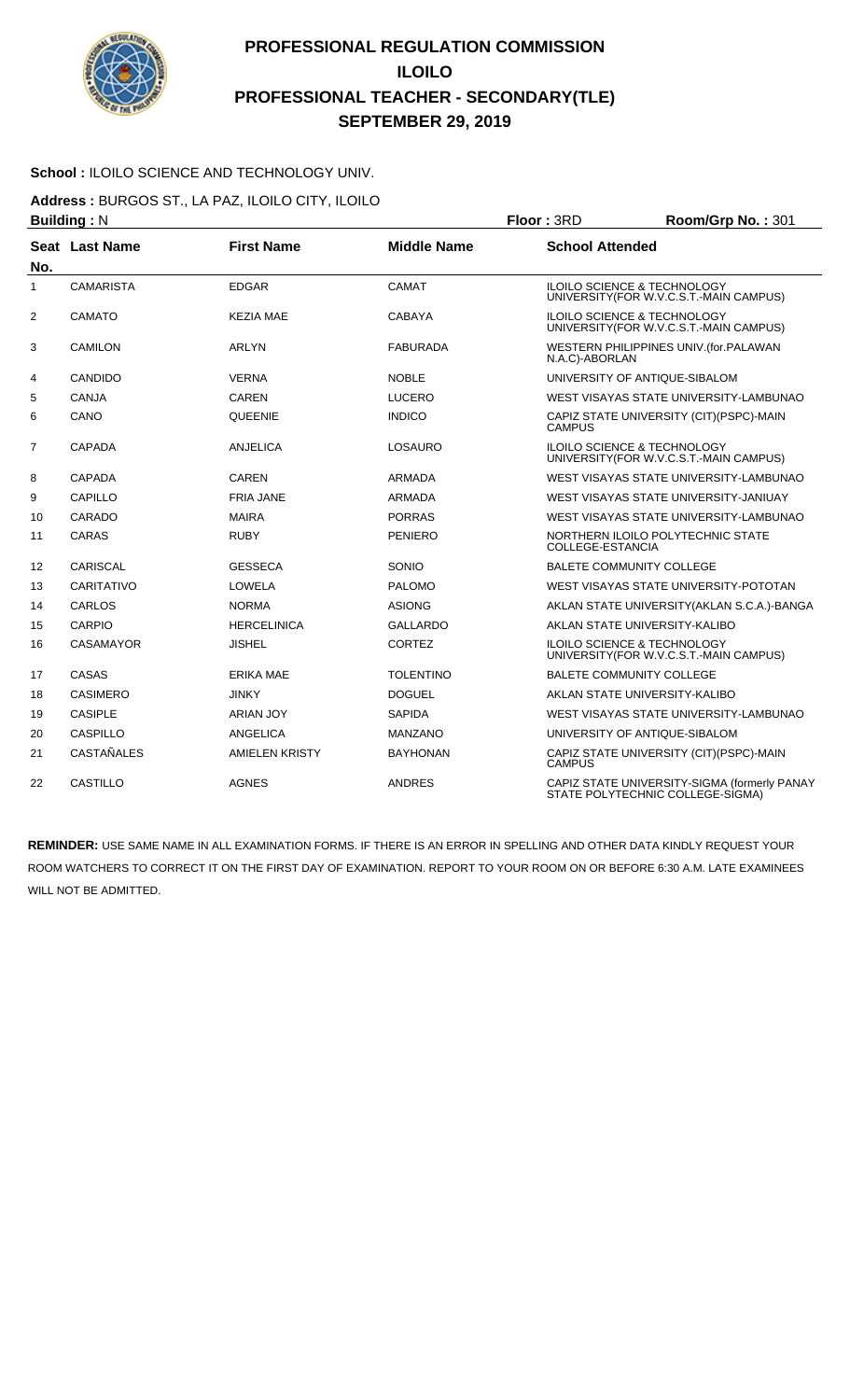

#### **School :** ILOILO SCIENCE AND TECHNOLOGY UNIV.

**Address :** BURGOS ST., LA PAZ, ILOILO CITY, ILOILO

|                | <b>Building: N</b> |                           |                     | Floor: 3RD             | Room/Grp No.: 302                                                                 |
|----------------|--------------------|---------------------------|---------------------|------------------------|-----------------------------------------------------------------------------------|
| No.            | Seat Last Name     | <b>First Name</b>         | <b>Middle Name</b>  | <b>School Attended</b> |                                                                                   |
| $\mathbf{1}$   | <b>CASTOR</b>      | SONNY JR                  | <b>GONZALES</b>     |                        | <b>ILOILO SCIENCE &amp; TECHNOLOGY</b><br>UNIVERSITY(FOR W.V.C.S.T.-MAIN CAMPUS)  |
| 2              | CATALAN            | <b>NEIL ARMSTRONG</b>     | <b>DELOGAR</b>      | <b>CAMPUS</b>          | CAPIZ STATE UNIVERSITY (CIT)(PSPC)-MAIN                                           |
| 3              | <b>CATEDRILLA</b>  | <b>LOVELY PEARL</b>       | <b>BARRANCO</b>     |                        | WEST VISAYAS STATE UNIVERSITY-LAMBUNAO                                            |
| 4              | <b>CAWALING</b>    | <b>REMELYN</b>            | <b>SAPOLMO</b>      |                        | AKLAN STATE UNIVERSITY-KALIBO                                                     |
| 5              | CAYAO              | <b>LOVELY MAE</b>         | <b>CATOLICO</b>     |                        | <b>ILOILO SCIENCE &amp; TECHNOLOGY</b><br>UNIVERSITY (FOR W.V.C.S.T.-MAIN CAMPUS) |
| 6              | <b>CEBALLOS</b>    | GELEEN                    | <b>QUIMBA</b>       |                        | ILOILO SCIENCE & TECHNOLOGY<br>UNIVERSITY (FOR W.V.C.S.T.-MAIN CAMPUS)            |
| $\overline{7}$ | <b>CELDA</b>       | <b>ROZE</b>               | <b>LOREA</b>        |                        | <b>ILOILO SCIENCE &amp; TECHNOLOGY</b><br>UNIVERSITY (FOR W.V.C.S.T.-MAIN CAMPUS) |
| 8              | <b>CELIS</b>       | <b>RICHEL JOY</b>         | <b>RETAMAR</b>      |                        | AKLAN STATE UNIVERSITY-KALIBO                                                     |
| 9              | <b>CHAVEZ</b>      | <b>ROSE MAE</b>           | <b>SERVANO</b>      |                        | UNIVERSITY OF ANTIQUE-SIBALOM                                                     |
| 10             | <b>CIRILO</b>      | JOMEDEL ANN               | NUÑAL               |                        | <b>ILOILO SCIENCE &amp; TECHNOLOGY</b><br>UNIVERSITY(FOR WVCST)-MIAGAO CAMPUS     |
| 11             | <b>CLANES</b>      | JANNA                     | <b>ASTETE</b>       |                        | WEST VISAYAS STATE UNIVERSITY-LAMBUNAO                                            |
| 12             | <b>CLARO</b>       | DARYL MAE                 | <b>DEMONTEVERDE</b> | CONCEPCION, ILOILO     | NORTHERN ILOILO POLYTECHNIC STATE COLL-                                           |
| 13             | <b>CLAROS</b>      | <b>EURLYN</b>             | <b>LACRITE</b>      | CONCEPCION, ILOILO     | NORTHERN ILOILO POLYTECHNIC STATE COLL-                                           |
| 14             | <b>CLAVERIA</b>    | <b>JOLINA</b>             | <b>SUELO</b>        |                        | ILOILO SCIENCE & TECHNOLOGY<br>UNIVERSITY(FOR W.V.C.S.T.-MAIN CAMPUS)             |
| 15             | <b>CLEMENTE</b>    | <b>BEN</b>                | <b>DEMI</b>         |                        | ILOILO SCIENCE & TECHNOLOGY<br>UNIVERSITY(FOR WVCST)-MIAGAO CAMPUS                |
| 16             | <b>CLOMA</b>       | <b>JEZEBEL</b>            | <b>BONTIGAO</b>     |                        | <b>ILOILO SCIENCE &amp; TECHNOLOGY</b><br>UNIVERSITY (FOR W.V.C.S.T.-MAIN CAMPUS) |
| 17             | COGAL              | <b>CHRISTAL ABBY JANE</b> | <b>ISIDRO</b>       |                        | AKLAN STATE UNIVERSITY-KALIBO                                                     |
| 18             | <b>COLUMBRES</b>   | <b>FRITZ JOHN</b>         | <b>MACABALES</b>    |                        | UNIVERSITY OF ANTIQUE-SIBALOM                                                     |
| 19             | <b>COMPARACION</b> | JESHA MAE                 | <b>CELORICO</b>     | <b>CAMPUS</b>          | CAPIZ STATE UNIVERSITY (CIT)(PSPC)-MAIN                                           |
| 20             | <b>CONCEPCION</b>  | <b>RACHEL</b>             | DE JUAN             |                        | AKLAN STATE UNIVERSITY-KALIBO                                                     |
| 21             | <b>CONOCER</b>     | <b>MARIE JUNE</b>         | LATAÑAFRANCIA       |                        | <b>ILOILO SCIENCE &amp; TECHNOLOGY</b><br>UNIVERSITY(FOR W.V.C.S.T.-MAIN CAMPUS)  |
| 22             | <b>CORDENERA</b>   | <b>ROWENA</b>             | <b>SAMERO</b>       |                        | UNIVERSITY OF ANTIQUE-SIBALOM                                                     |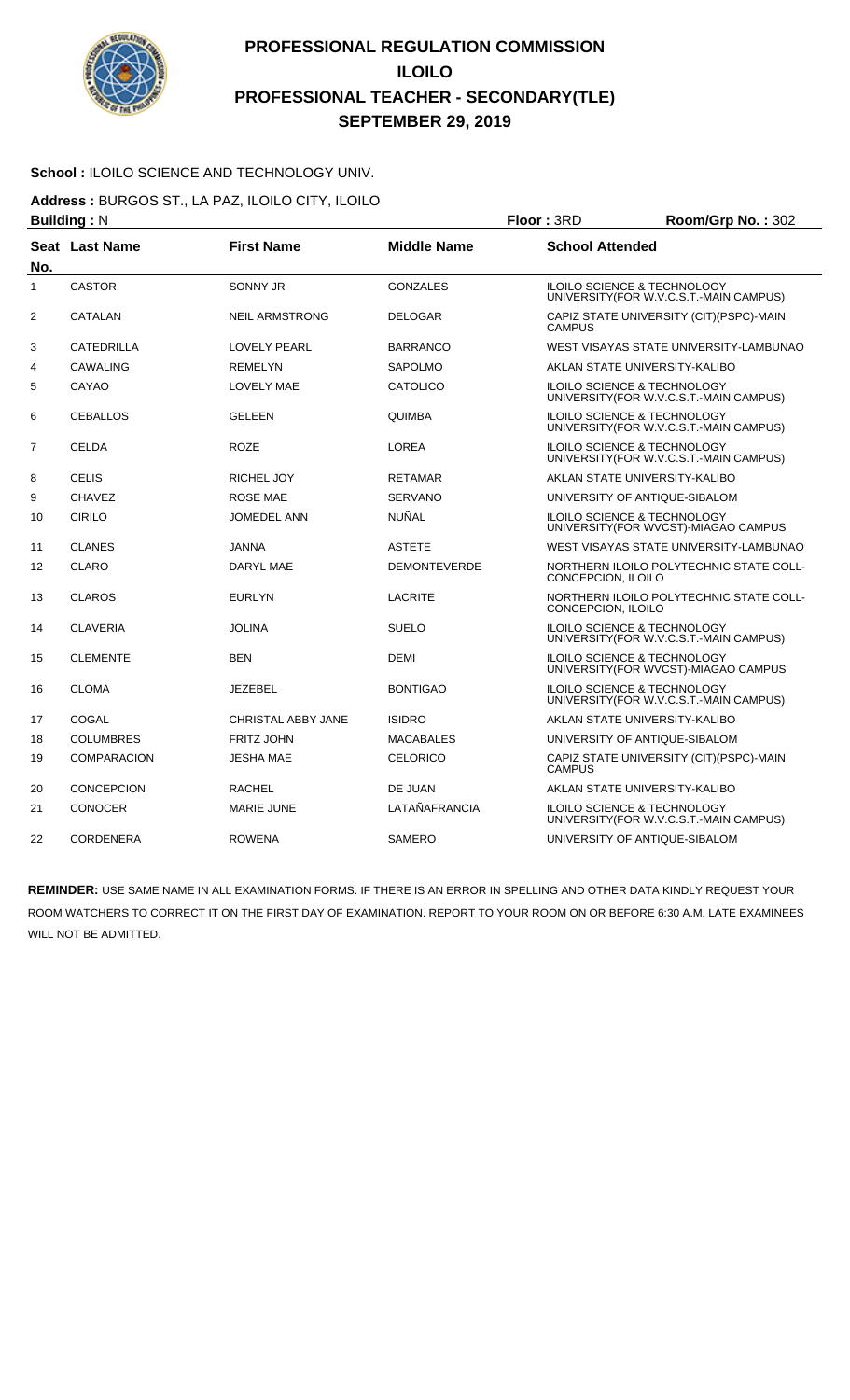

#### **School :** ILOILO SCIENCE AND TECHNOLOGY UNIV.

**Address :** BURGOS ST., LA PAZ, ILOILO CITY, ILOILO

|                | <b>Building: N</b> |                    | Floor: 3RD         | Room/Grp No.: 303         |                                                                                   |
|----------------|--------------------|--------------------|--------------------|---------------------------|-----------------------------------------------------------------------------------|
| No.            | Seat Last Name     | <b>First Name</b>  | <b>Middle Name</b> | <b>School Attended</b>    |                                                                                   |
| $\mathbf{1}$   | CORDOVA            | <b>FLORENCE</b>    | <b>DIMALALU-AN</b> | <b>CAMPUS</b>             | GUIMARAS STATE COLLEGE-JORDAN-MOSQUEDA                                            |
| $\overline{2}$ | <b>CORNEJA</b>     | <b>THEA MAE</b>    | <b>SEDORIPA</b>    |                           | <b>ILOILO SCIENCE &amp; TECHNOLOGY</b><br>UNIVERSITY (FOR WVCST)-MIAGAO CAMPUS    |
| 3              | CORTEZ             | JENNY              | <b>BILLONES</b>    | CONCEPCION, ILOILO        | NORTHERN ILOILO POLYTECHNIC STATE COLL-                                           |
| 4              | <b>CUALES</b>      | <b>ELLEN MAE</b>   | <b>REBANIO</b>     |                           | <b>BALETE COMMUNITY COLLEGE</b>                                                   |
| 5              | <b>CUARTE</b>      | <b>MARICHU</b>     | <b>BOLAÑOS</b>     |                           | <b>ILOILO SCIENCE &amp; TECHNOLOGY</b><br>UNIVERSITY (FOR W.V.C.S.T.-MAIN CAMPUS) |
| 6              | <b>CULASINO</b>    | <b>COLEEN JOY</b>  | <b>POBLACION</b>   | <b>BATAD, ILOILO CITY</b> | NORTHERN ILOILO POLYTECHNIC STATE COLL-                                           |
| 7              | <b>CUSTODIO</b>    | <b>JELAMAE</b>     | <b>MASULA</b>      |                           | AKLAN STATE UNIVERSITY-KALIBO                                                     |
| 8              | <b>CUSTODIO</b>    | <b>JORDAN</b>      | <b>BASILLA</b>     |                           | BALETE COMMUNITY COLLEGE                                                          |
| 9              | <b>CUSTODIO</b>    | <b>LONEL</b>       | <b>BAUTISTA</b>    |                           | AKLAN STATE UNIVERSITY-KALIBO                                                     |
| 10             | <b>CUTANDA</b>     | <b>GEMWEL</b>      | <b>ROBLES</b>      |                           | <b>ILOILO SCIENCE &amp; TECHNOLOGY</b><br>UNIVERSITY (FOR W.V.C.S.T.-MAIN CAMPUS) |
| 11             | <b>DACULA</b>      | <b>LEOMAR</b>      | <b>DIAZ</b>        | <b>CAMPUS</b>             | CAPIZ STATE UNIVERSITY (CIT)(PSPC)-MAIN                                           |
| 12             | <b>DADOR</b>       | <b>EJIE</b>        | <b>BATA-ANON</b>   | <b>CAMPUS</b>             | CAPIZ STATE UNIVERSITY (CIT)(PSPC)-MAIN                                           |
| 13             | <b>DAGUINOTAN</b>  | <b>JECYL MAE</b>   | <b>PACETE</b>      |                           | UNIVERSITY OF ANTIQUE-SIBALOM                                                     |
| 14             | <b>DAGUM</b>       | <b>JOB</b>         | <b>ZOSIMA</b>      |                           | WEST VISAYAS STATE UNIVERSITY-POTOTAN                                             |
| 15             | <b>DALUMPINES</b>  | <b>APRIL GLORY</b> | <b>AGOC</b>        |                           | UNIVERSITY OF ANTIQUE-SIBALOM                                                     |
| 16             | <b>DALUMPINES</b>  | <b>DONAH JANE</b>  | <b>JARDENICO</b>   |                           | WEST VISAYAS STATE UNIVERSITY-LAMBUNAO                                            |
| 17             | <b>DALUMPINES</b>  | <b>RALPH</b>       | <b>HUDIEREZ</b>    |                           | AKLAN STATE UNIVERSITY-KALIBO                                                     |
| 18             | <b>DAMASO</b>      | <b>TITO JR</b>     | <b>CUSAY</b>       | COLLEGE-ESTANCIA          | NORTHERN ILOILO POLYTECHNIC STATE                                                 |
| 19             | <b>DAMIAN</b>      | <b>CHUCHI MIL</b>  | <b>TEVES</b>       |                           | <b>BALETE COMMUNITY COLLEGE</b>                                                   |
| 20             | <b>DANID</b>       | SARAH JANE         | <b>GAPASINAO</b>   | <b>CAMPUS</b>             | CAPIZ STATE UNIVERSITY (CIT)(PSPC)-MAIN                                           |
| 21             | <b>DANIEL</b>      | <b>GE-AN JOY</b>   | <b>DISTURA</b>     | <b>CAMPUS</b>             | CAPIZ STATE UNIVERSITY (CIT)(PSPC)-MAIN                                           |
| 22             | <b>DAPITAN</b>     | <b>MARILYN</b>     | <b>BARRION</b>     |                           | ILOILO SCIENCE & TECHNOLOGY<br>UNIVERSITY (FOR W.V.C.S.T.-MAIN CAMPUS)            |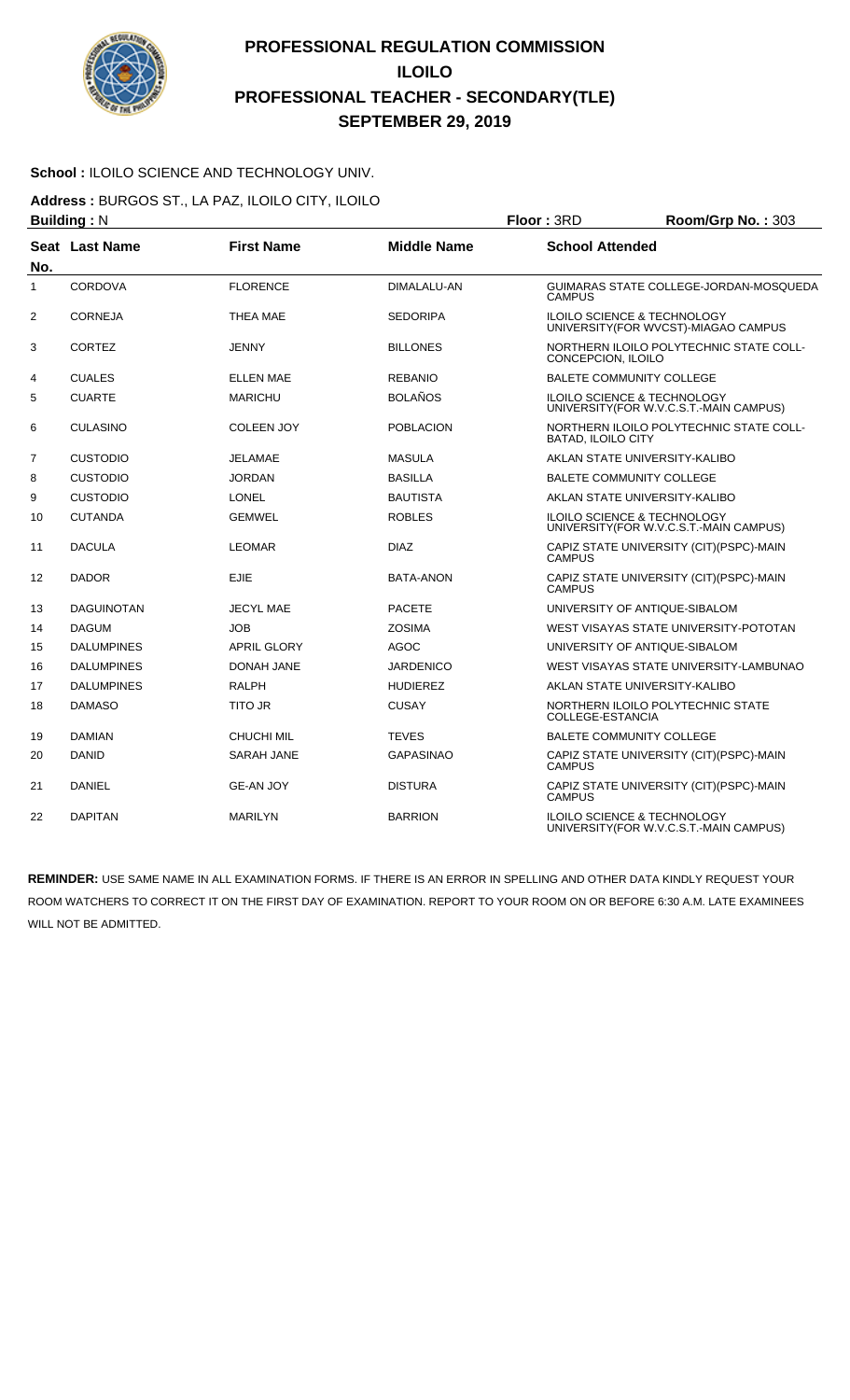

#### School : ILOILO SCIENCE AND TECHNOLOGY UNIV.

**Address :** BURGOS ST., LA PAZ, ILOILO CITY, ILOILO

|                     | <b>Building: N</b>    |                       | Floor: 3RD         | Room/Grp No.: 304         |                                                                                   |
|---------------------|-----------------------|-----------------------|--------------------|---------------------------|-----------------------------------------------------------------------------------|
|                     | <b>Seat Last Name</b> | <b>First Name</b>     | <b>Middle Name</b> | <b>School Attended</b>    |                                                                                   |
| No.<br>$\mathbf{1}$ | <b>DAQUINAN</b>       | <b>MARY JANE</b>      | <b>LAGGUI</b>      |                           | <b>ILOILO SCIENCE &amp; TECHNOLOGY</b>                                            |
|                     |                       |                       |                    |                           | UNIVERSITY (FOR W.V.C.S.T.-BAROTAC                                                |
| $\overline{c}$      | <b>DARADAR</b>        | <b>JEFFREY</b>        | <b>ABISAN</b>      | <b>CAMPUS</b>             | CAPIZ STATE UNIVERSITY (CIT)(PSPC)-MAIN                                           |
| 3                   | <b>DASIG</b>          | <b>REGIE</b>          | <b>BENJAMIN</b>    | <b>CAMPUS</b>             | CAPIZ STATE UNIVERSITY (CIT) (PSPC)-MAIN                                          |
| 4                   | <b>DAYATAN</b>        | <b>FELICHE CAMILE</b> | <b>PARCON</b>      |                           | ILOILO SCIENCE & TECHNOLOGY<br>UNIVERSITY (FOR W.V.C.S.T.-MAIN CAMPUS)            |
| 5                   | DE ASIS               | <b>ARLIE JOY</b>      | <b>ESPEJA</b>      |                           | <b>ILOILO SCIENCE &amp; TECHNOLOGY</b><br>UNIVERSITY (FOR W.V.C.S.T.-MAIN CAMPUS) |
| 6                   | DE ASIS               | <b>ELAINE</b>         | <b>HILAOS</b>      | NATIONAL COLLEGE          | DON JOSE SUSTIGUER MONFORT MEMORIAL                                               |
| $\overline{7}$      | <b>DE JULIAN</b>      | <b>GINA ROSE</b>      | <b>DUMALI</b>      | <b>BATAD, ILOILO CITY</b> | NORTHERN ILOILO POLYTECHNIC STATE COLL-                                           |
| 8                   | DE JUSTO              | NATHALIE JOY          | <b>IGUIN</b>       |                           | AKLAN STATE UNIVERSITY-MAKATO                                                     |
| 9                   | DE LA CRUZ            | LOUIE JOHN            | <b>BLANCO</b>      |                           | <b>ILOILO SCIENCE &amp; TECHNOLOGY</b><br>UNIVERSITY (FOR WVCST)-MIAGAO CAMPUS    |
| 10                  | DE LA CRUZ            | MA HELEAH             | <b>VENTURA</b>     | COLLEGE-ESTANCIA          | NORTHERN ILOILO POLYTECHNIC STATE                                                 |
| 11                  | DE LA CRUZ            | <b>NELLY</b>          | <b>AGUIRRE</b>     |                           | AKLAN STATE UNIVERSITY-KALIBO                                                     |
| 12                  | DE LA LUNA            | <b>NOEMIE</b>         | <b>VALLES</b>      | <b>CAMPUS</b>             | CAPIZ STATE UNIVERSITY (CIT) (PSPC)-MAIN                                          |
| 13                  | DE LOS SANTOS         | <b>JENIE</b>          | <b>PEDROSA</b>     | <b>MAMBUSAO</b>           | CAPIZ STATE UNIVERSITY (PANAY SPC)-                                               |
| 14                  | DE LOS SANTOS         | <b>MARY JUNELYN</b>   | <b>TORRENTO</b>    |                           | <b>ILOILO SCIENCE &amp; TECHNOLOGY</b><br>UNIVERSITY (FOR W.V.C.S.T.-MAIN CAMPUS) |
| 15                  | DE MANUEL             | <b>ROWENA</b>         | DE MANUEL          |                           | <b>BALETE COMMUNITY COLLEGE</b>                                                   |
| 16                  | DE PABLO              | AILA MAE              | <b>ACANTILADO</b>  |                           | NORTHWESTERN VISAYAN COLLEGES                                                     |
| 17                  | DE PEDRO              | <b>RAMIE JR</b>       | <b>DELA CRUZ</b>   |                           | <b>BALETE COMMUNITY COLLEGE</b>                                                   |
| 18                  | <b>DE TORRES</b>      | <b>MITZ</b>           | <b>SEMBRANO</b>    |                           | ILOILO SCIENCE & TECHNOLOGY<br>UNIVERSITY(FOR W.V.C.S.T.-MAIN CAMPUS)             |
| 19                  | <b>DEATRAS</b>        | JAY-AR                | DE LA BANDA        |                           | ILOILO SCIENCE & TECHNOLOGY<br>UNIVERSITY(FOR WVCST)-MIAGAO CAMPUS                |
| 20                  | <b>DEGOMA</b>         | <b>RONNA</b>          | <b>MACADO</b>      |                           | CAPIZ STATE UNIVERSITY-SIGMA (formerly PANAY<br>STATE POLYTECHNIC COLLEGE-SIGMA)  |
| 21                  | DEL MENDO             | CATHERINE             | <b>BUDAY</b>       | <b>CAMPUS</b>             | CAPIZ STATE UNIVERSITY (CIT) (PSPC)-MAIN                                          |
| 22                  | <b>DELA</b>           | <b>KERSTIE ANN</b>    | <b>LOJA</b>        | <b>CAMPUS</b>             | CAPIZ STATE UNIVERSITY (CIT)(PSPC)-MAIN                                           |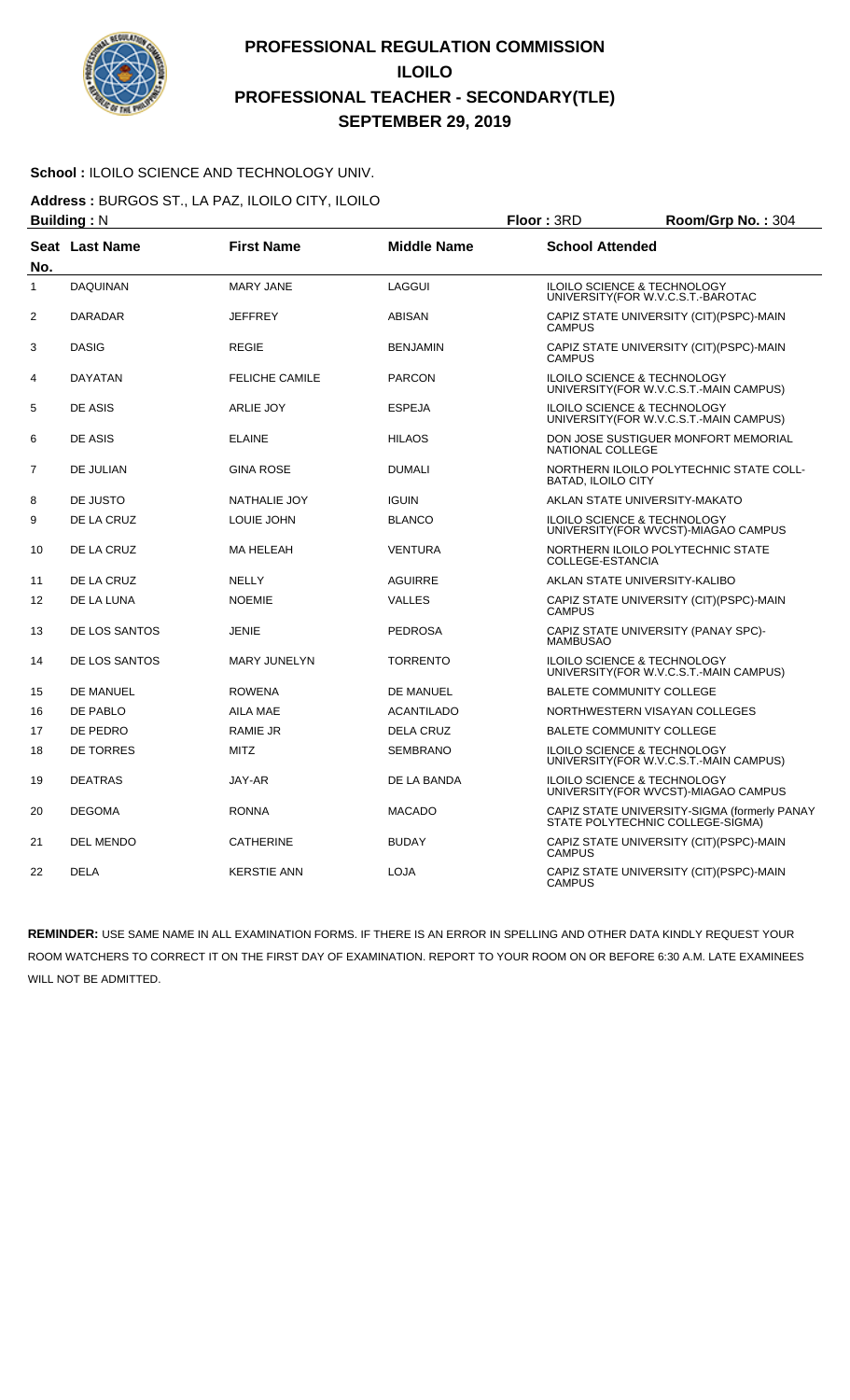

#### **School :** ILOILO SCIENCE AND TECHNOLOGY UNIV.

**Address :** BURGOS ST., LA PAZ, ILOILO CITY, ILOILO

|                | <b>Building: N</b>    |                      | Floor: 3RD         | Room/Grp No.: 305      |                                                                                  |
|----------------|-----------------------|----------------------|--------------------|------------------------|----------------------------------------------------------------------------------|
| No.            | <b>Seat Last Name</b> | <b>First Name</b>    | <b>Middle Name</b> | <b>School Attended</b> |                                                                                  |
| $\mathbf{1}$   | <b>DELA CRUZ</b>      | <b>APRIL MAE</b>     | <b>VILLA</b>       |                        | CAPIZ STATE UNIVERSITY-SIGMA (formerly PANAY<br>STATE POLYTECHNIC COLLEGE-SIGMA) |
| $\overline{2}$ | <b>DELA CRUZ</b>      | <b>EUGINE</b>        | <b>SABANGA</b>     |                        | AKLAN STATE UNIVERSITY-MAKATO                                                    |
| 3              | <b>DELA CRUZ</b>      | <b>HEIZEL</b>        | QUIRINO            |                        | <b>BALETE COMMUNITY COLLEGE</b>                                                  |
| 4              | <b>DELA CRUZ</b>      | <b>JAYBEN</b>        | CATALAN            |                        | AKLAN STATE UNIVERSITY-KALIBO                                                    |
| 5              | <b>DELA CRUZ</b>      | <b>JOCELYN</b>       | <b>ARAGON</b>      | <b>CAMPUS</b>          | CAPIZ STATE UNIVERSITY (CIT)(PSPC)-MAIN                                          |
| 6              | <b>DELA CRUZ</b>      | <b>JOHN GIL</b>      | <b>OCCEÑA</b>      |                        | UNIVERSITY OF ANTIQUE-SIBALOM                                                    |
| 7              | DELA CRUZ             | <b>JOVELYN</b>       | AREÑES             |                        | CAPIZ STATE UNIVERSITY-SIGMA (formerly PANAY<br>STATE POLYTECHNIC COLLEGE-SIGMA) |
| 8              | <b>DELA CRUZ</b>      | <b>MARIA ISABEL</b>  | <b>FAJADER</b>     | <b>CAMPUS</b>          | CAPIZ STATE UNIVERSITY (CIT)(PSPC)-MAIN                                          |
| 9              | DELA CRUZ             | <b>MARK JAMES</b>    | <b>TANDUG</b>      |                        | AKLAN STATE UNIVERSITY-KALIBO                                                    |
| 10             | <b>DELA CRUZ</b>      | <b>RICHARD</b>       | <b>BELTRAN</b>     | <b>CAMPUS</b>          | CAPIZ STATE UNIVERSITY (CIT)(PSPC)-MAIN                                          |
| 11             | <b>DELA FLOR</b>      | <b>LADYNE</b>        | <b>ESCALANTE</b>   |                        | UNIVERSITY OF ANTIQUE-SIBALOM                                                    |
| 12             | <b>DELA TORRE</b>     | <b>APRIL</b>         | <b>MACAYAN</b>     |                        | UNIVERSITY OF ANTIQUE-SIBALOM                                                    |
| 13             | <b>DELA TORRE</b>     | <b>JETHYL</b>        | <b>ROJO</b>        | PHILIPPINES-MANILA     | TECHNOLOGICAL UNIVERSITY OF THE                                                  |
| 14             | <b>DELE</b>           | <b>ALVIN</b>         | <b>RENDON</b>      |                        | <b>BALETE COMMUNITY COLLEGE</b>                                                  |
| 15             | <b>DELFIN</b>         | <b>CHRISTIAN</b>     |                    | <b>CAMPUS</b>          | CAPIZ STATE UNIVERSITY (CIT)(PSPC)-MAIN                                          |
| 16             | <b>DELGADO</b>        | <b>ILONAH JEAN</b>   | <b>GAURANA</b>     |                        | ILOILO SCIENCE & TECHNOLOGY<br>UNIVERSITY (FOR W.V.C.S.T.-MAIN CAMPUS)           |
| 17             | <b>DELLAVA</b>        | <b>JUDITH</b>        | <b>ALABAN</b>      | <b>CAMPUS</b>          | CAPIZ STATE UNIVERSITY (CIT)(PSPC)-MAIN                                          |
| 18             | <b>DELMO</b>          | <b>HANNAH TRIXIE</b> | <b>BERDAN</b>      |                        | <b>ILOILO SCIENCE &amp; TECHNOLOGY</b><br>UNIVERSITY (FOR W.V.C.S.T.-BAROTAC     |
| 19             | <b>DELOS REYES</b>    | <b>ELIAROSE</b>      | <b>TAPANG</b>      |                        | UNIVERSITY OF ANTIQUE-SIBALOM                                                    |
| 20             | <b>DELOS SANTOS</b>   | <b>JERRY</b>         | <b>AGATON</b>      | <b>CAMPUS</b>          | CAPIZ STATE UNIVERSITY (CIT)(PSPC)-MAIN                                          |
| 21             | <b>DELOS SANTOS</b>   | LEIZEL               | <b>FRANCISCO</b>   |                        | UNIVERSITY OF ANTIQUE-CALUYA                                                     |
| 22             | <b>DELOSO</b>         | VANESSA              | <b>ESTRELLA</b>    |                        | WEST VISAYAS STATE UNIVERSITY-POTOTAN                                            |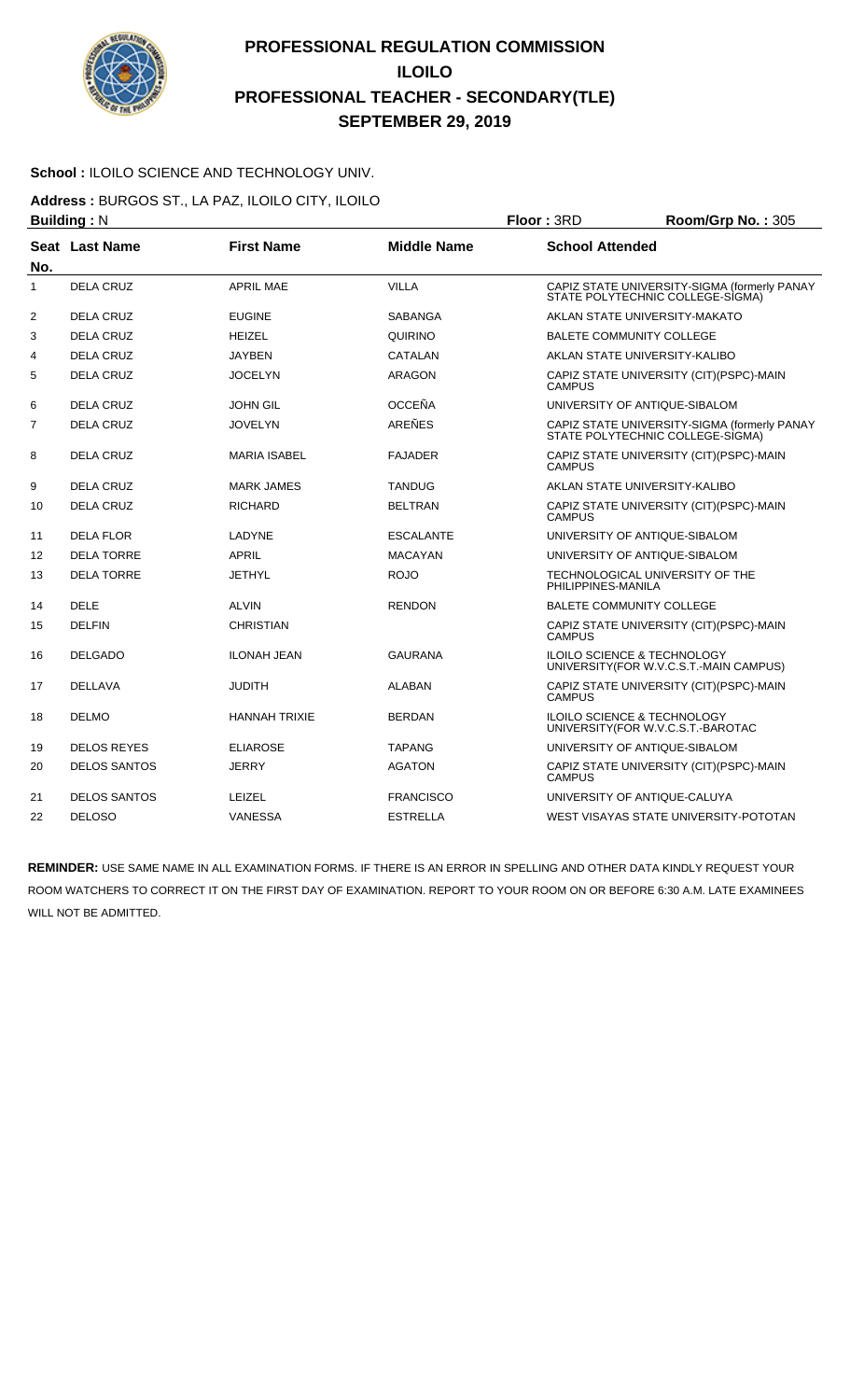

#### **School :** ILOILO SCIENCE AND TECHNOLOGY UNIV.

**Address :** BURGOS ST., LA PAZ, ILOILO CITY, ILOILO

|                | <b>Building: N</b> |                     | Floor: 3RD          | Room/Grp No.: 306      |                                                                                   |
|----------------|--------------------|---------------------|---------------------|------------------------|-----------------------------------------------------------------------------------|
| No.            | Seat Last Name     | <b>First Name</b>   | <b>Middle Name</b>  | <b>School Attended</b> |                                                                                   |
| 1              | <b>DEMA-ALA</b>    | <b>JOENILA</b>      | PEÑALOSA            | COLLEGE-ESTANCIA       | NORTHERN ILOILO POLYTECHNIC STATE                                                 |
| 2              | <b>DENAGA</b>      | <b>CRISANTO</b>     | <b>DELOS SANTOS</b> | <b>CAMPUS</b>          | CAPIZ STATE UNIVERSITY (CIT) (PSPC)-MAIN                                          |
| 3              | <b>DENOSTA</b>     | <b>ANGIE</b>        | <b>BELONIO</b>      | <b>CAMPUS</b>          | CAPIZ STATE UNIVERSITY (CIT)(PSPC)-MAIN                                           |
| 4              | <b>DEOCAMPO</b>    | <b>JESSERY</b>      | <b>DORDAS</b>       | <b>CAMPUS</b>          | CAPIZ STATE UNIVERSITY (CIT)(PSPC)-MAIN                                           |
| 5              | <b>DEVELLES</b>    | <b>IVAN NICOLE</b>  | <b>CALINAO</b>      | <b>CAMPUS</b>          | CAPIZ STATE UNIVERSITY (CIT) (PSPC)-MAIN                                          |
| 6              | <b>DEVERA</b>      | <b>CHERILYN</b>     | <b>DICE</b>         | <b>CAMPUS</b>          | CAPIZ STATE UNIVERSITY (CIT)(PSPC)-MAIN                                           |
| $\overline{7}$ | <b>DEVIERTE</b>    | <b>ELVEN</b>        | <b>SOLANEO</b>      | COLLEGE-ESTANCIA       | NORTHERN ILOILO POLYTECHNIC STATE                                                 |
| 8              | <b>DIAMANTE</b>    | <b>SHEILA</b>       | <b>PEDROSA</b>      |                        | <b>ILOILO SCIENCE &amp; TECHNOLOGY</b><br>UNIVERSITY (FOR W.V.C.S.T.-MAIN CAMPUS) |
| 9              | <b>DIAZ</b>        | <b>JAY ANN</b>      | TO-ONG              |                        | ILOILO SCIENCE & TECHNOLOGY<br>UNIVERSITY (FOR WVCST)-MIAGAO CAMPUS               |
| 10             | <b>DINGAL</b>      | <b>MEL DIANNE</b>   | YABUT               |                        | <b>BALETE COMMUNITY COLLEGE</b>                                                   |
| 11             | <b>DISTURA</b>     | <b>LYNN</b>         | <b>DUCANES</b>      | <b>CAMPUS</b>          | CAPIZ STATE UNIVERSITY (CIT)(PSPC)-MAIN                                           |
| 12             | <b>DIZON</b>       | <b>JESSA</b>        | VILLAREÑA           | <b>CAMPUS</b>          | CAPIZ STATE UNIVERSITY (CIT)(PSPC)-MAIN                                           |
| 13             | <b>DOMINGO</b>     | <b>MARY ROSE</b>    | <b>FRANCISCO</b>    |                        | OCCIDENTAL MINDORO STATE COLLEGE                                                  |
| 14             | <b>DOMINGUEZ</b>   | <b>APRIL JEAN</b>   | <b>BAUTISTA</b>     |                        | <b>BALETE COMMUNITY COLLEGE</b>                                                   |
| 15             | <b>DOMINGUEZ</b>   | <b>RHEA</b>         | <b>LUNGARES</b>     |                        | <b>BALETE COMMUNITY COLLEGE</b>                                                   |
| 16             | <b>DONAYRE</b>     | <b>FLORIDA</b>      | <b>NAMOL</b>        |                        | UNIVERSITY OF ANTIQUE-SIBALOM                                                     |
| 17             | <b>DORADO</b>      | <b>MARGARETTE</b>   |                     |                        | ILOILO SCIENCE & TECHNOLOGY<br>UNIVERSITY (FOR W.V.C.S.T.-MAIN CAMPUS)            |
| 18             | <b>DORDAS</b>      | ANA FE              | <b>DIONESIO</b>     | <b>CAMPUS</b>          | CAPIZ STATE UNIVERSITY (CIT)(PSPC)-MAIN                                           |
| 19             | <b>DORDAS</b>      | <b>EMYLOU</b>       | <b>DIONESIO</b>     | <b>CAMPUS</b>          | CAPIZ STATE UNIVERSITY (CIT) (PSPC)-MAIN                                          |
| 20             | <b>DORDAS</b>      | MA ELIZA MAE        | <b>FRANCISCO</b>    | <b>CAMPUS</b>          | CAPIZ STATE UNIVERSITY (CIT) (PSPC)-MAIN                                          |
| 21             | <b>DORDE</b>       | <b>ROCELYN</b>      | <b>LOSA</b>         | <b>CAMPUS</b>          | CAPIZ STATE UNIVERSITY (CIT) (PSPC)-MAIN                                          |
| 22             | <b>DOROMAL</b>     | <b>JOSELITO, JR</b> | <b>DEL VALLE</b>    |                        | AKLAN STATE UNIVERSITY-KALIBO                                                     |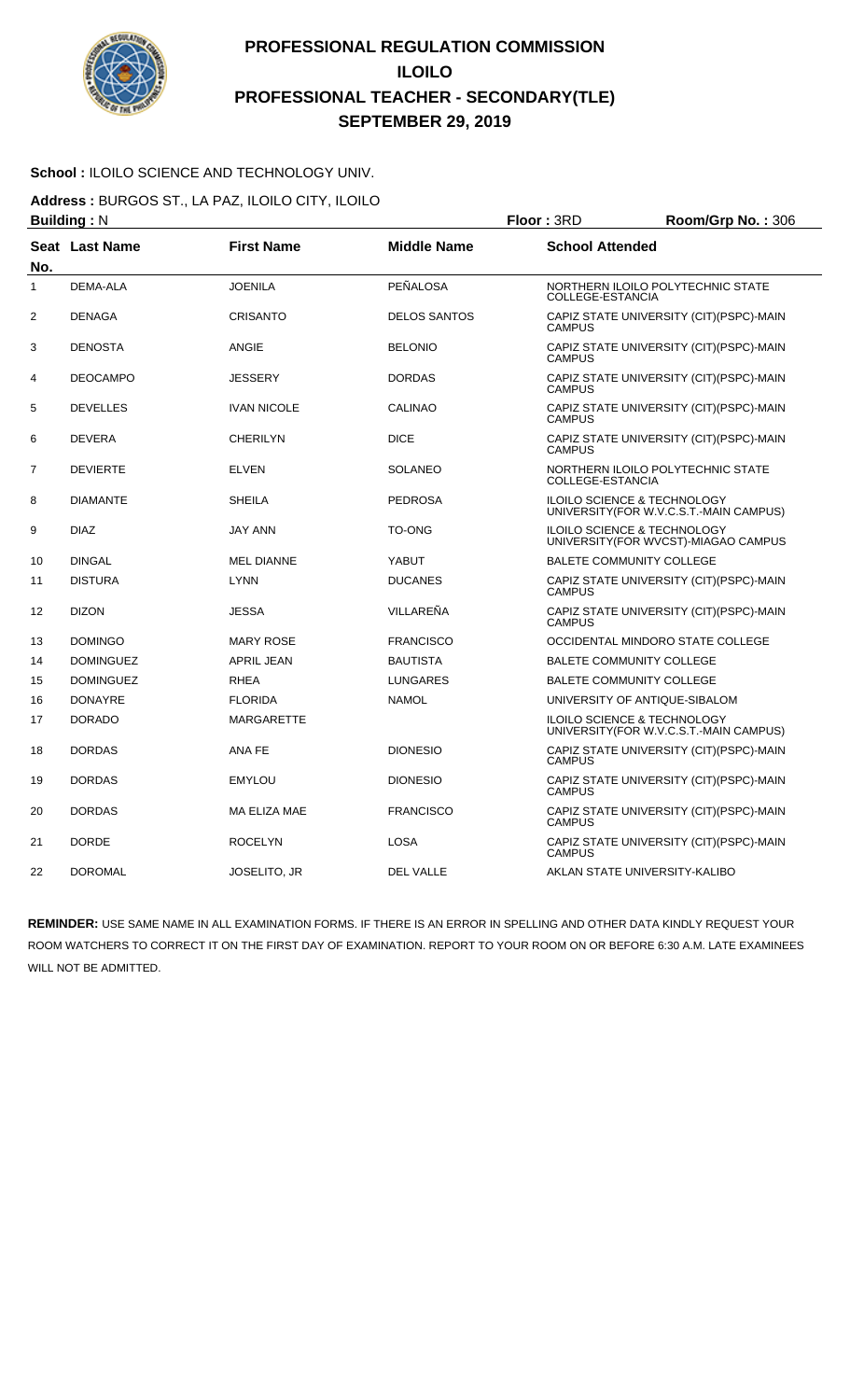

#### School : ILOILO SCIENCE AND TECHNOLOGY UNIV.

**Address :** BURGOS ST., LA PAZ, ILOILO CITY, ILOILO **Building : TEACHERS ED Floor : 1ST Room/Grp No. : 114** 

| <b>Pananig</b> L. toricito LD<br>. |                   |                       |                    |                                                                                   |
|------------------------------------|-------------------|-----------------------|--------------------|-----------------------------------------------------------------------------------|
| No.                                | Seat Last Name    | <b>First Name</b>     | <b>Middle Name</b> | <b>School Attended</b>                                                            |
| 1                                  | <b>DOROMAL</b>    | <b>LADY ANN</b>       | ARSAGA             | ILOILO SCIENCE & TECHNOLOGY<br>UNIVERSITY (FOR W.V.C.S.T.-MAIN CAMPUS)            |
| $\overline{2}$                     | <b>DORONILA</b>   | <b>DONNA</b>          | <b>NAVARRO</b>     | <b>ILOILO SCIENCE &amp; TECHNOLOGY</b><br>UNIVERSITY (FOR W.V.C.S.T.-MAIN CAMPUS) |
| 3                                  | <b>DUBRIA</b>     | PETER PAUL            | <b>PATROCENIO</b>  | UNIVERSITY OF ANTIQUE-SIBALOM                                                     |
| 4                                  | <b>DULLAVIN</b>   | <b>MICHELLE</b>       | <b>CUSTODIO</b>    | AKLAN STATE UNIVERSITY-KALIBO                                                     |
| 5                                  | <b>DUMOLONG</b>   | <b>WENDY LYN</b>      | <b>DELLAVA</b>     | CAPIZ STATE UNIVERSITY (CIT)(PSPC)-MAIN<br><b>CAMPUS</b>                          |
| 6                                  | <b>EBARDOLAZA</b> | <b>TRESHA</b>         | <b>TUSALEM</b>     | ILOILO SCIENCE & TECHNOLOGY<br>UNIVERSITY(FOR WVCST)-MIAGAO CAMPUS                |
| $\overline{7}$                     | <b>EFONDO</b>     | <b>JANICE</b>         | <b>FLORES</b>      | ILOILO SCIENCE & TECHNOLOGY<br>UNIVERSITY (FOR W.V.C.S.T.-MAIN CAMPUS)            |
| 8                                  | <b>EFONDO</b>     | <b>RECHIE</b>         | <b>GALON</b>       | GUIMARAS STATE COLLEGE (GUIMARAS POLY.<br>COLL.)                                  |
| 9                                  | <b>ELAURZA</b>    | <b>KARL JOSEPH</b>    | <b>TADIA</b>       | AKLAN STATE UNIVERSITY-MAKATO                                                     |
| 10                                 | <b>ELISAN</b>     | <b>DEURICA LARA</b>   | <b>RUFINO</b>      | AKLAN STATE UNIVERSITY-KALIBO                                                     |
| 11                                 | <b>ELISANAN</b>   | <b>RIZA</b>           | <b>BREGAÑO</b>     | ILOILO SCIENCE & TECHNOLOGY<br>UNIVERSITY (FOR W.V.C.S.T.-MAIN CAMPUS)            |
| 12                                 | <b>ELIZARDE</b>   | <b>ROGEN</b>          | <b>TAMONAN</b>     | <b>ILOILO SCIENCE &amp; TECHNOLOGY</b><br>UNIVERSITY (FOR W.V.C.S.T.-MAIN CAMPUS) |
| 13                                 | <b>ELIZARES</b>   | <b>CHRISTINE JOY</b>  | <b>DUMANCAS</b>    | CAPIZ STATE UNIVERSITY-SIGMA (formerly PANAY<br>STATE POLYTECHNIC COLLEGE-SIGMA)  |
| 14                                 | <b>ELLORAN</b>    | <b>MARY JOY</b>       | <b>DANAO</b>       | ILOILO SCIENCE & TECHNOLOGY<br>UNIVERSITY (FOR WVCST)-MIAGAO CAMPUS               |
| 15                                 | <b>ENDENCIO</b>   | <b>KAZELYN</b>        | <b>MACUANA</b>     | UNIVERSITY OF ANTIQUE-SIBALOM                                                     |
| 16                                 | <b>ENDENCIO</b>   | <b>LEA</b>            | <b>DELGADO</b>     | UNIVERSITY OF ANTIQUE-SIBALOM                                                     |
| 17                                 | <b>ENDONILA</b>   | <b>EDSEL</b>          | <b>YNION</b>       | UNIVERSITY OF ANTIQUE-SIBALOM                                                     |
| 18                                 | <b>ENRIQUEZ</b>   | <b>MICOH</b>          | SALARZA            | ILOILO SCIENCE & TECHNOLOGY<br>UNIVERSITY (FOR W.V.C.S.T.-MAIN CAMPUS)            |
| 19                                 | <b>ENTONG</b>     | <b>CATHERINE</b>      | <b>ESPINOLO</b>    | CAPIZ STATE UNIVERSITY (CIT)(PSPC)-MAIN<br><b>CAMPUS</b>                          |
| 20                                 | <b>ERA</b>        | <b>CHRISTIAN PAUL</b> | <b>ESTRELLA</b>    | ILOILO SCIENCE & TECHNOLOGY<br>UNIVERSITY(FOR W.V.C.S.T.-MAIN CAMPUS)             |
| 21                                 | <b>ERECILLA</b>   | <b>CARMELO</b>        | <b>SEDANTO</b>     | UNIVERSITY OF ANTIQUE-HAMTIC                                                      |
| 22                                 | <b>ERFELUA</b>    | <b>STEVE</b>          | <b>LUNTAO</b>      | ILOILO SCIENCE & TECHNOLOGY<br>UNIVERSITY (FOR WVCST)-MIAGAO CAMPUS               |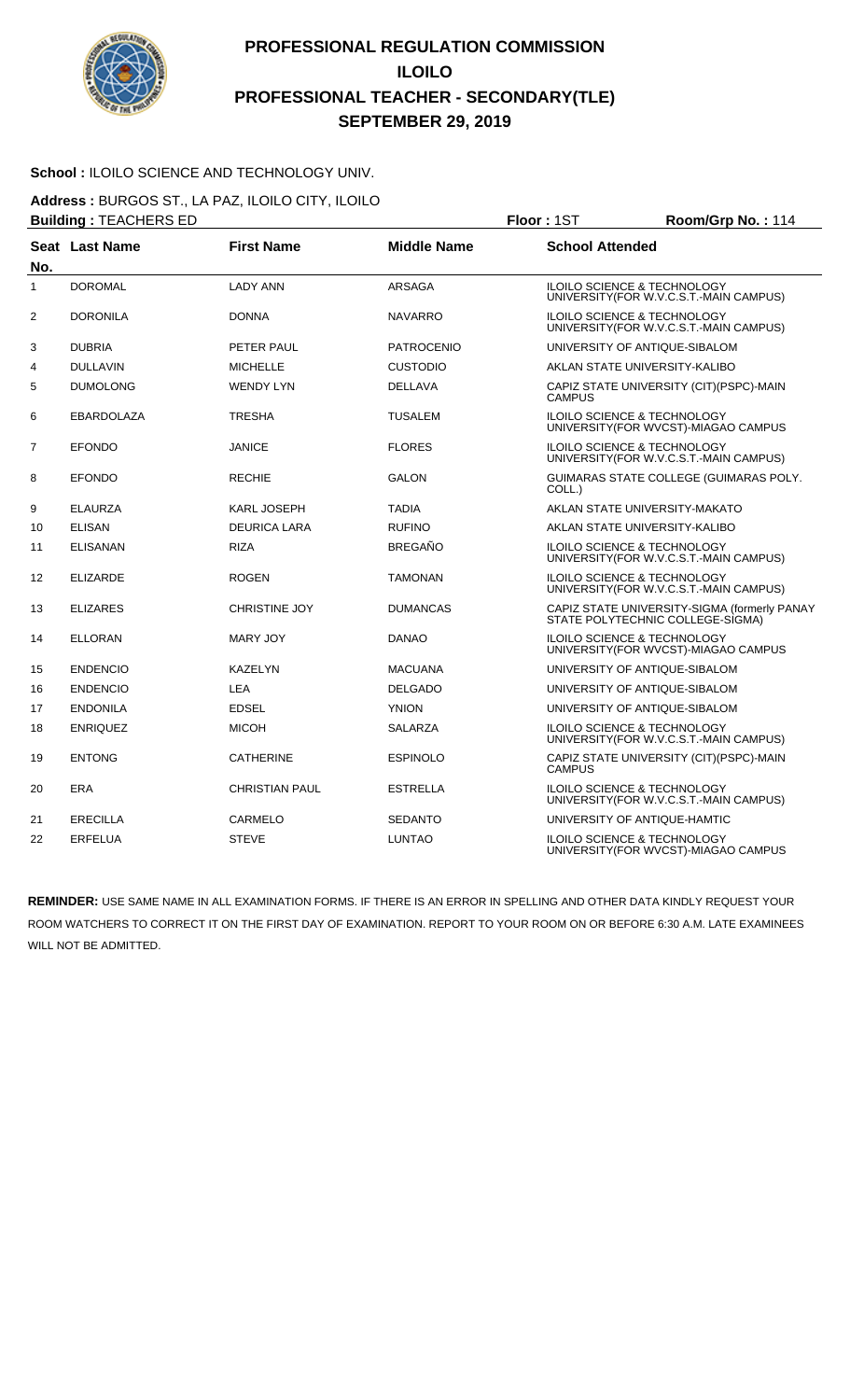

#### School : ILOILO SCIENCE AND TECHNOLOGY UNIV.

**Address :** BURGOS ST., LA PAZ, ILOILO CITY, ILOILO **Building :** TEACHERS ED **Floor :** 1ST **Room/Grp No. :** 115

|                | <u> Bananig</u> : 12/10112110 22<br>. |                      |                    |                                                                                  |  |
|----------------|---------------------------------------|----------------------|--------------------|----------------------------------------------------------------------------------|--|
| No.            | Seat Last Name                        | <b>First Name</b>    | <b>Middle Name</b> | <b>School Attended</b>                                                           |  |
| 1              | <b>ESCALONA</b>                       | <b>MARY ANN</b>      | <b>VICENCIO</b>    | AKLAN STATE UNIVERSITY-MAKATO                                                    |  |
| 2              | <b>ESCAMILLA</b>                      | <b>MA. CRISTALYN</b> | <b>MEDEL</b>       | NORTHERN ILOILO POLYTECHNIC STATE COLL-<br>CONCEPCION, ILOILO                    |  |
| 3              | <b>ESCANER</b>                        | <b>JERANE</b>        | <b>SOMODIO</b>     | <b>ILOILO SCIENCE &amp; TECHNOLOGY</b><br>UNIVERSITY(FOR W.V.C.S.T.-MAIN CAMPUS) |  |
| 4              | <b>ESCARMOSO</b>                      | <b>MARY ROSE</b>     | <b>SUDELA</b>      | ILOILO SCIENCE & TECHNOLOGY<br>UNIVERSITY (FOR W.V.C.S.T.-MAIN CAMPUS)           |  |
| 5              | <b>ESCONEBRA</b>                      | <b>NONATO</b>        | <b>SARDON</b>      | UNIVERSITY OF ANTIQUE-HAMTIC                                                     |  |
| 6              | <b>ESCOPEL</b>                        | <b>GEE ROSEL</b>     | DE LA TORRE        | CAPIZ STATE UNIVERSITY-SIGMA (formerly PANAY<br>STATE POLYTECHNIC COLLEGE-SIGMA) |  |
| $\overline{7}$ | <b>ESCOSURA</b>                       | <b>RITO JR</b>       | <b>MANLIMOS</b>    | ILOILO SCIENCE & TECHNOLOGY<br>UNIVERSITY(FOR WVCST)-MIAGAO CAMPUS               |  |
| 8              | <b>ESCULTOR</b>                       | <b>MARJORIE</b>      | <b>NAMAN</b>       | ILOILO SCIENCE & TECHNOLOGY<br>UNIVERSITY (FOR WVCST)-MIAGAO CAMPUS              |  |
| 9              | <b>ESMEDIO</b>                        | <b>JOHN KENNETH</b>  | <b>ENATE</b>       | CAPIZ STATE UNIVERSITY-SIGMA (formerly PANAY<br>STATE POLYTECHNIC COLLEGE-SIGMA) |  |
| 10             | <b>ESMEÑO</b>                         | ANGELYN              | LAZARO             | CAPIZ STATE UNIVERSITY-SIGMA (formerly PANAY<br>STATE POLYTECHNIC COLLEGE-SIGMA) |  |
| 11             | <b>ESMERALDA</b>                      | <b>MARY ANN</b>      | <b>PALLANGA</b>    | CAPIZ STATE UNIVERSITY (CIT)(PSPC)-MAIN<br><b>CAMPUS</b>                         |  |
| 12             | <b>ESMERALDA</b>                      | <b>REGGAN</b>        | <b>ADVINCULA</b>   | CAPIZ STATE UNIVERSITY (CIT) (PSPC)-MAIN<br><b>CAMPUS</b>                        |  |
| 13             | <b>ESPAÑA</b>                         | <b>MARY JANE</b>     | <b>JARANILLA</b>   | ILOILO SCIENCE & TECHNOLOGY<br>UNIVERSITY(FOR WVCST)-MIAGAO CAMPUS               |  |
| 14             | <b>ESPARTERO</b>                      | <b>DELIA</b>         | <b>FELICIANO</b>   | CAPIZ STATE UNIVERSITY (CIT) (PSPC)-MAIN<br><b>CAMPUS</b>                        |  |
| 15             | <b>ESTAÑOL</b>                        | <b>AILLENE MAE</b>   | <b>SALVAN</b>      | UNIVERSITY OF ANTIQUE-SIBALOM                                                    |  |
| 16             | <b>ESTAÑOL</b>                        | ANNELYN JOY          | <b>EDAY</b>        | ILOILO SCIENCE & TECHNOLOGY<br>UNIVERSITY (FOR W.V.C.S.T.-MAIN CAMPUS)           |  |
| 17             | <b>ESTARES</b>                        | <b>JASSEN GRACE</b>  | <b>TESA</b>        | CAPIZ STATE UNIVERSITY-SIGMA (formerly PANAY<br>STATE POLYTECHNIC COLLEGE-SIGMA) |  |
| 18             | <b>ESTARIS</b>                        | <b>CHEENEE</b>       | <b>LEONICO</b>     | UNIVERSITY OF ANTIQUE-SIBALOM                                                    |  |
| 19             | <b>ESTARIS</b>                        | <b>JERILYN</b>       | <b>OSILA</b>       | UNIVERSITY OF ANTIQUE-SIBALOM                                                    |  |
| 20             | <b>ESTEBAN</b>                        | <b>IZZA</b>          | CARILLO            | CAPIZ STATE UNIVERSITY-SIGMA (formerly PANAY<br>STATE POLYTECHNIC COLLEGE-SIGMA) |  |
| 21             | <b>ESTEMBER</b>                       | <b>JOEWE</b>         | <b>JOB</b>         | GUIMARAS STATE COLLEGE-JORDAN-MOSQUEDA<br><b>CAMPUS</b>                          |  |
| 22             | <b>ESTEVA</b>                         | <b>JOJUANA FAITH</b> | <b>CAMPANIEL</b>   | WEST VISAYAS STATE UNIVERSITY-LAMBUNAO                                           |  |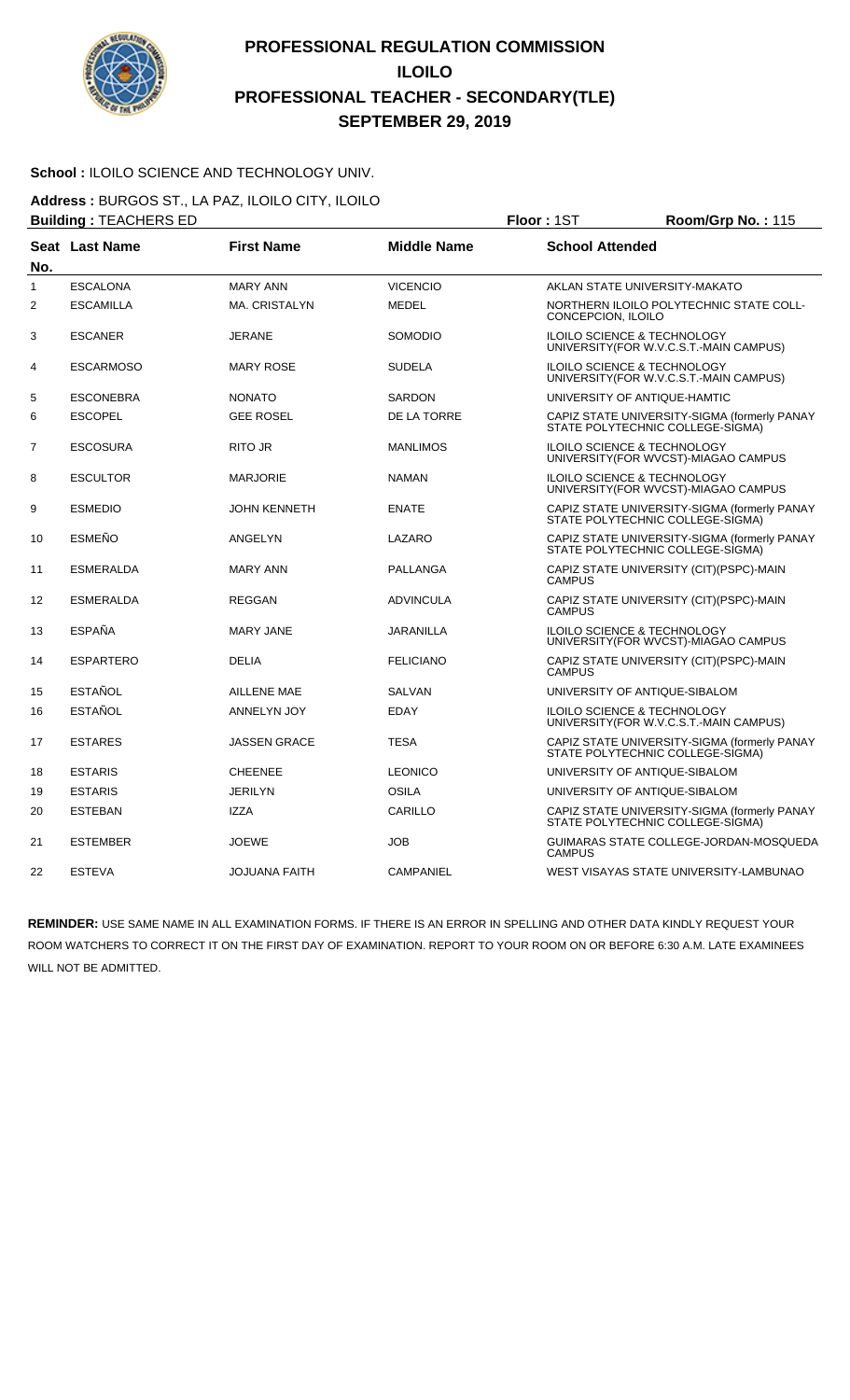

#### School : ILOILO SCIENCE AND TECHNOLOGY UNIV.

**Address :** BURGOS ST., LA PAZ, ILOILO CITY, ILOILO **Building :** TEACHERS ED **Floor :** 2ND **Room/Grp No. :** 213

|                | <b>Danality</b> . I LAOI ILITO LD<br>שיוג ויטשו<br>ישטיי<br>PIVLIV |                      |                    |                                                                                  |  |
|----------------|--------------------------------------------------------------------|----------------------|--------------------|----------------------------------------------------------------------------------|--|
| No.            | Seat Last Name                                                     | <b>First Name</b>    | <b>Middle Name</b> | <b>School Attended</b>                                                           |  |
| 1              | <b>ESTIALBO</b>                                                    | <b>JONACYL MAE</b>   | <b>DISTOR</b>      | CAPIZ STATE UNIVERSITY-SIGMA (formerly PANAY<br>STATE POLYTECHNIC COLLEGE-SIGMA) |  |
| $\overline{2}$ | <b>ESTOLANO</b>                                                    | <b>ANGELIE</b>       | <b>BRIONES</b>     | AKLAN STATE UNIVERSITY-KALIBO                                                    |  |
| 3              | <b>ESTOLORA</b>                                                    | <b>JAYVEE</b>        | <b>DIZON</b>       | CAPIZ STATE UNIVERSITY-SIGMA (formerly PANAY<br>STATE POLYTECHNIC COLLEGE-SIGMA) |  |
| 4              | <b>ESTORNINOS</b>                                                  | <b>MARIVIC</b>       | <b>SILVESTRE</b>   | CAPIZ STATE UNIVERSITY (CIT)(PSPC)-MAIN<br><b>CAMPUS</b>                         |  |
| 5              | <b>ESUMA</b>                                                       | <b>MELVIN</b>        | <b>PADERNAL</b>    | ILOILO SCIENCE & TECHNOLOGY<br>UNIVERSITY (FOR W.V.C.S.T.-MAIN CAMPUS)           |  |
| 6              | <b>EUSEBIO</b>                                                     | <b>LUCHIE</b>        | <b>ESTANISLAO</b>  | CAPIZ STATE UNIVERSITY (CIT)(PSPC)-MAIN<br><b>CAMPUS</b>                         |  |
| 7              | <b>FABILLO</b>                                                     | MARGELYN             | <b>MOREIRA</b>     | ILOILO SCIENCE & TECHNOLOGY<br>UNIVERSITY(FOR WVCST)-MIAGAO CAMPUS               |  |
| 8              | <b>FABILLO</b>                                                     | <b>NOLI</b>          | <b>VILVAR</b>      | UNIVERSITY OF ANTIQUE-SIBALOM                                                    |  |
| 9              | <b>FABON</b>                                                       | <b>JENNIEVY</b>      | <b>ESMEÑA</b>      | ILOILO SCIENCE & TECHNOLOGY<br>UNIVERSITY(FOR WVCST)-MIAGAO CAMPUS               |  |
| 10             | <b>FABRAQUEL</b>                                                   | <b>MILDREDA</b>      | <b>FAELDIN</b>     | CAPIZ STATE UNIVERSITY (CIT)(PSPC)-MAIN<br><b>CAMPUS</b>                         |  |
| 11             | <b>FACURA</b>                                                      | <b>CAMILLE</b>       |                    | CAPIZ STATE UNIVERSITY (CIT) (PSPC)-MAIN<br><b>CAMPUS</b>                        |  |
| 12             | <b>FADERAN</b>                                                     | <b>CHRISTINE JOY</b> | <b>LELEA</b>       | CAPIZ STATE UNIVERSITY-SIGMA (formerly PANAY<br>STATE POLYTECHNIC COLLEGE-SIGMA) |  |
| 13             | <b>FADOL</b>                                                       | <b>GEONHARD</b>      | CALZADO            | UNIVERSITY OF ANTIQUE-SIBALOM                                                    |  |
| 14             | <b>FAENAG</b>                                                      | PHILIP ANTHONY       | <b>MAESTRAL</b>    | CAPIZ STATE UNIVERSITY-SIGMA (formerly PANAY<br>STATE POLYTECHNIC COLLEGE-SIGMA) |  |
| 15             | <b>FAJANIL</b>                                                     | <b>GENALYN</b>       | LATA               | CAPIZ STATE UNIVERSITY (CIT)(PSPC)-MAIN<br><b>CAMPUS</b>                         |  |
| 16             | <b>FALCULAN</b>                                                    | CIERA JOSSA JEAN     | <b>ALFARO</b>      | AKLAN STATE UNIVERSITY-MAKATO                                                    |  |
| 17             | <b>FALIP</b>                                                       | <b>NIÑARICA</b>      | <b>MAGBANUA</b>    | ILOILO SCIENCE & TECHNOLOGY<br>UNIVERSITY(FOR WVCST)-MIAGAO CAMPUS               |  |
| 18             | <b>FANDIÑOLA</b>                                                   | LORNALYN             | SAPANGELA          | ILOILO SCIENCE & TECHNOLOGY<br>UNIVERSITY (FOR WVCST)-MIAGAO CAMPUS              |  |
| 19             | <b>FAREN</b>                                                       | <b>TETCHE</b>        | <b>IMPORTANTE</b>  | UNIVERSITY OF ANTIQUE-TIBIAO                                                     |  |
| 20             | <b>FARILLON</b>                                                    | <b>JEYRON</b>        | <b>GALAGATE</b>    | CAPIZ STATE UNIVERSITY (CIT)(PSPC)-MAIN<br><b>CAMPUS</b>                         |  |
| 21             | <b>FARINAS</b>                                                     | <b>JOHN RENCE</b>    | <b>ALMADRA</b>     | CAPIZ STATE UNIVERSITY-SIGMA (formerly PANAY<br>STATE POLYTECHNIC COLLEGE-SIGMA) |  |
| 22             | <b>FAROCHILIN</b>                                                  | <b>MARCELO JR</b>    | <b>FLORECE</b>     | ILOILO SCIENCE & TECHNOLOGY<br>UNIVERSITY(FOR WVCST)-MIAGAO CAMPUS               |  |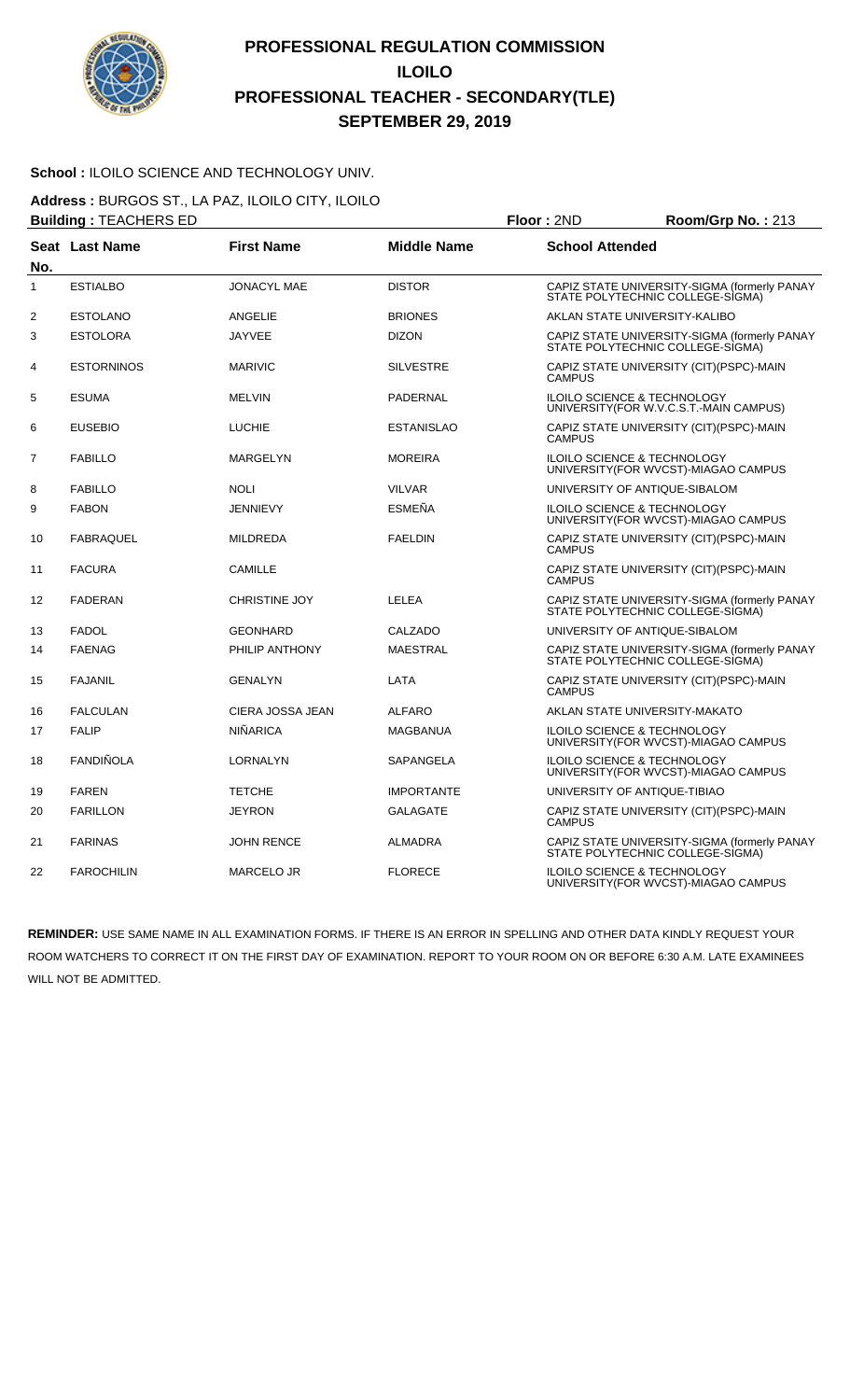

#### School : ILOILO SCIENCE AND TECHNOLOGY UNIV.

**Address :** BURGOS ST., LA PAZ, ILOILO CITY, ILOILO **Building :** TEACHERS ED **Floor :** 2ND **Room/Grp No. :** 214

| No.            | <b>Seat Last Name</b> | <b>First Name</b>     | <b>Middle Name</b> | <b>School Attended</b>                                                            |
|----------------|-----------------------|-----------------------|--------------------|-----------------------------------------------------------------------------------|
| 1              | <b>FEDERISO</b>       | <b>MITCHIE</b>        | <b>ESTRELLANES</b> | <b>ILOILO SCIENCE &amp; TECHNOLOGY</b><br>UNIVERSITY (FOR WVCST)-MIAGAO CAMPUS    |
| $\overline{2}$ | <b>FELASOL</b>        | <b>JIMMY</b>          | <b>FERRER</b>      | CAPIZ STATE UNIVERSITY-SIGMA (formerly PANAY<br>STATE POLYTECHNIC COLLEGE-SIGMA)  |
| 3              | <b>FELIPE</b>         | <b>ROSELYN</b>        | <b>GREGORIO</b>    | UNIVERSITY OF ANTIQUE-CALUYA                                                      |
| 4              | <b>FELIPE</b>         | TRISHA MAE            | <b>IYO</b>         | AKLAN STATE UNIVERSITY-KALIBO                                                     |
| 5              | <b>FERNANDEZ</b>      | <b>FRANCISCO</b>      | <b>FANUGA</b>      | CAPIZ STATE UNIVERSITY (CIT)(PSPC)-MAIN<br><b>CAMPUS</b>                          |
| 6              | <b>FERNANDEZ</b>      | <b>JENIVIE</b>        | <b>SABIANO</b>     | AKLAN STATE UNIVERSITY-KALIBO                                                     |
| $\overline{7}$ | <b>FERNANDEZ</b>      | LENIE                 | <b>KATIMPO</b>     | AKLAN STATE UNIVERSITY-KALIBO                                                     |
| 8              | <b>FERNANDEZ</b>      | <b>WIAMY</b>          | <b>BIALEN</b>      | CAPIZ STATE UNIVERSITY (CIT)(PSPC)-MAIN<br><b>CAMPUS</b>                          |
| 9              | <b>FINOLIOD</b>       | <b>MARY ROSE</b>      | NUEVAESPAÑA        | <b>ILOILO SCIENCE &amp; TECHNOLOGY</b><br>UNIVERSITY(FOR WVCST)-MIAGAO CAMPUS     |
| 10             | <b>FLANDES</b>        | <b>ANTONIO JR</b>     | <b>JUSTINIANI</b>  | WEST VISAYAS STATE UNIVERSITY-POTOTAN                                             |
| 11             | <b>FLOJO</b>          | <b>PAULINE DIANNE</b> | <b>PROSPEROSO</b>  | <b>ILOILO SCIENCE &amp; TECHNOLOGY</b><br>UNIVERSITY (FOR W.V.C.S.T.-MAIN CAMPUS) |
| 12             | <b>FLORES</b>         | <b>FERNANDO JR</b>    | <b>OCTAVIO</b>     | WEST VISAYAS STATE UNIVERSITY-POTOTAN                                             |
| 13             | <b>FLORES</b>         | <b>IVY ROSE</b>       | <b>SOLITA</b>      | AKLAN STATE UNIVERSITY-KALIBO                                                     |
| 14             | <b>FLORES</b>         | <b>JOLINA</b>         | <b>MAGBANUA</b>    | CAPIZ STATE UNIVERSITY-SIGMA (formerly PANAY<br>STATE POLYTECHNIC COLLEGE-SIGMA)  |
| 15             | <b>FORTUNO</b>        | <b>LESLIE JOY</b>     | <b>SUMAYLO</b>     | <b>ILOILO SCIENCE &amp; TECHNOLOGY</b><br>UNIVERSITY (FOR W.V.C.S.T.-MAIN CAMPUS) |
| 16             | <b>FRANCISCO</b>      | <b>ANNE JANE</b>      | <b>BILLAN</b>      | CAPIZ STATE UNIVERSITY (CIT)(PSPC)-MAIN<br><b>CAMPUS</b>                          |
| 17             | <b>FRANCISCO</b>      | <b>DAIZA VENCH</b>    | SAMILLANO          | CAPIZ STATE UNIVERSITY (CIT)(PSPC)-MAIN<br><b>CAMPUS</b>                          |
| 18             | <b>FRANCISCO</b>      | <b>MIA</b>            | <b>ARROYO</b>      | CAPIZ STATE UNIVERSITY (CIT)(PSPC)-MAIN<br><b>CAMPUS</b>                          |
| 19             | <b>FRANCISCO</b>      | <b>NANCY</b>          | <b>DALMACIO</b>    | AKLAN STATE UNIVERSITY-KALIBO                                                     |
| 20             | <b>FRANCISCO</b>      | <b>RECHELLE MAE</b>   | <b>PLASENCIA</b>   | NORTHERN ILOILO POLYTECHNIC STATE<br>COLLEGE-ESTANCIA                             |
| 21             | <b>FRANCISCO</b>      | <b>SALVACION</b>      | <b>LICANTO</b>     | <b>BALETE COMMUNITY COLLEGE</b>                                                   |
| 22             | <b>FRENCILLO</b>      | <b>BRENDA</b>         | <b>SALVIDAR</b>    | CAPIZ STATE UNIVERSITY (CIT)(PSPC)-MAIN<br><b>CAMPUS</b>                          |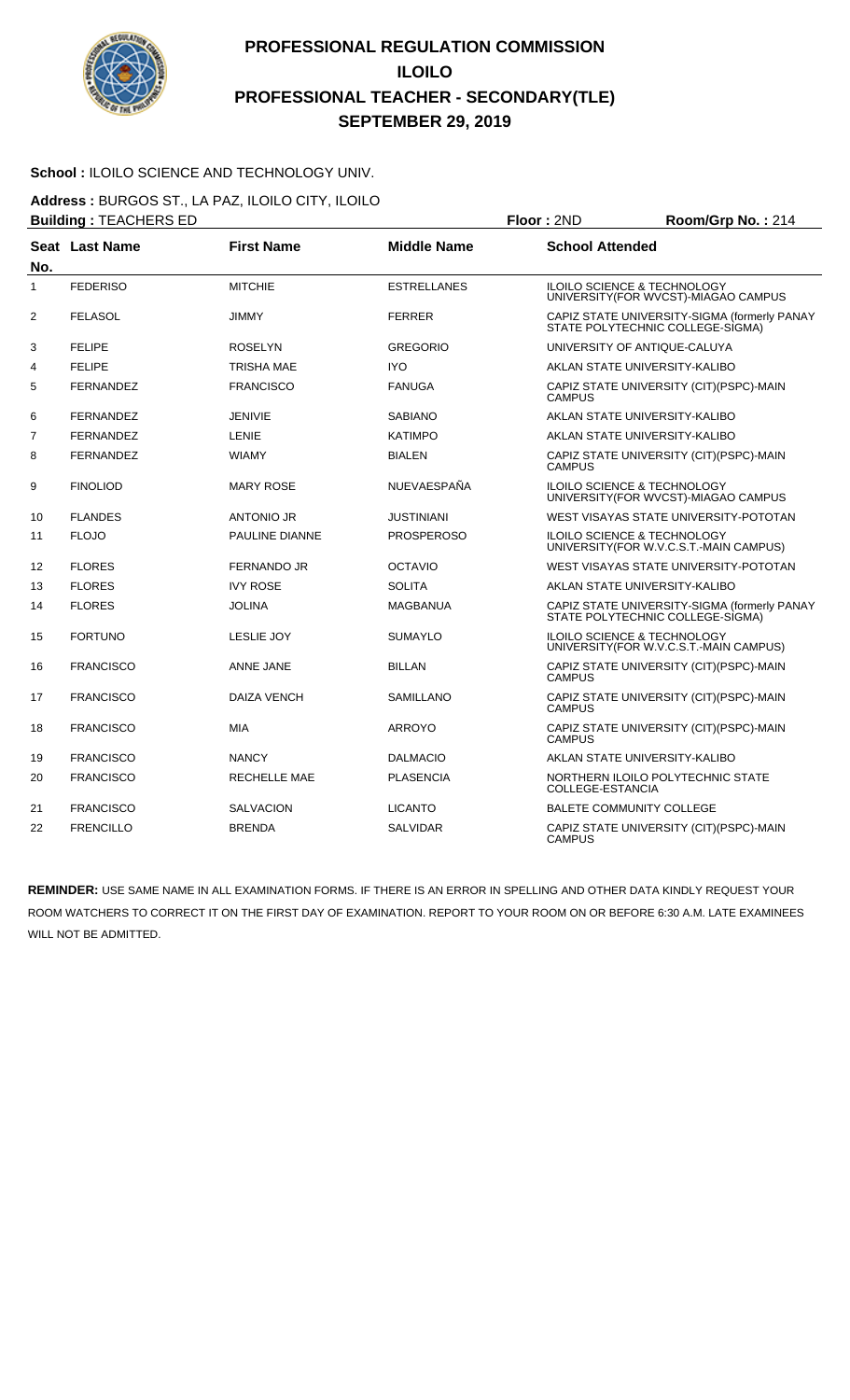

#### School : ILOILO SCIENCE AND TECHNOLOGY UNIV.

**Address :** BURGOS ST., LA PAZ, ILOILO CITY, ILOILO **Building :** TEACHERS ED **Floor :** 2ND **Room/Grp No. :** 215

| No.            | <b>Seat Last Name</b> | <b>First Name</b>   | <b>Middle Name</b> | <b>School Attended</b>                                                            |  |
|----------------|-----------------------|---------------------|--------------------|-----------------------------------------------------------------------------------|--|
| 1              | <b>FUENTES</b>        | <b>ANNABELLE</b>    | <b>TROPA</b>       | AKLAN STATE UNIVERSITY-MAKATO                                                     |  |
| $\overline{2}$ | <b>FULGENCIO</b>      | <b>MARIKIT</b>      | <b>VISORIO</b>     | CAPIZ STATE UNIVERSITY (CIT)(PSPC)-MAIN<br><b>CAMPUS</b>                          |  |
| 3              | <b>FULLO</b>          | <b>JONALYN</b>      | <b>JIMENEZ</b>     | ILOILO SCIENCE & TECHNOLOGY<br>UNIVERSITY(FOR W.V.C.S.T.-BAROTAC                  |  |
| 4              | <b>FUNA</b>           | AVEGAIL             | <b>FLOJO</b>       | ILOILO SCIENCE & TECHNOLOGY<br>UNIVERSITY (FOR W.V.C.S.T.-MAIN CAMPUS)            |  |
| 5              | <b>FUSIN</b>          | <b>REA JENNIFER</b> | <b>JIMENEA</b>     | WEST VISAYAS STATE UNIVERSITY-LAMBUNAO                                            |  |
| 6              | <b>GABALONZO</b>      | <b>MALESLIE</b>     | <b>HILARIO</b>     | ILOILO SCIENCE & TECHNOLOGY<br>UNIVERSITY(FOR W.V.C.S.T.-MAIN CAMPUS)             |  |
| $\overline{7}$ | <b>GABORNO</b>        | <b>REX</b>          | <b>COMAWAS</b>     | GUIMARAS STATE COLLEGE (GUIMARAS POLY.<br>COLL.)                                  |  |
| 8              | <b>GACUTE</b>         | <b>CECILLE</b>      | <b>BAUTISTA</b>    | AKLAN STATE UNIVERSITY (AKLAN S.C.A.)-BANGA                                       |  |
| 9              | <b>GAITE</b>          | <b>MARICEL</b>      | <b>LABNAO</b>      | UNIVERSITY OF ANTIQUE-SIBALOM                                                     |  |
| 10             | <b>GALAN</b>          | <b>PAMELA</b>       | <b>GONZALES</b>    | ILOILO SCIENCE & TECHNOLOGY<br>UNIVERSITY(FOR W.V.C.S.T.-BAROTAC                  |  |
| 11             | <b>GALANTO</b>        | <b>MABEL</b>        | <b>PAZ</b>         | PALAWAN STATE UNIVERSITY-CUYO                                                     |  |
| 12             | <b>GALENO</b>         | <b>FEBIE JOY</b>    | <b>SEMBRAN</b>     | UNIVERSITY OF ANTIQUE-HAMTIC                                                      |  |
| 13             | <b>GALFO</b>          | <b>JOSEPHINE</b>    | <b>GALAN</b>       | <b>ILOILO SCIENCE &amp; TECHNOLOGY</b><br>UNIVERSITY(FOR W.V.C.S.T.-MAIN CAMPUS)  |  |
| 14             | <b>GALFO</b>          | <b>NYSIE</b>        | <b>DENOSTA</b>     | CAPIZ STATE UNIVERSITY (CIT)(PSPC)-MAIN<br><b>CAMPUS</b>                          |  |
| 15             | <b>GALLANO</b>        | <b>JUDY ANN</b>     | VILLEZA            | CAPIZ STATE UNIVERSITY (CIT)(PSPC)-MAIN<br><b>CAMPUS</b>                          |  |
| 16             | <b>GALLEGA</b>        | <b>BONNE LYN</b>    | <b>BERNASOL</b>    | ILOILO SCIENCE & TECHNOLOGY<br>UNIVERSITY(FOR W.V.C.S.T.-MAIN CAMPUS)             |  |
| 17             | <b>GALLEGO</b>        | LAZAVAR             | <b>IPEDRO</b>      | <b>ILOILO SCIENCE &amp; TECHNOLOGY</b><br>UNIVERSITY (FOR W.V.C.S.T.-MAIN CAMPUS) |  |
| 18             | <b>GALLENO</b>        | <b>MARIA ELENA</b>  | <b>VIBAR</b>       | CAPIZ STATE UNIVERSITY (CIT)(PSPC)-MAIN<br><b>CAMPUS</b>                          |  |
| 19             | <b>GALUNO</b>         | <b>RITCZY GENE</b>  | CORDERO            | UNIVERSITY OF ANTIQUE-SIBALOM                                                     |  |
| 20             | <b>GALVAN</b>         | <b>JESSA JOY</b>    | <b>GALLO</b>       | WEST VISAYAS STATE UNIVERSITY-POTOTAN                                             |  |
| 21             | <b>GAMARCHA</b>       | <b>AMY ROSS</b>     | <b>NAGRET</b>      | <b>ILOILO SCIENCE &amp; TECHNOLOGY</b><br>UNIVERSITY (FOR WVCST)-MIAGAO CAMPUS    |  |
| 22             | <b>GANGE</b>          | VANESSA             | DE LOS REYES       | NORTHERN ILOILO POLYTECHNIC STATE<br>COLLEGE-ESTANCIA                             |  |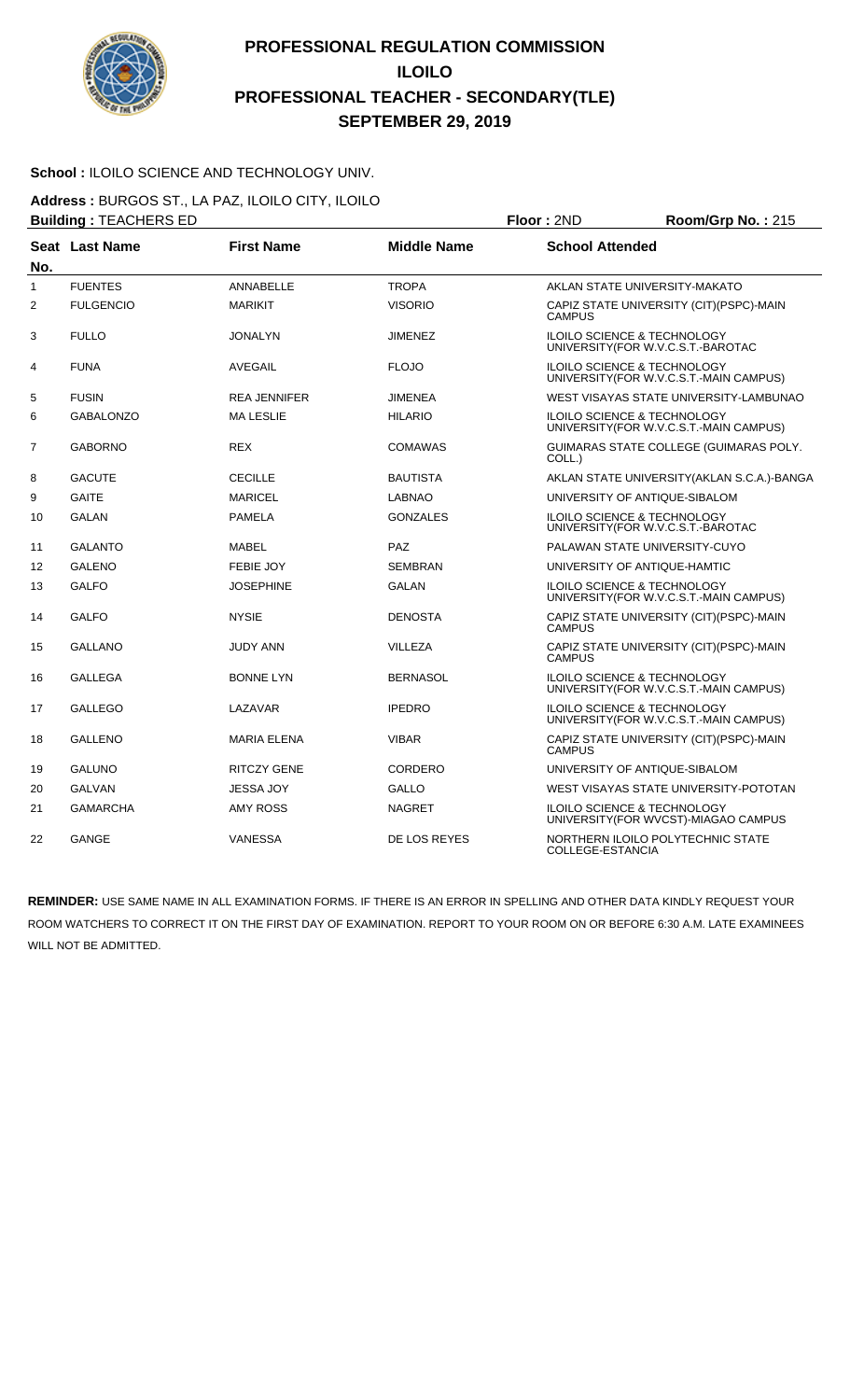

#### School : ILOILO SCIENCE AND TECHNOLOGY UNIV.

**Address :** BURGOS ST., LA PAZ, ILOILO CITY, ILOILO **Building :** TEACHERS ED **Floor :** 2ND **Room/Grp No. :** 202

|     | _________________________________ |                      |                    |                                                                                   |  |
|-----|-----------------------------------|----------------------|--------------------|-----------------------------------------------------------------------------------|--|
| No. | <b>Seat Last Name</b>             | <b>First Name</b>    | <b>Middle Name</b> | <b>School Attended</b>                                                            |  |
| 1   | <b>GANGGA</b>                     | <b>GLYSTER MAE</b>   | <b>TUMASIS</b>     | AKLAN STATE UNIVERSITY-KALIBO                                                     |  |
| 2   | <b>GANTE</b>                      | <b>JOLINA</b>        | <b>TITO</b>        | AKLAN STATE UNIVERSITY-KALIBO                                                     |  |
| 3   | <b>GARBO</b>                      | <b>MARTE</b>         | <b>GIGANTO</b>     | CAPIZ STATE UNIVERSITY (CIT)(PSPC)-MAIN<br><b>CAMPUS</b>                          |  |
| 4   | <b>GARCIA</b>                     | <b>CRIS</b>          | <b>LEYSON</b>      | AKLAN STATE UNIVERSITY-KALIBO                                                     |  |
| 5   | <b>GARCIA</b>                     | <b>NERLINA</b>       | QUIRAO             | CAPIZ STATE UNIVERSITY (CIT)(PSPC)-MAIN<br><b>CAMPUS</b>                          |  |
| 6   | <b>GARCIA</b>                     | <b>RUBELYN</b>       | <b>VALENCIA</b>    | AKLAN STATE UNIVERSITY-KALIBO                                                     |  |
| 7   | <b>GARING</b>                     | <b>RAMSY DAN</b>     | <b>DOLAR</b>       | NORTHERN ILOILO POLYTECHNIC STATE<br>COLLEGE-ESTANCIA                             |  |
| 8   | <b>GATUNGAN</b>                   | <b>CHRISTINE JOY</b> | GARGARAN           | ILOILO SCIENCE & TECHNOLOGY<br>UNIVERSITY (FOR WVCST)-MIAGAO CAMPUS               |  |
| 9   | <b>GAYAGOY</b>                    | <b>RESA</b>          | <b>ESCOBAR</b>     | NORTHERN ILOILO POLYTECHNIC STATE COLL-<br>CONCEPCION, ILOILO                     |  |
| 10  | <b>GAYORGOR</b>                   | <b>MARIEL ANNE</b>   | <b>ROQURO</b>      | <b>ILOILO SCIENCE &amp; TECHNOLOGY</b><br>UNIVERSITY (FOR WVCST)-MIAGAO CAMPUS    |  |
| 11  | GAYOS                             | <b>MAURICE ANNE</b>  | <b>PABLO</b>       | UNIVERSITY OF ANTIQUE-SIBALOM                                                     |  |
| 12  | <b>GAYOTAYAN</b>                  | <b>CLAIRE</b>        | <b>GABALEO</b>     | ILOILO SCIENCE & TECHNOLOGY<br>UNIVERSITY (FOR W.V.C.S.T.-MAIN CAMPUS)            |  |
| 13  | <b>GEDALANGA</b>                  | <b>RASSEL JOY</b>    | <b>WICO</b>        | <b>ILOILO SCIENCE &amp; TECHNOLOGY</b><br>UNIVERSITY (FOR W.V.C.S.T.-MAIN CAMPUS) |  |
| 14  | <b>GEGANDO</b>                    | <b>REYMARK</b>       | <b>PALABRICA</b>   | AGUSAN DEL SUR STATE COLLEGE OF<br>AGRICULTURE & TECHNOLOGY                       |  |
| 15  | <b>GELLANG</b>                    | <b>RONA MAE</b>      | <b>FERNANDO</b>    | AKLAN STATE UNIVERSITY-KALIBO                                                     |  |
| 16  | <b>GENANDOY</b>                   | PAULINO JR           | <b>SALCEDO</b>     | WEST VISAYAS STATE UNIVERSITY-LAMBUNAO                                            |  |
| 17  | <b>GENTEROLES</b>                 | AYA MAE              | <b>BREN</b>        | <b>ILOILO SCIENCE &amp; TECHNOLOGY</b><br>UNIVERSITY(FOR W.V.C.S.T.-MAIN CAMPUS)  |  |
| 18  | <b>GENTEROLES</b>                 | <b>JOY LYN</b>       | GUNAY              | ILOILO SCIENCE & TECHNOLOGY<br>UNIVERSITY(FOR W.V.C.S.T.-MAIN CAMPUS)             |  |
| 19  | <b>GEOLLEGUE</b>                  | <b>AYA</b>           | <b>METANTE</b>     | ILOILO SCIENCE & TECHNOLOGY<br>UNIVERSITY (FOR WVCST)-MIAGAO CAMPUS               |  |
| 20  | <b>GEONIGO</b>                    | <b>JIM</b>           | <b>COLONIA</b>     | <b>ILOILO SCIENCE &amp; TECHNOLOGY</b><br>UNIVERSITY (FOR W.V.C.S.T.-MAIN CAMPUS) |  |
| 21  | <b>GERARDO</b>                    | <b>ARNOLD</b>        | <b>FANGUNIL</b>    | WESTERN INSTITUTE OF TECHNOLOGY                                                   |  |
| 22  | <b>GEROMIANO</b>                  | <b>PIA</b>           | LOZADA             | WEST VISAYAS STATE UNIVERSITY-LAMBUNAO                                            |  |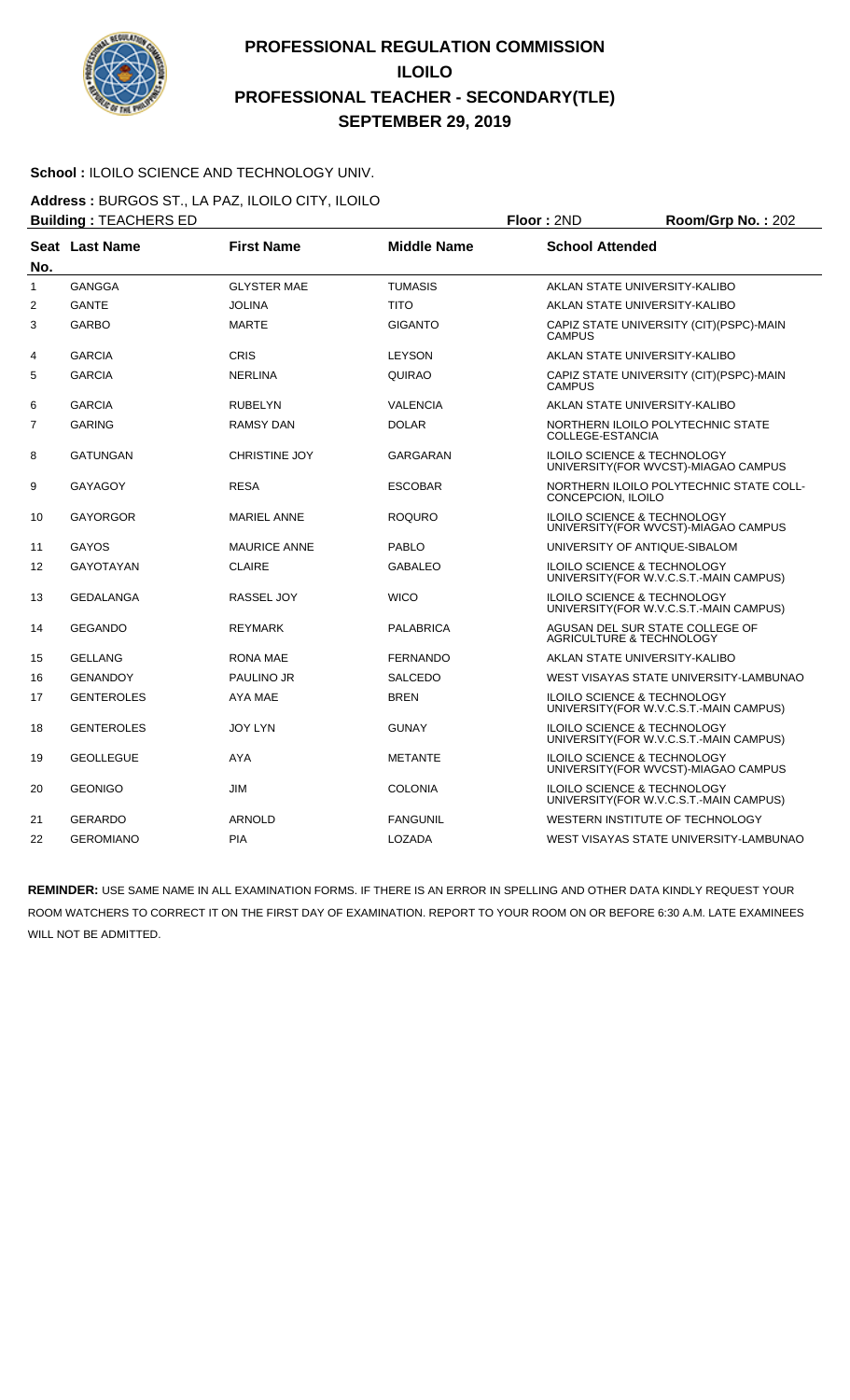

#### School : ILOILO SCIENCE AND TECHNOLOGY UNIV.

**Address :** BURGOS ST., LA PAZ, ILOILO CITY, ILOILO

| <b>Building: TEACHERS ED</b> |                  |                    |                    | Floor: 2ND              | Room/Grp No.: 203                                                                 |
|------------------------------|------------------|--------------------|--------------------|-------------------------|-----------------------------------------------------------------------------------|
| No.                          | Seat Last Name   | <b>First Name</b>  | <b>Middle Name</b> | <b>School Attended</b>  |                                                                                   |
| $\mathbf{1}$                 | <b>GERONIMO</b>  | <b>GUILLER</b>     | <b>TAMAYO</b>      |                         | CAPIZ STATE UNIVERSITY-SIGMA (formerly PANAY<br>STATE POLYTECHNIC COLLEGE-SIGMA)  |
| 2                            | <b>GERSAN</b>    | <b>JEREME</b>      | <b>CRASCO</b>      |                         | WEST VISAYAS STATE UNIVERSITY-LAMBUNAO                                            |
| 3                            | <b>GICANA</b>    | <b>JENNY ROSE</b>  | CAMPANTERO         |                         | <b>ILOILO SCIENCE &amp; TECHNOLOGY</b><br>UNIVERSITY (FOR WVCST)-MIAGAO CAMPUS    |
| 4                            | <b>GOBOY</b>     | YOLLY JOYCE        | <b>DAGANG</b>      |                         | UNIVERSITY OF ANTIQUE-SIBALOM                                                     |
| 5                            | <b>GOMEZ</b>     | <b>CHARIZ ANN</b>  | <b>RECENTE</b>     |                         | AKLAN STATE UNIVERSITY-KALIBO                                                     |
| 6                            | <b>GONZALES</b>  | <b>ELLEN MAE</b>   | <b>FUENTES</b>     | BATAD, ILOILO CITY      | NORTHERN ILOILO POLYTECHNIC STATE COLL-                                           |
| 7                            | <b>GORERO</b>    | EVA JANE           | <b>PAGUIO</b>      |                         | UNIVERSITY OF ANTIQUE-SIBALOM                                                     |
| 8                            | <b>GRAVELA</b>   | <b>NANCY</b>       | <b>PARLE</b>       | <b>SARA</b>             | NORTHERN ILOILO POLYTECHNIC COLLEGE-                                              |
| 9                            | <b>GUARINO</b>   | <b>JERIZA ANN</b>  | <b>RETUBIS</b>     |                         | AKLAN STATE UNIVERSITY-KALIBO                                                     |
| 10                           | <b>GUBAT</b>     | <b>BRYAN</b>       | <b>MOLINA</b>      | COLLEGE-ESTANCIA        | NORTHERN ILOILO POLYTECHNIC STATE                                                 |
| 11                           | <b>GUIAO</b>     | <b>ELLA MAE</b>    | <b>GONZALES</b>    |                         | WEST VISAYAS STATE UNIVERSITY-POTOTAN                                             |
| 12                           | <b>GUIJARNO</b>  | JULIE ANNE         | <b>CELEBRIA</b>    |                         | ILOILO SCIENCE & TECHNOLOGY<br>UNIVERSITY (FOR W.V.C.S.T.-MAIN CAMPUS)            |
| 13                           | <b>GUILLEN</b>   | <b>RUTH</b>        | <b>BELIMAC</b>     | <b>COLLEGE-ESTANCIA</b> | NORTHERN ILOILO POLYTECHNIC STATE                                                 |
| 14                           | <b>GULTIANO</b>  | ANNALYN            | <b>SILUBRICO</b>   |                         | <b>ILOILO SCIENCE &amp; TECHNOLOGY</b><br>UNIVERSITY (FOR W.V.C.S.T.-MAIN CAMPUS) |
| 15                           | <b>GUMIAL</b>    | <b>JOHN CARLO</b>  | <b>CONDES</b>      | CONCEPCION, ILOILO      | NORTHERN ILOILO POLYTECHNIC STATE COLL-                                           |
| 16                           | <b>GUZMAN</b>    | <b>RENZ ELVENN</b> | <b>JARANILLA</b>   |                         | PALAWAN STATE UNIVERSITY-CUYO                                                     |
| 17                           | <b>HACHERO</b>   | <b>JEASON</b>      | <b>ERONO</b>       |                         | WESTERN VISAYAS STATE COLLEGE                                                     |
| 18                           | <b>HALLEGADO</b> | <b>EDGEN</b>       | <b>HALLEGADO</b>   | <b>CAMPUS</b>           | CAPIZ STATE UNIVERSITY (CIT)(PSPC)-MAIN                                           |
| 19                           | <b>HAUTEA</b>    | <b>EIGE</b>        | <b>CASON</b>       |                         | <b>ILOILO SCIENCE &amp; TECHNOLOGY</b><br>UNIVERSITY (FOR W.V.C.S.T.-MAIN CAMPUS) |
| 20                           | <b>HENORGA</b>   | <b>BERNA GRACE</b> | <b>AGURO</b>       | <b>CAMPUS</b>           | CAPIZ STATE UNIVERSITY (CIT)(PSPC)-MAIN                                           |
| 21                           | <b>HEYRES</b>    | <b>MAEVE</b>       | <b>FABRIGAR</b>    |                         | CAPIZ STATE UNIVERSITY-SIGMA (formerly PANAY<br>STATE POLYTECHNIC COLLEGE-SIGMA)  |
| 22                           | <b>HILARIO</b>   | <b>CHERRYL</b>     | <b>VICENTE</b>     |                         | AKLAN STATE UNIVERSITY-MAKATO                                                     |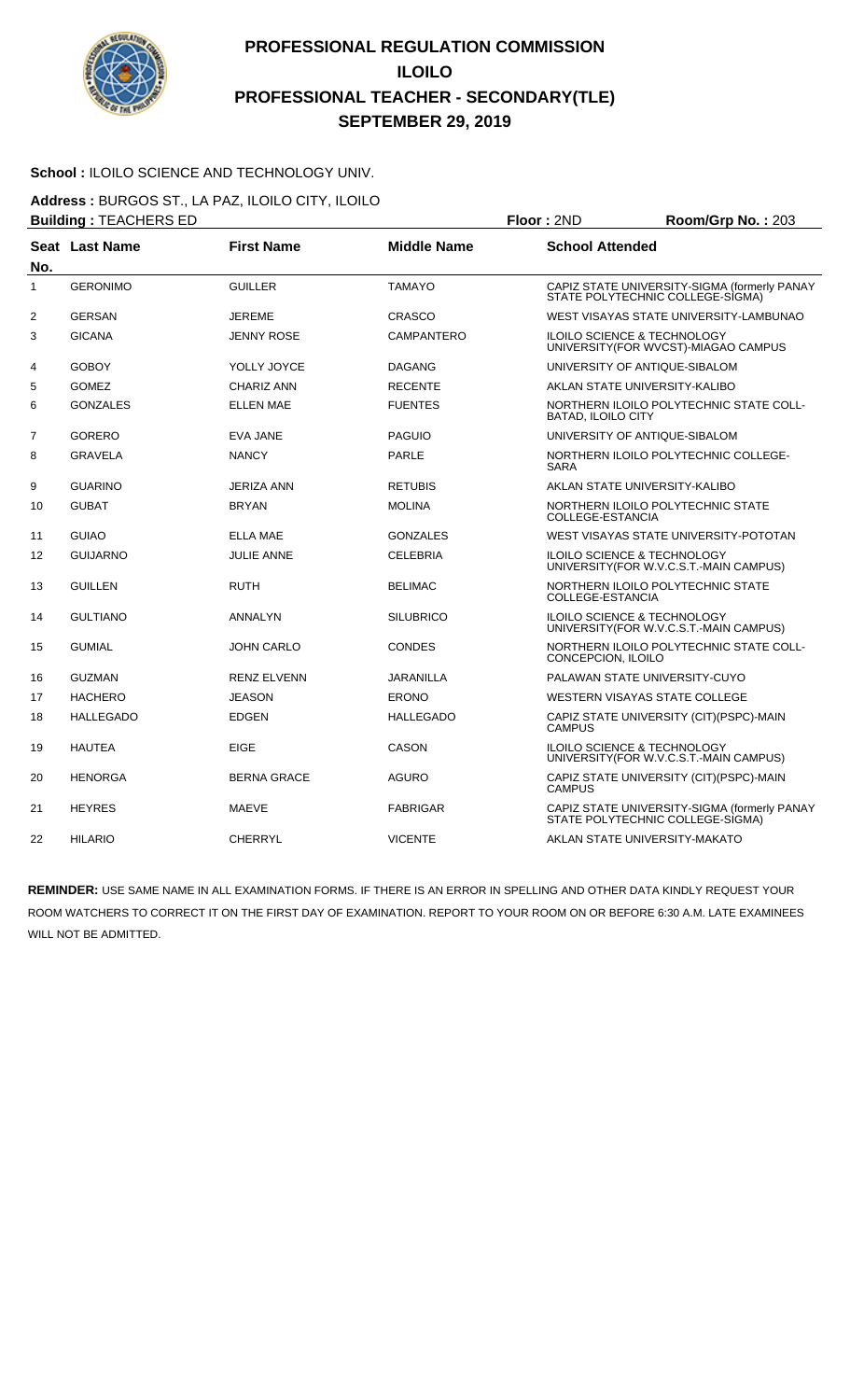

#### School : ILOILO SCIENCE AND TECHNOLOGY UNIV.

**Address :** BURGOS ST., LA PAZ, ILOILO CITY, ILOILO **Building :** TEACHERS ED **Floor :** 2ND **Room/Grp No. :** 204

| No.          | Seat Last Name    | <b>First Name</b>   | <b>Middle Name</b> | <b>School Attended</b>                                                            |
|--------------|-------------------|---------------------|--------------------|-----------------------------------------------------------------------------------|
| $\mathbf{1}$ | <b>HIPONIA</b>    | <b>RACHEL</b>       | DE LA CRUZ         | NORTHERN ILOILO POLYTECHNIC COLLEGE-<br><b>SARA</b>                               |
| 2            | <b>HISANZA</b>    | MIKE JOHN           | <b>SALAZAR</b>     | NORTHWESTERN VISAYAN COLLEGES                                                     |
| 3            | <b>HOLLERO</b>    | <b>DANELLY</b>      | <b>SAPITANAN</b>   | <b>ILOILO SCIENCE &amp; TECHNOLOGY</b><br>UNIVERSITY (FOR WVCST)-MIAGAO CAMPUS    |
| 4            | <b>HUNDANA</b>    | <b>JUDY ANN</b>     | <b>NAYA</b>        | <b>ILOILO SCIENCE &amp; TECHNOLOGY</b><br>UNIVERSITY (FOR W.V.C.S.T.-MAIN CAMPUS) |
| 5            | <b>HUNGAY</b>     | <b>JULIUS</b>       |                    | AKLAN STATE UNIVERSITY-KALIBO                                                     |
| 6            | <b>HUYO</b>       | ANGEL FAITH G. HUYO | <b>GALLARDO</b>    | <b>ILOILO SCIENCE &amp; TECHNOLOGY</b><br>UNIVERSITY (FOR W.V.C.S.T.-MAIN CAMPUS) |
| 7            | <b>HUYONG</b>     | <b>GEVI ANN</b>     | <b>ROBLES</b>      | <b>ILOILO SCIENCE &amp; TECHNOLOGY</b><br>UNIVERSITY (FOR W.V.C.S.T.-MAIN CAMPUS) |
| 8            | <b>IBAÑEZ</b>     | <b>SHEILA</b>       | <b>MAYUGA</b>      | CAPIZ STATE UNIVERSITY-SIGMA (formerly PANAY<br>STATE POLYTECHNIC COLLEGE-SIGMA)  |
| 9            | <b>IBUYAN</b>     | <b>MAE ANN</b>      | <b>INDIGADO</b>    | AKLAN STATE UNIVERSITY-KALIBO                                                     |
| 10           | <b>IDALA</b>      | <b>RENIA</b>        | <b>VILLORENTE</b>  | AKLAN STATE UNIVERSITY-KALIBO                                                     |
| 11           | <b>IDORITA</b>    | <b>MARIA JANE</b>   | <b>MONTUYA</b>     | AKLAN STATE UNIVERSITY-KALIBO                                                     |
| 12           | <b>ILISAN</b>     | <b>ROLEEN</b>       | <b>BEATO</b>       | <b>ILOILO SCIENCE &amp; TECHNOLOGY</b><br>UNIVERSITY (FOR WVCST)-MIAGAO CAMPUS    |
| 13           | <b>ILLAZAR</b>    | <b>JINKY</b>        | <b>MAGNO</b>       | AKLAN STATE UNIVERSITY-MAKATO                                                     |
| 14           | <b>IMPORTADO</b>  | <b>JOAN</b>         | <b>ZUBIAGA</b>     | AKLAN STATE UNIVERSITY-KALIBO                                                     |
| 15           | <b>INDEMNE</b>    | <b>ALDEN</b>        | <b>DELVO</b>       | AKLAN STATE UNIVERSITY-KALIBO                                                     |
| 16           | <b>IRABON</b>     | <b>JOANNE AMEIL</b> | LOREDO             | AKLAN STATE UNIVERSITY-KALIBO                                                     |
| 17           | <b>IRABON</b>     | <b>JOWELYN</b>      | <b>PEÑES</b>       | AKLAN STATE UNIVERSITY-KALIBO                                                     |
| 18           | <b>IRATAGOTEA</b> | <b>LOVELY MAE</b>   | <b>SAPICO</b>      | AKLAN STATE UNIVERSITY-KALIBO                                                     |
| 19           | <b>ISLETA</b>     | <b>ABBIE</b>        | <b>ARPON</b>       | AKLAN STATE UNIVERSITY-KALIBO                                                     |
| 20           | <b>ISMAEL</b>     | <b>CRESABELL</b>    | <b>FRANCISCO</b>   | AKLAN STATE UNIVERSITY-KALIBO                                                     |
| 21           | <b>ITUCAS</b>     | <b>ANTHONY</b>      | <b>PASTERA</b>     | WEST VISAYAS STATE UNIVERSITY-POTOTAN                                             |
| 22           | <b>IYOYO</b>      | <b>ANGELIE</b>      | <b>VALENCIA</b>    | AKLAN STATE UNIVERSITY-MAKATO                                                     |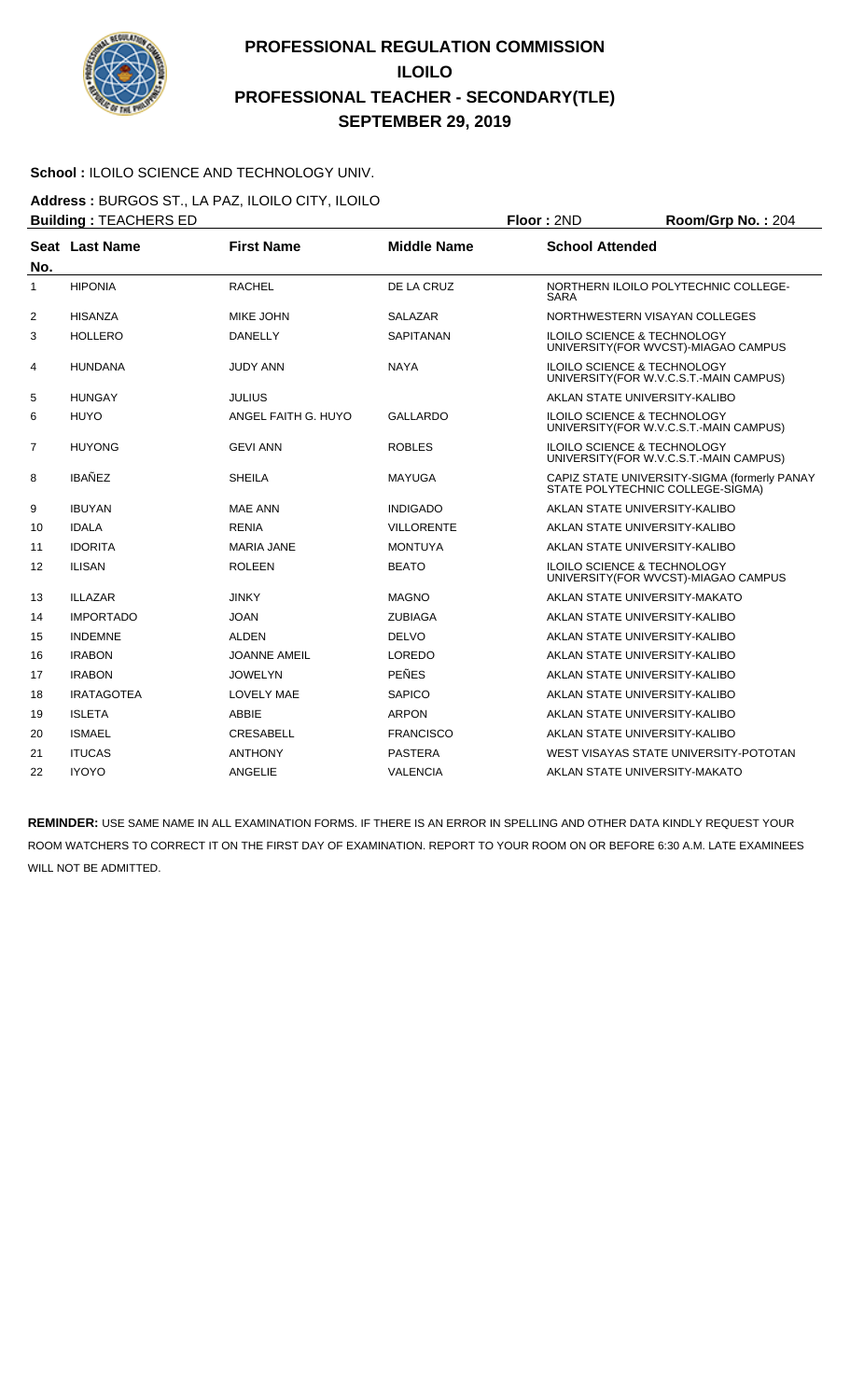

#### School : ILOILO SCIENCE AND TECHNOLOGY UNIV.

**Address :** BURGOS ST., LA PAZ, ILOILO CITY, ILOILO **Building :** TEACHERS ED **Floor :** 2ND **Room/Grp No. :** 208

| No.            | Seat Last Name   | <b>First Name</b>    | <b>Middle Name</b> | <b>School Attended</b>                                                            |
|----------------|------------------|----------------------|--------------------|-----------------------------------------------------------------------------------|
| 1              | <b>JACINTO</b>   | <b>ALLEN DAVE</b>    | <b>MOLOUA</b>      | UNIVERSITY OF ANTIQUE-SIBALOM                                                     |
| 2              | <b>JACINTO</b>   | <b>CHERRY ANN</b>    | ARAYA              | ILOILO SCIENCE & TECHNOLOGY<br>UNIVERSITY (FOR W.V.C.S.T.-MAIN CAMPUS)            |
| 3              | <b>JAGORIN</b>   | <b>MARIALIE</b>      | <b>PACLIHAN</b>    | <b>ILOILO SCIENCE &amp; TECHNOLOGY</b><br>UNIVERSITY (FOR W.V.C.S.T.-MAIN CAMPUS) |
| 4              | <b>JAMILE</b>    | <b>PAULINE GRACE</b> | <b>BUGANI</b>      | SOUTHERN ILOILO POLYTECHNIC COLLEGE                                               |
| 5              | <b>JAMILLO</b>   | <b>CHRISTINE JOY</b> | <b>BALBOA</b>      | <b>ILOILO SCIENCE &amp; TECHNOLOGY</b><br>UNIVERSITY (FOR W.V.C.S.T.-MAIN CAMPUS) |
| 6              | <b>JANO</b>      | <b>JADE</b>          | <b>CAMINOY</b>     | CAPIZ STATE UNIVERSITY (CIT) (PSPC)-MAIN<br><b>CAMPUS</b>                         |
| $\overline{7}$ | JARDELEZA        | <b>ROD PAUL</b>      | <b>GALON</b>       | <b>ILOILO SCIENCE &amp; TECHNOLOGY</b><br>UNIVERSITY (FOR W.V.C.S.T.-MAIN CAMPUS) |
| 8              | <b>JIMENEZ</b>   | JAN DAVE             | <b>TABUADA</b>     | AKLAN STATE UNIVERSITY-MAKATO                                                     |
| 9              | <b>JOB</b>       | ASER JR              | <b>MORERA</b>      | GUIMARAS STATE COLLEGE (GUIMARAS POLY.<br>COLL.)                                  |
| 10             | <b>JORNADAL</b>  | PINKY MAE            | DE BORJA           | <b>ILOILO SCIENCE &amp; TECHNOLOGY</b><br>UNIVERSITY(FOR W.V.C.S.T.-MAIN CAMPUS)  |
| 11             | <b>JOTING</b>    | <b>MARY ROSE</b>     | <b>MELOCOTONES</b> | UNIVERSITY OF ANTIQUE-SIBALOM                                                     |
| 12             | <b>JUANEZA</b>   | <b>APRIL ROSE</b>    | <b>UMITIN</b>      | CAPIZ STATE UNIVERSITY (CIT)(PSPC)-MAIN<br><b>CAMPUS</b>                          |
| 13             | <b>JUANICO</b>   | <b>CLAIRE ANN</b>    | <b>NAPACIA</b>     | UNIVERSITY OF ANTIQUE-HAMTIC                                                      |
| 14             | <b>JULAGTING</b> | <b>APRIL JOY</b>     | <b>PARIO</b>       | UNIVERSITY OF ANTIQUE-SIBALOM                                                     |
| 15             | JUMAWAN          | <b>JOAN</b>          | <b>MAGHINAY</b>    | AKLAN STATE UNIVERSITY-KALIBO                                                     |
| 16             | <b>JUNGCO</b>    | <b>GINA MAE</b>      | <b>ALAR</b>        | UNIVERSITY OF ANTIQUE-SIBALOM                                                     |
| 17             | <b>JUNGCO</b>    | <b>JEANETH</b>       | <b>BARRIENTOS</b>  | <b>CENTRAL PHILIPPINE UNIVERSITY</b>                                              |
| 18             | <b>JUTIC</b>     | <b>MHEL KAY</b>      | <b>MAGWALE</b>     | AKLAN STATE UNIVERSITY-KALIBO                                                     |
| 19             | <b>KANEZASHI</b> | <b>ERIKA JOICE</b>   | <b>FRANCISCO</b>   | CAPIZ STATE UNIVERSITY-SIGMA (formerly PANAY<br>STATE POLYTECHNIC COLLEGE-SIGMA)  |
| 20             | <b>KATIMPO</b>   | ANNA LIZA            | <b>ZAPICO</b>      | AKLAN STATE UNIVERSITY-KALIBO                                                     |
| 21             | <b>KATIPUNAN</b> | <b>RELLY</b>         | <b>BEATRIZULA</b>  | WEST VISAYAS STATE UNIVERSITY-LAMBUNAO                                            |
| 22             | LAANAN           | <b>FLORYMAE</b>      | <b>CASTOR</b>      | <b>ILOILO SCIENCE &amp; TECHNOLOGY</b><br>UNIVERSITY (FOR W.V.C.S.T.-MAIN CAMPUS) |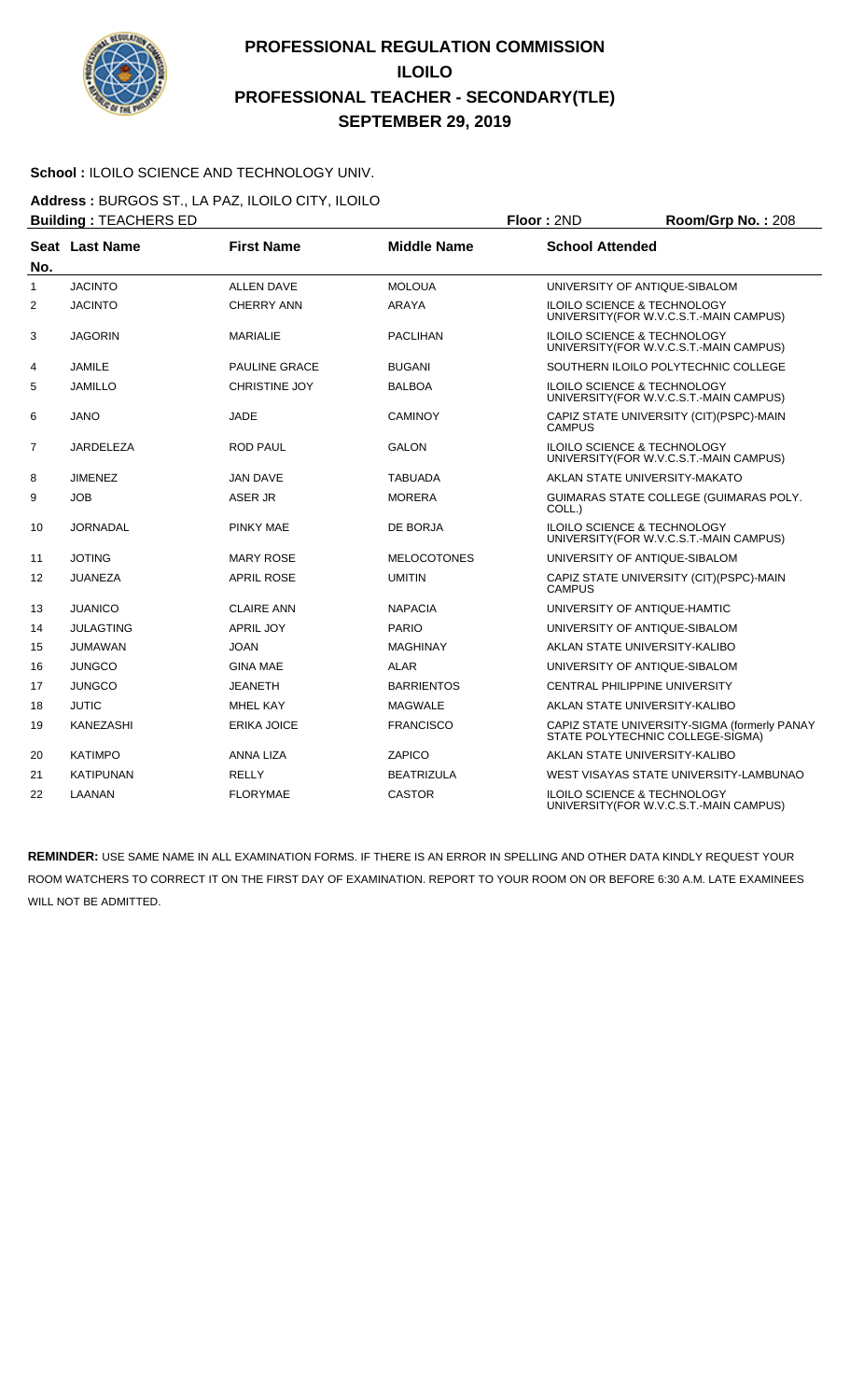

#### School : ILOILO SCIENCE AND TECHNOLOGY UNIV.

**Address :** BURGOS ST., LA PAZ, ILOILO CITY, ILOILO

|                | <b>Building: TEACHERS ED</b> |                       |                    | Floor: 2ND                | Room/Grp No.: 209                                                                 |
|----------------|------------------------------|-----------------------|--------------------|---------------------------|-----------------------------------------------------------------------------------|
|                | Seat Last Name               | <b>First Name</b>     | <b>Middle Name</b> | <b>School Attended</b>    |                                                                                   |
| No.            |                              |                       |                    |                           |                                                                                   |
| 1              | LABARO                       | NIÑO VOLTAIRE         | <b>RETIRO</b>      |                           | <b>ILOILO SCIENCE &amp; TECHNOLOGY</b><br>UNIVERSITY (FOR W.V.C.S.T.-MAIN CAMPUS) |
| $\overline{2}$ | <b>LABISTE</b>               | <b>EMELYN CAMELLE</b> | <b>ACABA</b>       |                           | WEST VISAYAS STATE UNIVERSITY-POTOTAN                                             |
| 3              | <b>LABO</b>                  | <b>MARIANE LYNLY</b>  | PEÑALOSA           |                           | <b>ILOILO SCIENCE &amp; TECHNOLOGY</b><br>UNIVERSITY (FOR W.V.C.S.T.-MAIN CAMPUS) |
| 4              | <b>LABORDO</b>               | <b>JOCIL</b>          | <b>GULLANO</b>     |                           | WEST VISAYAS STATE UNIVERSITY-POTOTAN                                             |
| 5              | LACHICA                      | <b>MECYMAY</b>        | <b>VICENCIO</b>    |                           | AKLAN STATE UNIVERSITY-MAKATO                                                     |
| 6              | <b>LACSON</b>                | <b>JUNE EARL</b>      | <b>DORIMON</b>     | <b>TALISAY</b>            | CARLOS A. HILADO MEMORIAL STATE COLLEGE-                                          |
| $\overline{7}$ | <b>LACUPA</b>                | <b>JESA MAE</b>       | LORAÑA             |                           | WEST VISAYAS STATE UNIVERSITY-LAMBUNAO                                            |
| 8              | LADERA                       | <b>TRINIE FAITH</b>   |                    |                           | WEST VISAYAS STATE UNIVERSITY-POTOTAN                                             |
| 9              | <b>LADICA</b>                | <b>KARL DHELWYN</b>   | GABO               |                           | PALAWAN STATE UNIVERSITY-CUYO                                                     |
| 10             | LAGAN                        | <b>MARY JOYLYN</b>    | <b>DAGANTA</b>     |                           | PALAWAN STATE UNIVERSITY-CUYO                                                     |
| 11             | <b>LAGO</b>                  | <b>SHANAINE MAE</b>   | <b>CUAREZ</b>      |                           | AKLAN STATE UNIVERSITY-KALIBO                                                     |
| 12             | LAIDA                        | <b>GERAN MAE</b>      | <b>PILLENA</b>     | <b>BATAD. ILOILO CITY</b> | NORTHERN ILOILO POLYTECHNIC STATE COLL-                                           |
| 13             | LAMIS                        | <b>REYLIN</b>         | <b>RECABAR</b>     |                           | WEST VISAYAS STATE UNIVERSITY-POTOTAN                                             |
| 14             | LANGURAYAN                   | <b>FRITZIE</b>        | CAMACHO            | <b>CAMPUS</b>             | CAPIZ STATE UNIVERSITY (CIT)(PSPC)-MAIN                                           |
| 15             | LAPRADES                     | <b>APRIL JOY</b>      | <b>RAVINA</b>      |                           | WEST VISAYAS STATE UNIVERSITY-POTOTAN                                             |
| 16             | LARAYA                       | <b>SYVILLE</b>        | <b>PUERTA</b>      |                           | WEST VISAYAS STATE UNIVERSITY-POTOTAN                                             |
| 17             | LARES                        | <b>ANGIE</b>          | <b>BANTILLO</b>    | <b>BATAD, ILOILO CITY</b> | NORTHERN ILOILO POLYTECHNIC STATE COLL-                                           |
| 18             | LARIOSA                      | ANGEL JOY             | <b>TOMASA</b>      | <b>CAMPUS</b>             | CAPIZ STATE UNIVERSITY (CIT) (PSPC)-MAIN                                          |
| 19             | LARIZA                       | <b>HESLER JAN</b>     | DE LA CRUZ         | COLLEGE-ESTANCIA          | NORTHERN ILOILO POLYTECHNIC STATE                                                 |
| 20             | LARU-AN                      | <b>MARY GRACE</b>     | <b>POSIQUIT</b>    |                           | <b>ILOILO STATE COLLEGE OF FISHERIES - MAIN</b>                                   |
| 21             | LAS PIÑAS                    | JEZEL                 | LACHICA            |                           | AKLAN STATE UNIVERSITY-KALIBO                                                     |
| 22             | <b>LASTIMOSO</b>             | <b>MICHELLE</b>       | <b>CLAUDIO</b>     |                           | WEST VISAYAS STATE UNIVERSITY-LAMBUNAO                                            |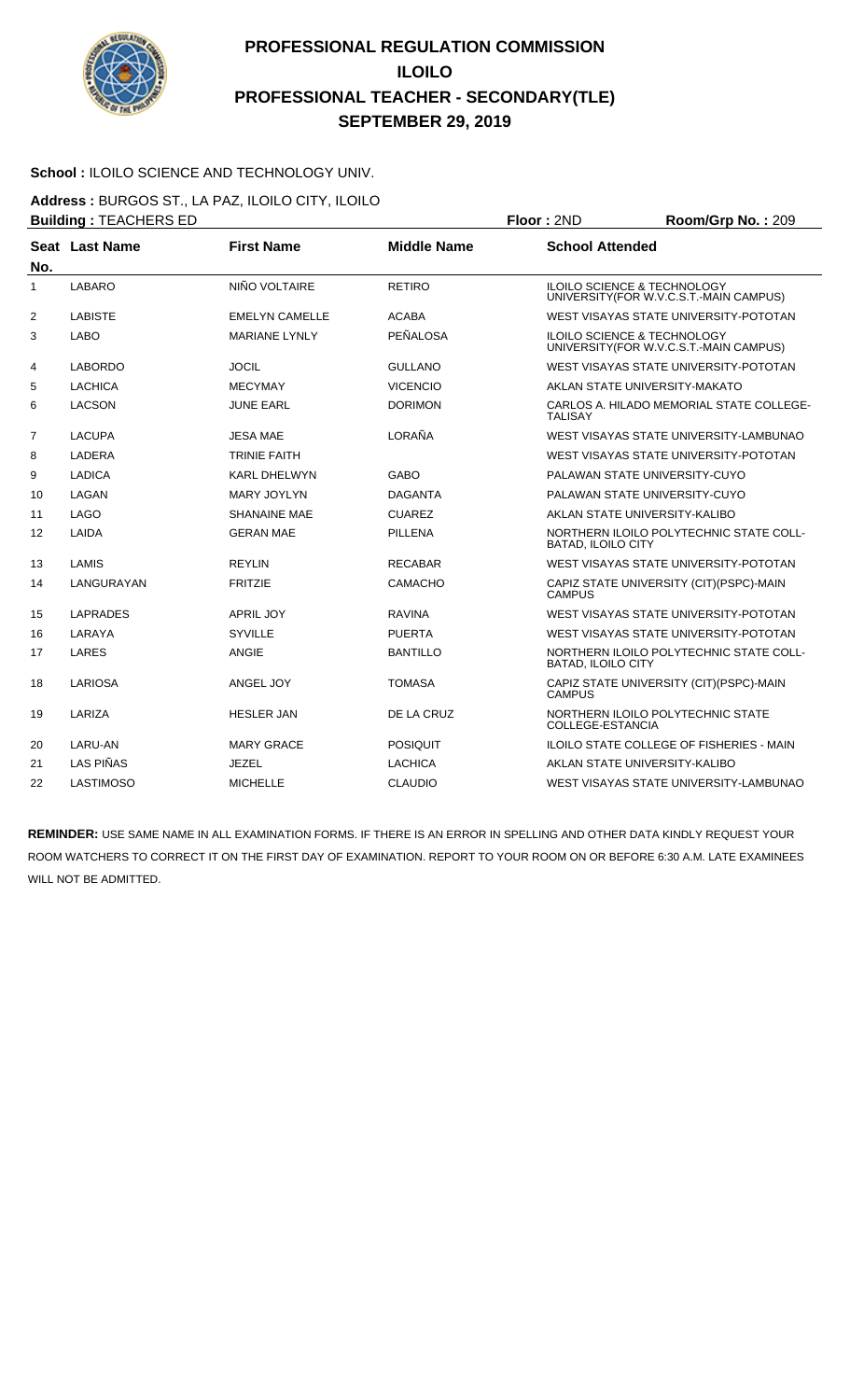

#### School : ILOILO SCIENCE AND TECHNOLOGY UNIV.

**Address :** BURGOS ST., LA PAZ, ILOILO CITY, ILOILO **Building :** TEACHERS ED **Floor :** 2ND **Room/Grp No. :** 210

|     |                 |                      |                    | .                                                                                 |
|-----|-----------------|----------------------|--------------------|-----------------------------------------------------------------------------------|
| No. | Seat Last Name  | <b>First Name</b>    | <b>Middle Name</b> | <b>School Attended</b>                                                            |
| 1   | LASU-AY         | <b>CHERYL ROSE</b>   | LAGAPA             | WEST VISAYAS STATE UNIVERSITY-LAMBUNAO                                            |
| 2   | LATA            | SHEILA MAE           | <b>FERNANDEZ</b>   | CAPIZ STATE UNIVERSITY-SIGMA (formerly PANAY<br>STATE POLYTECHNIC COLLEGE-SIGMA)  |
| 3   | LATE            | <b>GLEENETTE JOY</b> | <b>VILLAMOR</b>    | CAPIZ STATE UNIVERSITY (CIT) (PSPC)-MAIN<br><b>CAMPUS</b>                         |
| 4   | <b>LATORGO</b>  | <b>RONELYN</b>       |                    | ILOILO SCIENCE & TECHNOLOGY<br>UNIVERSITY (FOR W.V.C.S.T.-BAROTAC                 |
| 5   | LATOZA          | <b>NESDYANEN</b>     | LARUPAY            | WEST VISAYAS STATE UNIVERSITY-LAMBUNAO                                            |
| 6   | LATOZA          | <b>VEVERLYN</b>      | <b>LEGO</b>        | WEST VISAYAS STATE UNIVERSITY-LAMBUNAO                                            |
| 7   | <b>LATUMBO</b>  | <b>GERALD</b>        |                    | UNIVERSITY OF ANTIQUE-SIBALOM                                                     |
| 8   | LAUDE           | LEILA MARIE          | <b>BALDONE</b>     | UNIVERSITY OF ANTIQUE-SIBALOM                                                     |
| 9   | LAUVIÑA         | <b>GINALYN</b>       | <b>LLORICO</b>     | CAPIZ STATE UNIVERSITY-BURIAS                                                     |
| 10  | LAWIS           | <b>DAISY</b>         | <b>RECEBIO</b>     | <b>ILOILO SCIENCE &amp; TECHNOLOGY</b><br>UNIVERSITY (FOR W.V.C.S.T.-MAIN CAMPUS) |
| 11  | LAZARO          | JHUDIEL              | <b>BIANDO</b>      | UNIVERSITY OF ANTIQUE-CALUYA                                                      |
| 12  | LEANDA          | AIRAH DANNIKA        | <b>CABANTUG</b>    | <b>ILOILO SCIENCE &amp; TECHNOLOGY</b><br>UNIVERSITY(FOR W.V.C.S.T.-MAIN CAMPUS)  |
| 13  | <b>LEGASPI</b>  | <b>DANE</b>          | <b>LISBO</b>       | <b>BALETE COMMUNITY COLLEGE</b>                                                   |
| 14  | <b>LEGO</b>     | <b>KESSY</b>         | <b>ASPARIN</b>     | WEST VISAYAS STATE UNIVERSITY-LAMBUNAO                                            |
| 15  | <b>LEMA</b>     | SHIELA MAE           | <b>RICO</b>        | CAPIZ STATE UNIVERSITY (CIT) (PSPC)-MAIN<br><b>CAMPUS</b>                         |
| 16  | <b>LEMOS</b>    | LADYLYN              | <b>HINGUILLO</b>   | WEST VISAYAS STATE UNIVERSITY-LAMBUNAO                                            |
| 17  | <b>LENCIANO</b> | PETER PAUL           | <b>PAGUIA</b>      | WEST VISAYAS STATE UNIVERSITY-LAMBUNAO                                            |
| 18  | <b>LEOCARIO</b> | <b>VEA</b>           | <b>DONATO</b>      | AKLAN STATE UNIVERSITY-KALIBO                                                     |
| 19  | <b>LEONIDA</b>  | <b>MAREA</b>         | <b>MAGBANUA</b>    | CAPIZ STATE UNIVERSITY (CIT)(PSPC)-MAIN<br><b>CAMPUS</b>                          |
| 20  | LEYSA           | <b>LINDREN</b>       | <b>LEBUNA</b>      | WEST VISAYAS STATE UNIVERSITY-LAMBUNAO                                            |
| 21  | LIBO-ON         | MERRY JEANE          | CARITATIVO         | WEST VISAYAS STATE UNIVERSITY-POTOTAN                                             |
| 22  | LIBO-ON         | <b>ROMEL</b>         | <b>CARITATIBO</b>  | WEST VISAYAS STATE UNIVERSITY-POTOTAN                                             |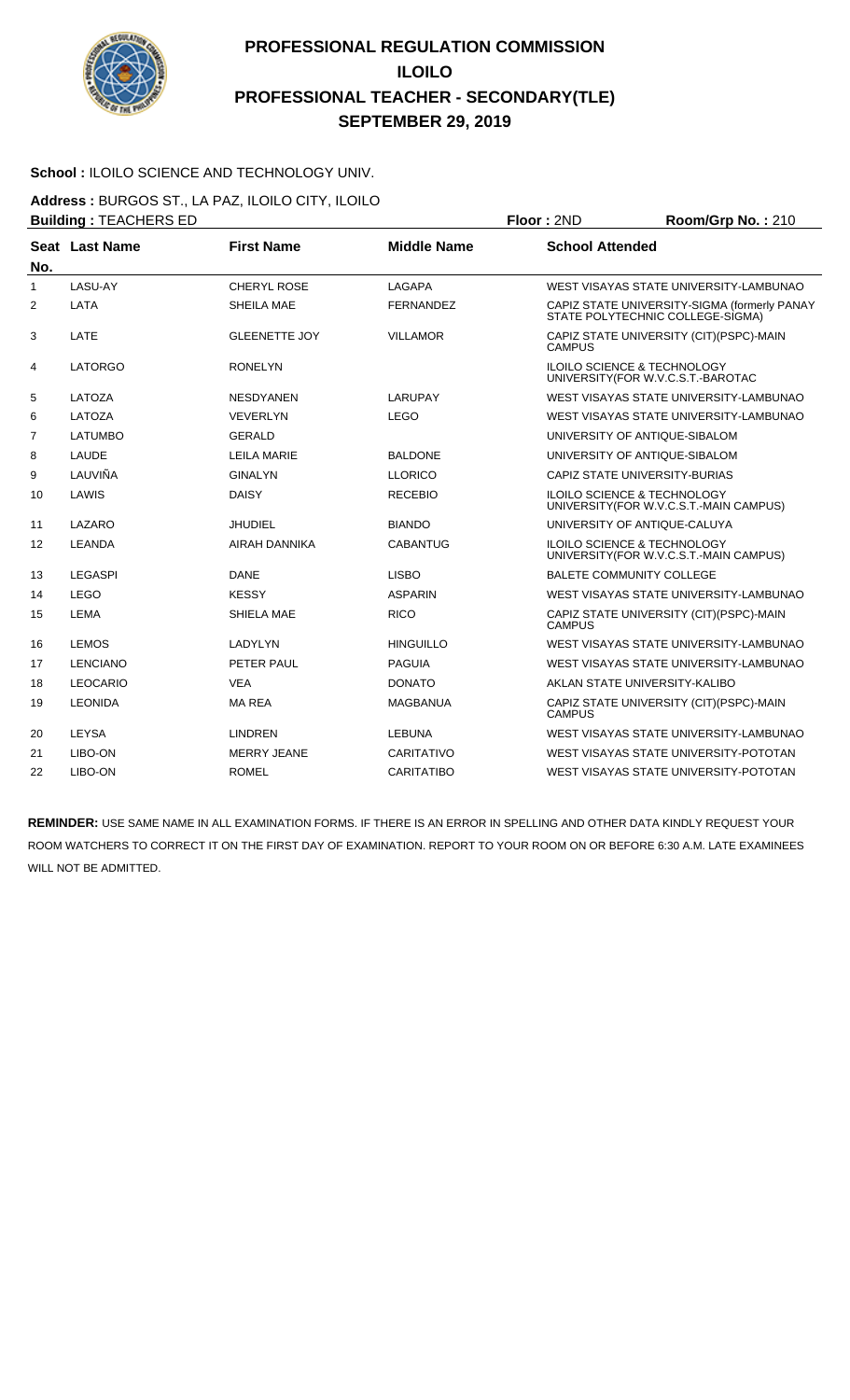

#### School : ILOILO SCIENCE AND TECHNOLOGY UNIV.

**Address :** BURGOS ST., LA PAZ, ILOILO CITY, ILOILO **Building : TEACHERS ED ANNEX <br><b>Floor : 1ST Room/Grp No. : 104** 

|                | <b>Dunung.</b> TEAOHERO ED ANTEA |                       |                    | .<br>110011110111101111101                                                        |  |
|----------------|----------------------------------|-----------------------|--------------------|-----------------------------------------------------------------------------------|--|
| No.            | Seat Last Name                   | <b>First Name</b>     | <b>Middle Name</b> | <b>School Attended</b>                                                            |  |
| 1              | LIBO-ON                          | <b>ROSE ANN</b>       | <b>CORDERO</b>     | <b>ILOILO SCIENCE &amp; TECHNOLOGY</b><br>UNIVERSITY (FOR WVCST)-MIAGAO CAMPUS    |  |
| $\overline{2}$ | LIBUNA                           | HANNAH JOY            | <b>MARAVILLA</b>   | <b>ILOILO SCIENCE &amp; TECHNOLOGY</b><br>UNIVERSITY (FOR W.V.C.S.T.-MAIN CAMPUS) |  |
| 3              | LIGAN                            | <b>NELSIE</b>         | <b>LUTERO</b>      | WEST VISAYAS STATE UNIVERSITY-POTOTAN                                             |  |
| 4              | LIM                              | JOLENA                | <b>MAGSICO</b>     | AKLAN STATE UNIVERSITY-KALIBO                                                     |  |
| 5              | <b>LIRA</b>                      | YRLEEN JOY            | LOZADA             | WEST VISAYAS STATE UNIVERSITY-LAMBUNAO                                            |  |
| 6              | <b>LLAMAS</b>                    | <b>ALEIN JOY</b>      | <b>ESTORNINOS</b>  | CAPIZ STATE UNIVERSITY (CIT) (PSPC)-MAIN<br><b>CAMPUS</b>                         |  |
| 7              | <b>LLAMAS</b>                    | <b>ROBERT</b>         | <b>HELICAN</b>     | CAPIZ STATE UNIVERSITY (CIT)(PSPC)-MAIN<br><b>CAMPUS</b>                          |  |
| 8              | <b>LLASUS</b>                    | <b>SHARON</b>         | ARROZA             | CAPIZ STATE UNIVERSITY (CIT) (PSPC)-MAIN<br><b>CAMPUS</b>                         |  |
| 9              | <b>LOBATON</b>                   | <b>DINA</b>           | <b>PERUELO</b>     | NORTHERN ILOILO POLYTECHNIC STATE COLL-<br><b>BATAD, ILOILO CITY</b>              |  |
| 10             | <b>LONGAQUIT</b>                 | <b>JOHN KLENTZ II</b> | <b>ANG</b>         | WESTERN INSTITUTE OF TECHNOLOGY                                                   |  |
| 11             | <b>LOPE</b>                      | <b>KEMBERLY</b>       | <b>HOPANDA</b>     | CAPIZ STATE UNIVERSITY-SIGMA (formerly PANAY<br>STATE POLYTECHNIC COLLEGE-SIGMA)  |  |
| 12             | <b>LOPEZ</b>                     | <b>MARIA ELENA</b>    | <b>TABANG</b>      | PALAWAN STATE UNIVERSITY-CUYO                                                     |  |
| 13             | <b>LOPEZ</b>                     | <b>MARY ANNE</b>      | <b>SOGUILON</b>    | AKLAN STATE UNIVERSITY-MAKATO                                                     |  |
| 14             | LORAÑA                           | <b>GLORY GRACE</b>    | <b>LEBUNA</b>      | WEST VISAYAS STATE UNIVERSITY-LAMBUNAO                                            |  |
| 15             | <b>LOY</b>                       | <b>MA CORAZON</b>     | <b>TASITORNO</b>   | UNIVERSITY OF ANTIQUE-SIBALOM                                                     |  |
| 16             | LOZADA                           | <b>ELJOHN</b>         | LAVENTE            | WEST VISAYAS STATE UNIVERSITY-LAMBUNAO                                            |  |
| 17             | <b>LOZADA</b>                    | <b>PACIFICO JR</b>    | <b>ALBACENO</b>    | WEST VISAYAS STATE UNIVERSITY-LAMBUNAO                                            |  |
| 18             | <b>LUCEÑO</b>                    | <b>KHEMBERLY</b>      | <b>BANQUILLO</b>   | WEST VISAYAS STATE UNIVERSITY-LAMBUNAO                                            |  |
| 19             | <b>LUCES</b>                     | <b>ROSELYN</b>        | <b>ARROYO</b>      | CAPIZ STATE UNIVERSITY (CIT) (PSPC)-MAIN<br><b>CAMPUS</b>                         |  |
| 20             | <b>LUMANOG</b>                   | <b>MARY GRACE</b>     | <b>DELOSO</b>      | ILOILO SCIENCE & TECHNOLOGY<br>UNIVERSITY (FOR W.V.C.S.T.-MAIN CAMPUS)            |  |
| 21             | <b>LUZ</b>                       | <b>REYNA MAY</b>      | <b>LLANERA</b>     | CAPIZ STATE UNIVERSITY-SIGMA (formerly PANAY<br>STATE POLYTECHNIC COLLEGE-SIGMA)  |  |
| 22             | <b>MABUYAO</b>                   | <b>MENCHIE</b>        | ARELLANO           | PALAWAN STATE UNIVERSITY-CUYO                                                     |  |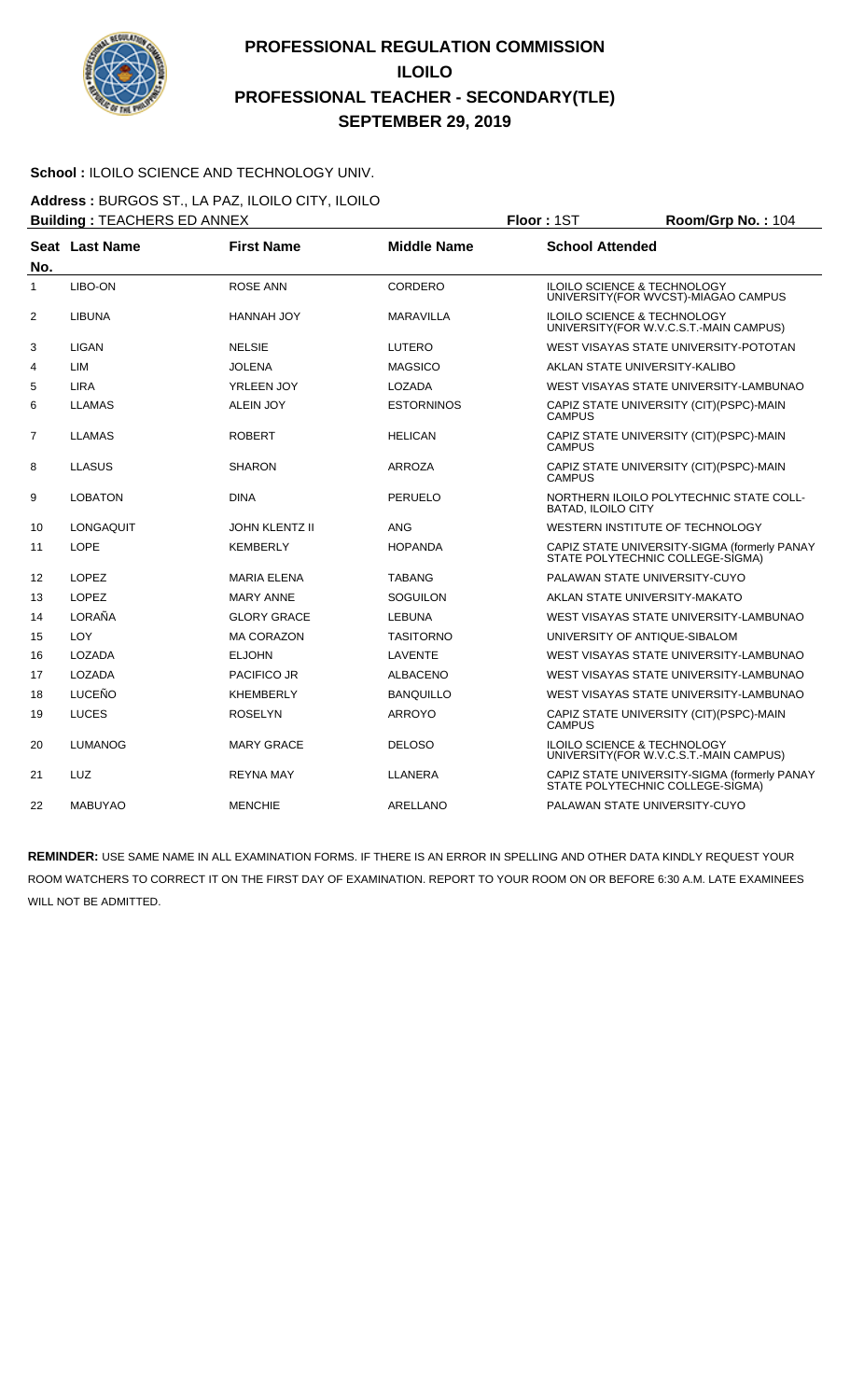

#### School : ILOILO SCIENCE AND TECHNOLOGY UNIV.

**Address :** BURGOS ST., LA PAZ, ILOILO CITY, ILOILO **Building :** TEACHERS ED ANNEX **Floor :** 2ND **Room/Grp No. :** 203

|                | DUIIUIIIY . I EAUNERO EU ANNEA |                       |                    | <b>FIUUI</b> . ZIVU<br><b>RUUIII/UI D NU.</b> . 200                               |
|----------------|--------------------------------|-----------------------|--------------------|-----------------------------------------------------------------------------------|
| No.            | Seat Last Name                 | <b>First Name</b>     | <b>Middle Name</b> | <b>School Attended</b>                                                            |
| 1              | <b>MACALING</b>                | MHERYLL JOY           | <b>GEDALANGA</b>   | <b>ILOILO SCIENCE &amp; TECHNOLOGY</b><br>UNIVERSITY(FOR WVCST)-MIAGAO CAMPUS     |
| $\overline{2}$ | <b>MACARIO</b>                 | <b>CHRISTIAN JAY</b>  | <b>BECARES</b>     | CAPIZ STATE UNIVERSITY (CIT)(PSPC)-MAIN<br><b>CAMPUS</b>                          |
| 3              | <b>MACAYA</b>                  | <b>KLEO JONE</b>      | <b>ALCALA</b>      | ILOILO SCIENCE & TECHNOLOGY<br>UNIVERSITY (FOR W.V.C.S.T.-MAIN CAMPUS)            |
| 4              | <b>MACEDA</b>                  | <b>KENNETH</b>        | <b>MORIT</b>       | <b>ILOILO SCIENCE &amp; TECHNOLOGY</b><br>UNIVERSITY (FOR WVCST)-MIAGAO CAMPUS    |
| 5              | <b>MACUJA</b>                  | ANALIE                | <b>CUAGON</b>      | NORTHERN ILOILO POLYTECHNIC STATE COLL-<br>CONCEPCION, ILOILO                     |
| 6              | <b>MADARCOS</b>                | <b>MELDY</b>          | <b>ELEMENTO</b>    | UNIVERSITY OF ANTIQUE-CALUYA                                                      |
| $\overline{7}$ | <b>MADERAJE</b>                | <b>VANESSA</b>        | <b>MONTANIEL</b>   | NORTHERN ILOILO POLYTECHNIC STATE COLL-<br>CONCEPCION, ILOILO                     |
| 8              | <b>MAGBANUA</b>                | ANALIE                | <b>DEMINGOY</b>    | CAPIZ STATE UNIVERSITY (CIT) (PSPC)-MAIN<br><b>CAMPUS</b>                         |
| 9              | <b>MAGBANUA</b>                | <b>APRIL ROSE</b>     | <b>BARABONA</b>    | NORTHERN ILOILO POLYTECHNIC STATE<br>COLLEGE-ESTANCIA                             |
| 10             | MAGBANUA                       | <b>MA CARLA JOY</b>   | <b>BIACO</b>       | CAPIZ STATE UNIVERSITY (CIT) (PSPC)-MAIN<br><b>CAMPUS</b>                         |
| 11             | <b>MAGBANUA</b>                | <b>REKHNOR</b>        | <b>SALISE</b>      | ILOILO SCIENCE & TECHNOLOGY<br>UNIVERSITY (FOR W.V.C.S.T.-MAIN CAMPUS)            |
| 12             | <b>MAGLUNOB</b>                | <b>MARY LOU</b>       | <b>AMACIO</b>      | AKLAN STATE UNIVERSITY-KALIBO                                                     |
| 13             | <b>MAGNO</b>                   | LIEZL MAY             | <b>SOLINAP</b>     | <b>ILOILO SCIENCE &amp; TECHNOLOGY</b><br>UNIVERSITY (FOR W.V.C.S.T.-MAIN CAMPUS) |
| 14             | <b>MAGSIPOC</b>                | <b>GENALYN</b>        | <b>NACAR</b>       | AKLAN STATE UNIVERSITY-KALIBO                                                     |
| 15             | <b>MAHUSAY</b>                 | <b>FERRER</b>         | <b>AMASAN</b>      | NORTHERN ILOILO POLYTECHNIC STATE<br>COLLEGE-ESTANCIA                             |
| 16             | <b>MAJARUCON</b>               | <b>EMELEIGH</b>       | <b>HERMANO</b>     | ILOILO SCIENCE & TECHNOLOGY<br>UNIVERSITY(FOR W.V.C.S.T.-MAIN CAMPUS)             |
| 17             | <b>MAJESTERIO</b>              | <b>JENNY MAE</b>      | <b>RECATE</b>      | <b>ILOILO SCIENCE &amp; TECHNOLOGY</b><br>UNIVERSITY (FOR W.V.C.S.T.-MAIN CAMPUS) |
| 18             | MALALUAN                       | RHEA JOY              | <b>LUCERO</b>      | UNIVERSITY OF ANTIQUE-CALUYA                                                      |
| 19             | <b>MALCREDO</b>                | <b>MARY NOBELFREN</b> | <b>DELOSO</b>      | ILOILO SCIENCE & TECHNOLOGY<br>UNIVERSITY(FOR W.V.C.S.T.-MAIN CAMPUS)             |
| 20             | <b>MALICSE</b>                 | <b>VALERIE</b>        | <b>ABON</b>        | AKLAN STATE UNIVERSITY-KALIBO                                                     |
| 21             | <b>MALIGAYA</b>                | <b>RONA MAE</b>       |                    | ILOILO SCIENCE & TECHNOLOGY<br>UNIVERSITY (FOR WVCST)-MIAGAO CAMPUS               |
| 22             | <b>MALLO</b>                   | <b>RAZEL</b>          | <b>ELBAO</b>       | ILOILO SCIENCE & TECHNOLOGY<br>UNIVERSITY(FOR WVCST)-MIAGAO CAMPUS                |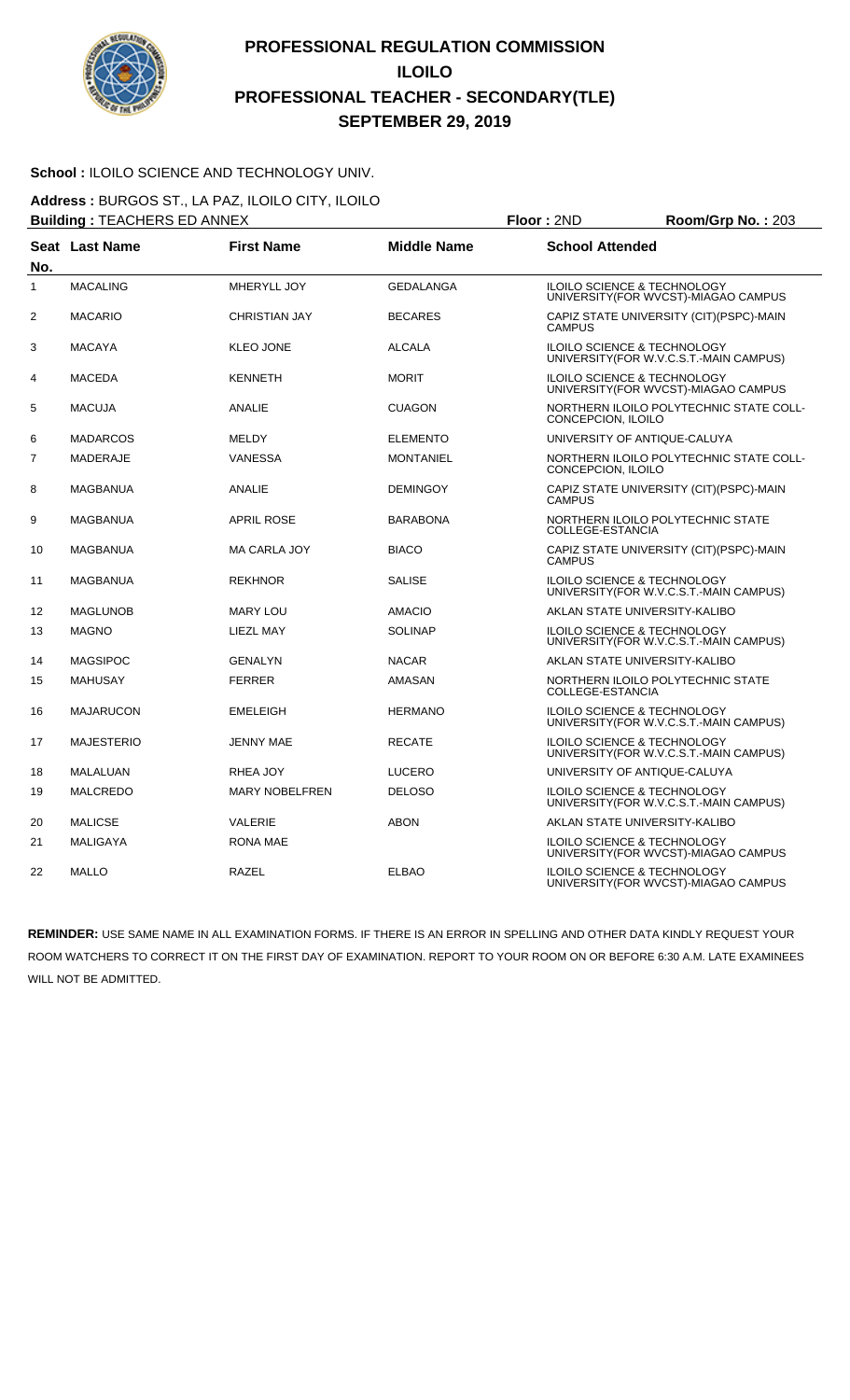

#### School : ILOILO SCIENCE AND TECHNOLOGY UNIV.

**Address :** BURGOS ST., LA PAZ, ILOILO CITY, ILOILO **Building :** TEACHERS ED ANNEX **Floor :** 2ND **Room/Grp No. :** 204

| No.            | Seat Last Name     | <b>First Name</b>   | <b>Middle Name</b> | <b>School Attended</b>                                                            |
|----------------|--------------------|---------------------|--------------------|-----------------------------------------------------------------------------------|
| $\mathbf{1}$   | <b>MALSIN</b>      | <b>EDNELYN</b>      | <b>VILLORENTE</b>  | AKLAN STATE UNIVERSITY-KALIBO                                                     |
| 2              | <b>MANALO</b>      | <b>MAE JEAN</b>     | <b>YNION</b>       | UNIVERSITY OF ANTIQUE-SIBALOM                                                     |
| 3              | <b>MANARES</b>     | <b>GIRLIE</b>       | <b>MAATUBANG</b>   | AKLAN STATE UNIVERSITY-MAKATO                                                     |
| 4              | <b>MANGUBAT</b>    | <b>SHERLY</b>       | <b>JUANICO</b>     | WEST VISAYAS STATE UNIVERSITY-POTOTAN                                             |
| 5              | MANGUILIMUTAN      | <b>JOSHUA</b>       | COSME              | UNIVERSITY OF ANTIQUE-SIBALOM                                                     |
| 6              | <b>MANONG</b>      | <b>MARIEL</b>       | <b>ACORIO</b>      | CAPIZ STATE UNIVERSITY (CIT) (PSPC)-MAIN<br><b>CAMPUS</b>                         |
| $\overline{7}$ | <b>MANSALAY</b>    | <b>JENNY ROSE</b>   | <b>CLAVEL</b>      | <b>ILOILO SCIENCE &amp; TECHNOLOGY</b><br>UNIVERSITY (FOR W.V.C.S.T.-BAROTAC      |
| 8              | <b>MAQUILING</b>   | MA JAEVEMEL         | <b>TUAZON</b>      | <b>ILOILO SCIENCE &amp; TECHNOLOGY</b><br>UNIVERSITY (FOR W.V.C.S.T.-MAIN CAMPUS) |
| 9              | <b>MARCELINO</b>   | <b>IRENE</b>        | <b>NICOLAS</b>     | CAPIZ STATE UNIVERSITY-SIGMA (formerly PANAY<br>STATE POLYTECHNIC COLLEGE-SIGMA)  |
| 10             | <b>MARCOS</b>      | <b>JEVELYN</b>      | <b>TABOGA</b>      | UNIVERSITY OF ANTIQUE-SIBALOM                                                     |
| 11             | <b>MARIANO</b>     | <b>MAY ANN</b>      | BALENSOSA          | UNIVERSITY OF ANTIQUE-SIBALOM                                                     |
| 12             | <b>MARQUEZ</b>     | <b>MARIDEL</b>      | <b>BIANSON</b>     | UNIVERSITY OF ANTIQUE-SIBALOM                                                     |
| 13             | <b>MARQUILLERO</b> | <b>HARA SHANE</b>   | <b>GENER</b>       | <b>ILOILO SCIENCE &amp; TECHNOLOGY</b><br>UNIVERSITY (FOR W.V.C.S.T.-MAIN CAMPUS) |
| 14             | <b>MARTINEZ</b>    | <b>MARIE JOY</b>    | <b>DELA CRUZ</b>   | CAPIZ STATE UNIVERSITY (CIT)(PSPC)-MAIN<br><b>CAMPUS</b>                          |
| 15             | <b>MARTINEZ</b>    | <b>MARLA</b>        | <b>LAURENTE</b>    | AKLAN STATE UNIVERSITY-KALIBO                                                     |
| 16             | <b>MARTIZANO</b>   | <b>MEGAN ALICE</b>  | <b>PERALTA</b>     | AKLAN STATE UNIVERSITY-KALIBO                                                     |
| 17             | <b>MARTIZANO</b>   | <b>TRECIA</b>       | <b>PAROHINOG</b>   | CAPIZ STATE UNIVERSITY (CIT) (PSPC)-MAIN<br><b>CAMPUS</b>                         |
| 18             | MASAGNAY           | <b>BEVILYN</b>      | ILI                | AKLAN STATE UNIVERSITY-KALIBO                                                     |
| 19             | <b>MASAGNAY</b>    | NORAINE OTZET       | <b>ZASPA</b>       | AKLAN STATE UNIVERSITY-KALIBO                                                     |
| 20             | <b>MASULA</b>      | <b>ALEX</b>         | <b>BATOY</b>       | AKLAN STATE UNIVERSITY-MAKATO                                                     |
| 21             | <b>MASULA</b>      | <b>KIMBERLY ANN</b> | <b>TACTAY</b>      | AKLAN STATE UNIVERSITY-MAKATO                                                     |
| 22             | <b>MASULA</b>      | <b>LOURLYN</b>      | <b>ARIOLA</b>      | AKLAN STATE UNIVERSITY-MAKATO                                                     |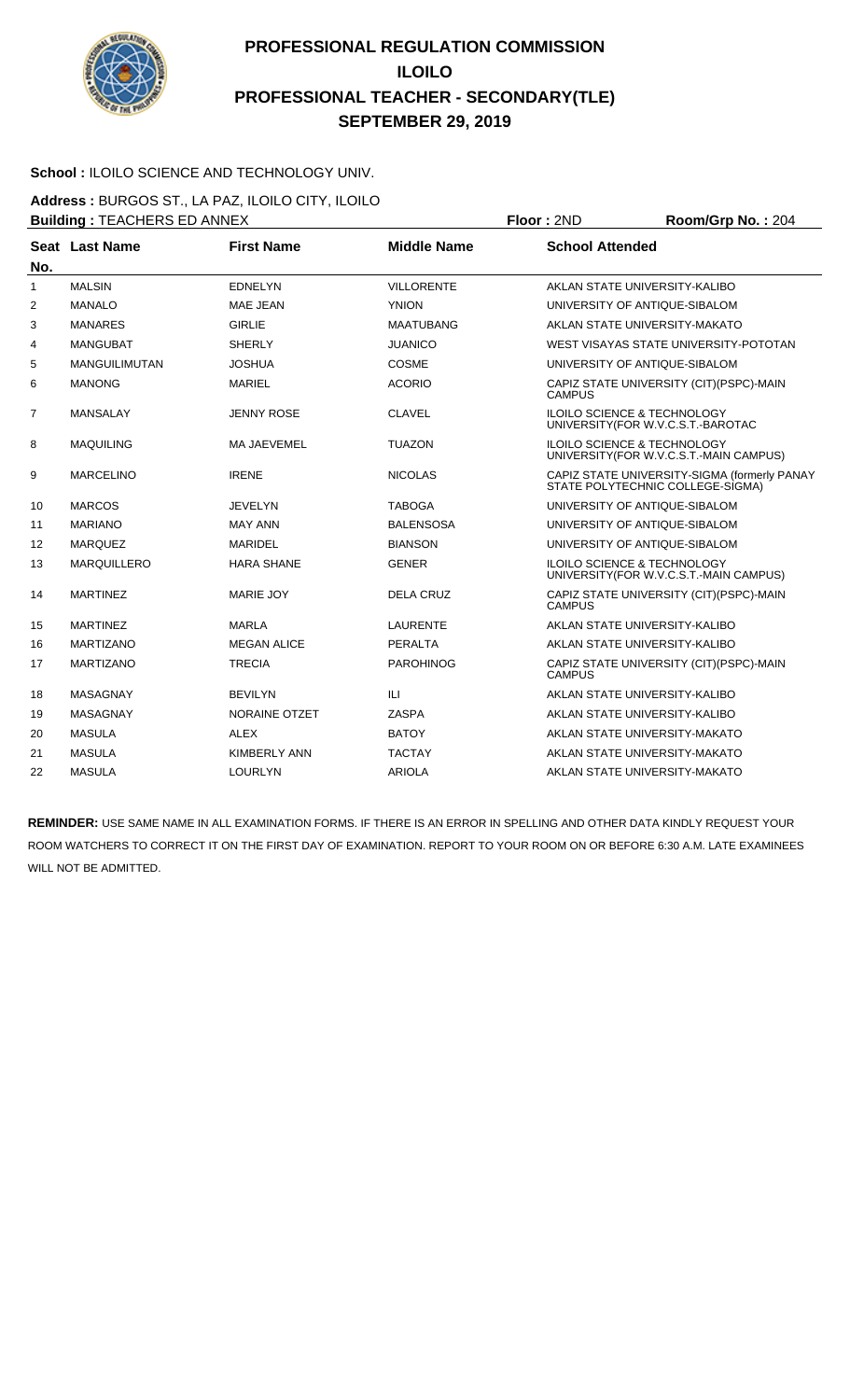

#### School : ILOILO SCIENCE AND TECHNOLOGY UNIV.

**Address :** BURGOS ST., LA PAZ, ILOILO CITY, ILOILO **Building :** TEACHERS ED ANNEX **Floor :** 2ND **Room/Grp No. :** 205

|              |                  |                        |                    | .                                                                                 |
|--------------|------------------|------------------------|--------------------|-----------------------------------------------------------------------------------|
| No.          | Seat Last Name   | <b>First Name</b>      | <b>Middle Name</b> | <b>School Attended</b>                                                            |
| $\mathbf{1}$ | <b>MASULA</b>    | <b>MAFFI</b>           | <b>LIBUTON</b>     | AKLAN STATE UNIVERSITY-MAKATO                                                     |
| 2            | <b>MASULA</b>    | <b>MARVIN JAY</b>      | <b>BATOY</b>       | AKLAN STATE UNIVERSITY-MAKATO                                                     |
| 3            | <b>MASULA</b>    | <b>SARAH JANE</b>      | <b>PIANO</b>       | AKLAN STATE UNIVERSITY-MAKATO                                                     |
| 4            | <b>MASULA</b>    | <b>VON PAOLO</b>       | CONCEPCION         | AKLAN STATE UNIVERSITY-KALIBO                                                     |
| 5            | <b>MATARONG</b>  | <b>FLAIRE</b>          | <b>FLORES</b>      | AKLAN STATE UNIVERSITY-MAKATO                                                     |
| 6            | <b>MATEO</b>     | <b>JOHDELYN DALE</b>   | DE PANAY           | CAPIZ STATE UNIVERSITY (CIT) (PSPC)-MAIN<br><b>CAMPUS</b>                         |
| 7            | <b>MATEO</b>     | <b>MARIA CATHERINE</b> | <b>MAGARSO</b>     | AKLAN STATE UNIVERSITY-KALIBO                                                     |
| 8            | <b>MATEO</b>     | <b>MARNIE</b>          | <b>ARSENAS</b>     | NORTHERN ILOILO POLYTECHNIC STATE<br><b>COLLEGE-ESTANCIA</b>                      |
| 9            | <b>MATILING</b>  | ANALUNA                | <b>DENOSTA</b>     | CAPIZ STATE UNIVERSITY-SIGMA (formerly PANAY<br>STATE POLYTECHNIC COLLEGE-SIGMA)  |
| 10           | <b>MATILLANO</b> | ANGELITO               | <b>SAYMAN</b>      | UNIVERSITY OF ANTIQUE-SIBALOM                                                     |
| 11           | <b>MATILLANO</b> | <b>MARLON JR</b>       | <b>PEDERISO</b>    | CAPIZ STATE UNIVERSITY-SIGMA (formerly PANAY<br>STATE POLYTECHNIC COLLEGE-SIGMA)  |
| 12           | <b>MATILLANO</b> | <b>SARAH LYN</b>       | <b>ANTONIO</b>     | CAPIZ STATE UNIVERSITY-SIGMA (formerly PANAY<br>STATE POLYTECHNIC COLLEGE-SIGMA)  |
| 13           | <b>MATULAC</b>   | <b>ZYRON</b>           | <b>BACRUYA</b>     | SOUTHERN CHRISTIAN COLLEGE                                                        |
| 14           | <b>MATUNDING</b> | <b>GILSA MAE</b>       | <b>BATISLA-ON</b>  | CARLOS A. HILADO MEMORIAL STATE COLLEGE-<br><b>TALISAY</b>                        |
| 15           | <b>MEDIANA</b>   | <b>JEN KHAY</b>        | <b>APOLISTAR</b>   | ILOILO SCIENCE & TECHNOLOGY<br>UNIVERSITY (FOR W.V.C.S.T.-MAIN CAMPUS)            |
| 16           | <b>MELICADO</b>  | <b>JADE</b>            | ARBAEL             | <b>ILOILO SCIENCE &amp; TECHNOLOGY</b><br>UNIVERSITY(FOR W.V.C.S.T.-MAIN CAMPUS)  |
| 17           | <b>MENDOZA</b>   | <b>ROMMEL</b>          | <b>IGOS</b>        | AKLAN STATE UNIVERSITY-KALIBO                                                     |
| 18           | <b>MENDOZA</b>   | <b>SANDER</b>          | <b>CANONG</b>      | CAPIZ STATE UNIVERSITY-SIGMA (formerly PANAY<br>STATE POLYTECHNIC COLLEGE-SIGMA)  |
| 19           | <b>MENIEL</b>    | ANA VECTORIA           | VILLAREAL          | <b>ILOILO SCIENCE &amp; TECHNOLOGY</b><br>UNIVERSITY (FOR W.V.C.S.T.-MAIN CAMPUS) |
| 20           | <b>MICIANO</b>   | <b>MARY CATHERINE</b>  | <b>GATUMBATO</b>   | ILOILO SCIENCE & TECHNOLOGY<br>UNIVERSITY (FOR W.V.C.S.T.-MAIN CAMPUS)            |
| 21           | <b>MILITAR</b>   | <b>MA THESA</b>        | <b>ISUBOL</b>      | AKLAN STATE UNIVERSITY-KALIBO                                                     |
| 22           | MIÑEZA           | <b>RONNIE</b>          | <b>ARIO</b>        | UNIVERSITY OF ANTIQUE-HAMTIC                                                      |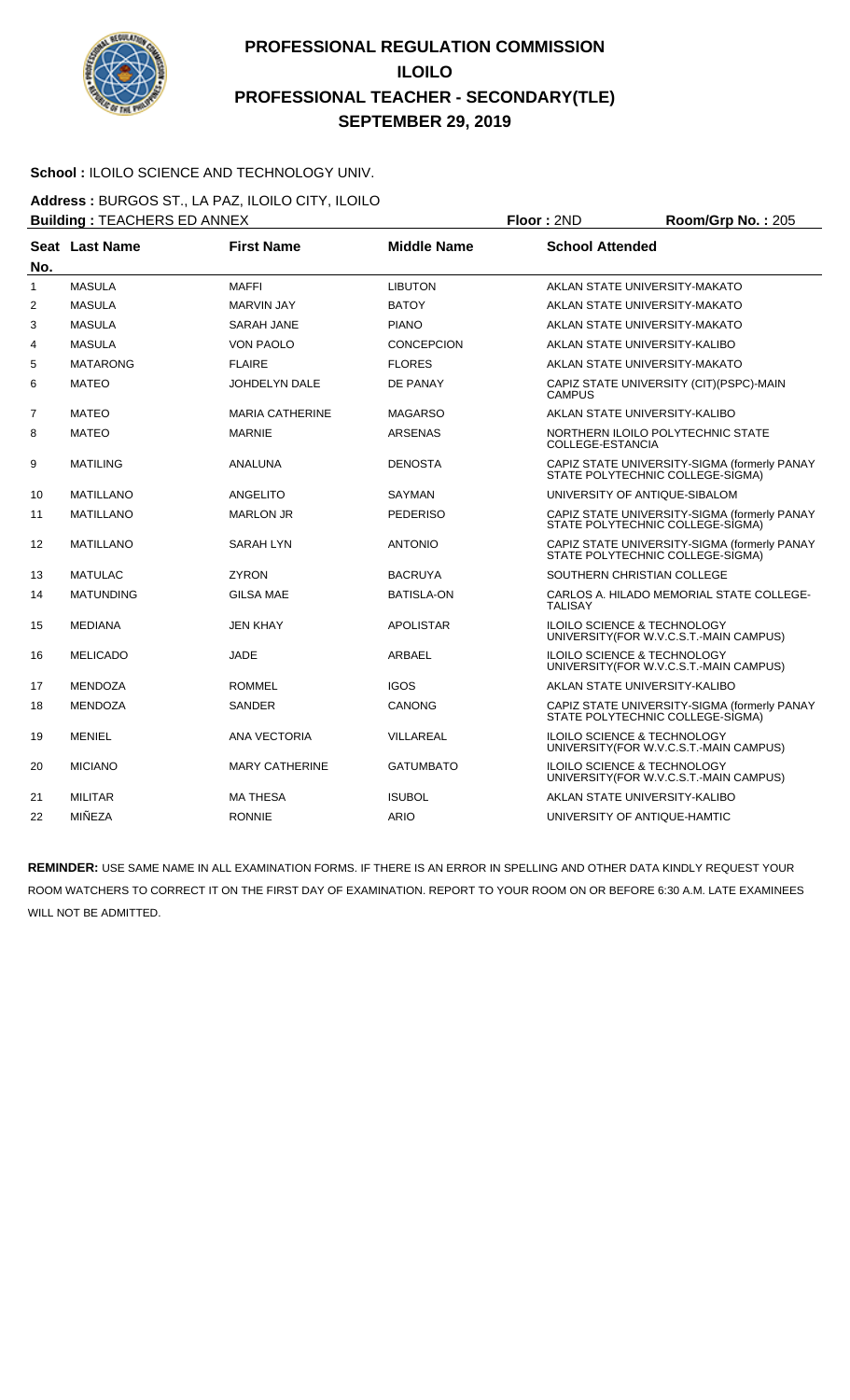

#### School : ILOILO SCIENCE AND TECHNOLOGY UNIV.

**Address :** BURGOS ST., LA PAZ, ILOILO CITY, ILOILO **Building :** SCIENCE **Floor :** 1ST **Room/Grp No. :** 102

| No.            | Seat Last Name    | <b>First Name</b>   | <b>Middle Name</b> | <b>School Attended</b>                                                            |
|----------------|-------------------|---------------------|--------------------|-----------------------------------------------------------------------------------|
| 1              | <b>MIRANDA</b>    | <b>JEZZA MAE</b>    | <b>OSUYOS</b>      | UNIVERSITY OF ANTIQUE-HAMTIC                                                      |
| $\overline{2}$ | <b>MISAL</b>      | <b>MARLON</b>       | <b>PAMA</b>        | <b>ILOILO SCIENCE &amp; TECHNOLOGY</b><br>UNIVERSITY(FOR W.V.C.S.T.-MAIN CAMPUS)  |
| 3              | <b>MISSION</b>    | <b>JOANNA ELIZA</b> | <b>SUPAT</b>       | UNIVERSITY OF ANTIQUE-SIBALOM                                                     |
| 4              | <b>MOGATAR</b>    | <b>REA JELL</b>     | <b>ACENTADA</b>    | <b>ILOILO SCIENCE &amp; TECHNOLOGY</b><br>UNIVERSITY(FOR W.V.C.S.T.-MAIN CAMPUS)  |
| 5              | <b>MOLLENIDO</b>  | <b>JANICE</b>       | <b>GADOY</b>       | <b>ILOILO SCIENCE &amp; TECHNOLOGY</b><br>UNIVERSITY(FOR WVCST)-MIAGAO CAMPUS     |
| 6              | <b>MOLOUA</b>     | <b>EDEN</b>         | <b>MONTON</b>      | UNIVERSITY OF ANTIQUE-SIBALOM                                                     |
| 7              | <b>MOMBAY</b>     | <b>CHERIE MAE</b>   | <b>ZELLER</b>      | <b>ILOILO SCIENCE &amp; TECHNOLOGY</b><br>UNIVERSITY(FOR W.V.C.S.T.-MAIN CAMPUS)  |
| 8              | <b>MONARES</b>    | LORRY               | <b>TOLENTINO</b>   | WEST VISAYAS STATE UNIVERSITY-POTOTAN                                             |
| 9              | <b>MONDIDO</b>    | <b>ARTHUR IVAN</b>  | <b>JEROSO</b>      | <b>ILOILO SCIENCE &amp; TECHNOLOGY</b><br>UNIVERSITY (FOR W.V.C.S.T.-MAIN CAMPUS) |
| 10             | <b>MONSERAT</b>   | XZ LEE              | <b>TEVES</b>       | ILOILO SCIENCE & TECHNOLOGY<br>UNIVERSITY(FOR W.V.C.S.T.-MAIN CAMPUS)             |
| 11             | <b>MONTALBO</b>   | CAROL JOY           | LARA               | <b>ILOILO SCIENCE &amp; TECHNOLOGY</b><br>UNIVERSITY(FOR W.V.C.S.T.-BAROTAC       |
| 12             | <b>MONTECIR</b>   | <b>RICKY</b>        | <b>FAILAGUTAN</b>  | <b>ILOILO SCIENCE &amp; TECHNOLOGY</b><br>UNIVERSITY (FOR WVCST)-MIAGAO CAMPUS    |
| 13             | <b>MONTERO</b>    | <b>CONIE JESSA</b>  | <b>TANGILE</b>     | UNIVERSITY OF ANTIQUE-SIBALOM                                                     |
| 14             | <b>MONTICALBO</b> | <b>MA ELAINE</b>    | <b>POSA</b>        | WEST VISAYAS STATE UNIVERSITY-POTOTAN                                             |
| 15             | <b>MONTON</b>     | <b>MARLON</b>       | <b>FAJARILLO</b>   | ILOILO SCIENCE & TECHNOLOGY<br>UNIVERSITY(FOR WVCST)-MIAGAO CAMPUS                |
| 16             | <b>MORAGA</b>     | <b>RINIZA</b>       | <b>ADVINCULA</b>   | <b>ILOILO SCIENCE &amp; TECHNOLOGY</b><br>UNIVERSITY (FOR WVCST)-MIAGAO CAMPUS    |
| 17             | <b>MORALES</b>    | <b>JASPER</b>       | <b>TAPLERAS</b>    | AKLAN STATE UNIVERSITY-KALIBO                                                     |
| 18             | <b>MORENO</b>     | <b>GELYN</b>        | <b>MORO</b>        | CAPIZ STATE UNIVERSITY-SIGMA (formerly PANAY<br>STATE POLYTECHNIC COLLEGE-SIGMA)  |
| 19             | <b>MORENO</b>     | <b>REXIE JOHN</b>   | <b>FAINGANAN</b>   | <b>ILOILO SCIENCE &amp; TECHNOLOGY</b><br>UNIVERSITY (FOR WVCST)-MIAGAO CAMPUS    |
| 20             | <b>MORILLO</b>    | <b>DAISY MAE</b>    | <b>BALATONGAN</b>  | UNIVERSITY OF ANTIQUE-HAMTIC                                                      |
| 21             | <b>MOSCAYA</b>    | <b>CEDRICK</b>      | <b>MONDANA</b>     | ILOILO SCIENCE & TECHNOLOGY<br>UNIVERSITY (FOR WVCST)-MIAGAO CAMPUS               |
| 22             | MUÑEZ             | <b>JEN JEN</b>      | <b>MORIONES</b>    | ILOILO SCIENCE & TECHNOLOGY<br>UNIVERSITY(FOR WVCST)-MIAGAO CAMPUS                |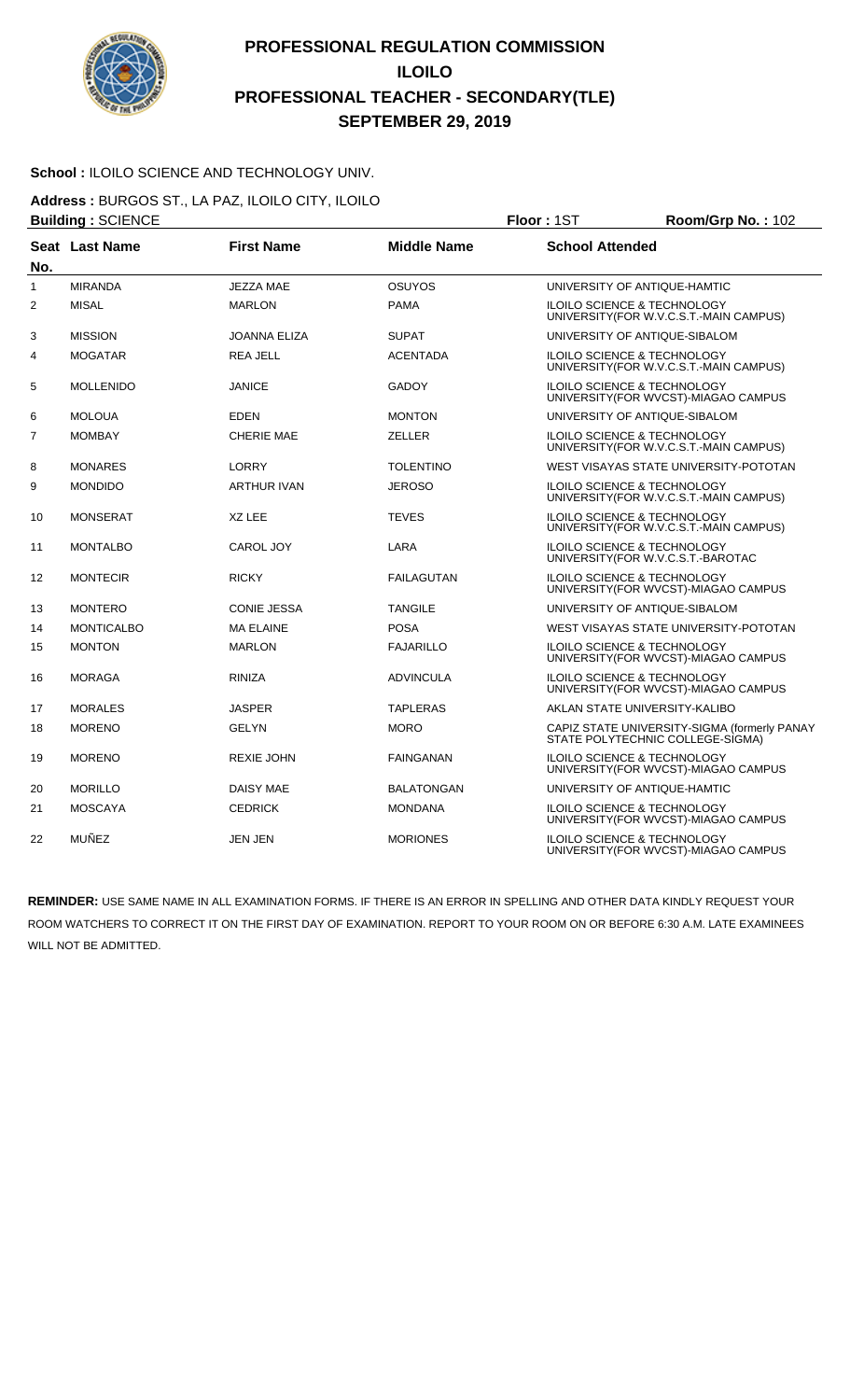

#### **School :** ILOILO SCIENCE AND TECHNOLOGY UNIV.

**Address :** BURGOS ST., LA PAZ, ILOILO CITY, ILOILO **Building :** SCIENCE **Floor :** 1ST **Room/Grp No. :** 103

| No.            | Seat Last Name  | <b>First Name</b>         | <b>Middle Name</b> | <b>School Attended</b>                                                            |
|----------------|-----------------|---------------------------|--------------------|-----------------------------------------------------------------------------------|
| $\mathbf{1}$   | <b>MUPAS</b>    | <b>GARRY</b>              | SAGUDAQUIL         | <b>ILOILO SCIENCE &amp; TECHNOLOGY</b><br>UNIVERSITY (FOR WVCST)-MIAGAO CAMPUS    |
| $\overline{2}$ | <b>MURATA</b>   | MAE JOU VENDEZ            | MO-OC              | <b>ILOILO SCIENCE &amp; TECHNOLOGY</b><br>UNIVERSITY (FOR WVCST)-MIAGAO CAMPUS    |
| 3              | <b>MUYCO</b>    | ALLEN                     | <b>MAULAS</b>      | <b>ILOILO SCIENCE &amp; TECHNOLOGY</b><br>UNIVERSITY (FOR W.V.C.S.T.-MAIN CAMPUS) |
| 4              | <b>NABIONG</b>  | <b>JAYSON PAUL</b>        | <b>ZAMBRONA</b>    | AKLAN STATE UNIVERSITY-KALIBO                                                     |
| 5              | <b>NACION</b>   | RAZEL                     | DE LA CRUZ         | SOUTHERN ILOILO POLYTECHNIC COLLEGE                                               |
| 6              | <b>NADATE</b>   | ARLYN                     | <b>GREGORIO</b>    | AKLAN STATE UNIVERSITY-KALIBO                                                     |
| 7              | <b>NAELGA</b>   | <b>JOHN MICKEL</b>        | <b>TOCOL</b>       | AKLAN STATE UNIVERSITY-KALIBO                                                     |
| 8              | <b>NAIG</b>     | <b>RONEBIE</b>            | <b>MAAYON</b>      | AKLAN STATE UNIVERSITY-MAKATO                                                     |
| 9              | <b>NAIG</b>     | <b>SUGAR REY</b>          | <b>GAITE</b>       | UNIVERSITY OF ANTIQUE-HAMTIC                                                      |
| 10             | NALANGAN        | <b>GEMMA</b>              | <b>SAQUITA</b>     | AKLAN STATE UNIVERSITY-KALIBO                                                     |
| 11             | <b>NALINGA</b>  | <b>MARY JOY</b>           | <b>FERANDO</b>     | <b>ILOILO SCIENCE &amp; TECHNOLOGY</b><br>UNIVERSITY (FOR WVCST)-MIAGAO CAMPUS    |
| 12             | <b>NALUPANO</b> | <b>QUEEN ELLA</b>         | <b>BERMUDES</b>    | UNIVERSITY OF ANTIQUE-SIBALOM                                                     |
| 13             | <b>NALUPANO</b> | <b>ROSEN</b>              | <b>LORENZO</b>     | UNIVERSITY OF ANTIQUE-SIBALOM                                                     |
| 14             | <b>NAMA</b>     | <b>SHENNA</b>             | <b>NACULANGGA</b>  | AKLAN STATE UNIVERSITY (AKLAN S.C.A.)-BANGA                                       |
| 15             | <b>NAPILAN</b>  | <b>NOEL JR</b>            | <b>MISOLA</b>      | <b>ILOILO SCIENCE &amp; TECHNOLOGY</b><br>UNIVERSITY (FOR WVCST)-MIAGAO CAMPUS    |
| 16             | <b>NAQUITA</b>  | <b>JORGELYN</b>           | ARMAMENTO          | UNIVERSITY OF ANTIQUE-SIBALOM                                                     |
| 17             | <b>NARGATAN</b> | <b>APRIL ROSE</b>         | <b>NABUA</b>       | <b>ILOILO SCIENCE &amp; TECHNOLOGY</b><br>UNIVERSITY (FOR WVCST)-MIAGAO CAMPUS    |
| 18             | <b>NATABIO</b>  | <b>CHRISTIAN JEFERSON</b> |                    | AKLAN STATE UNIVERSITY-KALIBO                                                     |
| 19             | <b>NATABIO</b>  | <b>RHEYNE</b>             | DE PEDRO           | AKLAN STATE UNIVERSITY-KALIBO                                                     |
| 20             | <b>NATALIO</b>  | <b>ANAROSE</b>            | <b>PANADO</b>      | CAPIZ STATE UNIVERSITY (CIT) (PSPC)-MAIN<br><b>CAMPUS</b>                         |
| 21             | <b>NAVARRA</b>  | <b>CHRISTINE MAE</b>      | FERNANDEZ          | AKLAN STATE UNIVERSITY-KALIBO                                                     |
| 22             | <b>NEDIC</b>    | <b>GLEN MAE</b>           | <b>MIRANO</b>      | AKLAN STATE UNIVERSITY-KALIBO                                                     |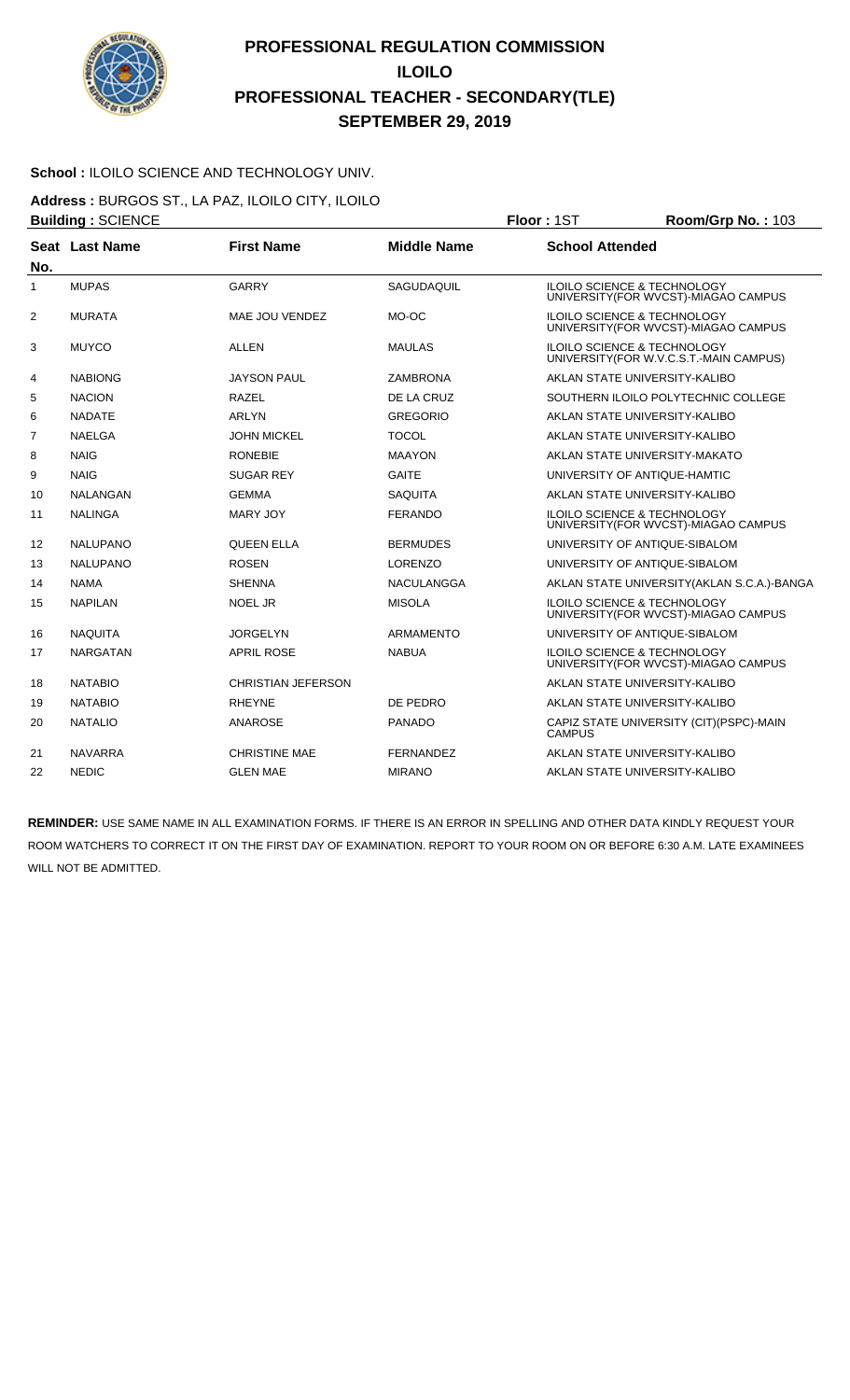

#### **School :** ILOILO SCIENCE AND TECHNOLOGY UNIV.

**Address :** BURGOS ST., LA PAZ, ILOILO CITY, ILOILO **Building :** SCIENCE **Floor :** 1ST **Room/Grp No. :** 104

| No. | Seat Last Name    | <b>First Name</b>   | <b>Middle Name</b> | <b>School Attended</b>                                                            |
|-----|-------------------|---------------------|--------------------|-----------------------------------------------------------------------------------|
| 1   | <b>NEPOMUCENO</b> | <b>REZAMIE</b>      | <b>SILVERIO</b>    | <b>BALETE COMMUNITY COLLEGE</b>                                                   |
| 2   | <b>NERECENA</b>   | <b>JOHN STEVE</b>   | ABAL               | UNIVERSITY OF ANTIQUE-SIBALOM                                                     |
| 3   | <b>NERI</b>       | <b>FLORENZ</b>      | <b>DELA CRUZ</b>   | AKLAN STATE UNIVERSITY-KALIBO                                                     |
| 4   | <b>NERON</b>      | LEZEL               | <b>DOMINGUEZ</b>   | AKLAN STATE UNIVERSITY-KALIBO                                                     |
| 5   | <b>NICE</b>       | <b>JULY-AN</b>      | LEABAN             | WEST VISAYAS STATE UNIVERSITY-LAMBUNAO                                            |
| 6   | <b>NICOLAS</b>    | <b>JERALD</b>       | PANGANONONG        | AKLAN STATE UNIVERSITY-KALIBO                                                     |
| 7   | <b>NICOR</b>      | MAYBELL             | PALU-AY            | <b>ILOILO SCIENCE &amp; TECHNOLOGY</b><br>UNIVERSITY (FOR W.V.C.S.T.-MAIN CAMPUS) |
| 8   | <b>NIGNA</b>      | <b>ELIONE GRACE</b> | <b>MIAN</b>        | <b>ILOILO SCIENCE &amp; TECHNOLOGY</b><br>UNIVERSITY (FOR WVCST)-MIAGAO CAMPUS    |
| 9   | <b>NIGNA</b>      | <b>JESA MAE</b>     | <b>NAQUITA</b>     | ILOILO SCIENCE & TECHNOLOGY<br>UNIVERSITY (FOR WVCST)-MIAGAO CAMPUS               |
| 10  | <b>NIM</b>        | <b>MARY JOY</b>     | <b>DATOY</b>       | ILOILO SCIENCE & TECHNOLOGY<br>UNIVERSITY (FOR WVCST)-MIAGAO CAMPUS               |
| 11  | <b>NIÑO</b>       | <b>MARISOL</b>      | CARMELO            | WEST VISAYAS STATE UNIVERSITY-POTOTAN                                             |
| 12  | <b>NIPUEN</b>     | <b>ROWELIE</b>      | <b>INOCENCIO</b>   | AKLAN STATE UNIVERSITY-KALIBO                                                     |
| 13  | <b>NISMAL</b>     | <b>STEPHEN</b>      | <b>TARALA</b>      | ILOILO SCIENCE & TECHNOLOGY<br>UNIVERSITY (FOR WVCST)-MIAGAO CAMPUS               |
| 14  | <b>NOBLEZA</b>    | <b>ELLEN MAE</b>    | ZATA               | AKLAN STATE UNIVERSITY-KALIBO                                                     |
| 15  | <b>NOBLEZA</b>    | <b>JOANNAH</b>      | <b>LLANDER</b>     | CAPIZ STATE UNIVERSITY-SIGMA (formerly PANAY<br>STATE POLYTECHNIC COLLEGE-SIGMA)  |
| 16  | <b>NOQUIAL</b>    | <b>ABNER</b>        | ZALDIVAR           | <b>ILOILO SCIENCE &amp; TECHNOLOGY</b><br>UNIVERSITY (FOR WVCST)-MIAGAO CAMPUS    |
| 17  | <b>NUDQUE</b>     | JOHN LOYD           | <b>MUEGUE</b>      | ILOILO SCIENCE & TECHNOLOGY<br>UNIVERSITY(FOR WVCST)-MIAGAO CAMPUS                |
| 18  | <b>OBAR</b>       | <b>FLORDELIZA</b>   | SAGUDAQUIL         | ILOILO SCIENCE & TECHNOLOGY<br>UNIVERSITY (FOR W.V.C.S.T.-MAIN CAMPUS)            |
| 19  | <b>OBER</b>       | <b>APHRODITE</b>    | <b>SANTIAGUDO</b>  | ILOILO SCIENCE & TECHNOLOGY<br>UNIVERSITY (FOR WVCST)-MIAGAO CAMPUS               |
| 20  | <b>OBERIO</b>     | <b>JESSA MAE</b>    | <b>ALIPAT</b>      | ILOILO SCIENCE & TECHNOLOGY<br>UNIVERSITY (FOR W.V.C.S.T.-MAIN CAMPUS)            |
| 21  | <b>OBERIO</b>     | MA ALORA            | AMBALONG           | ILOILO SCIENCE & TECHNOLOGY<br>UNIVERSITY(FOR W.V.C.S.T.-MAIN CAMPUS)             |
| 22  | <b>OBERIO</b>     | <b>MARY ANN</b>     | <b>MENDOZA</b>     | UNIVERSITY OF SAN AGUSTIN                                                         |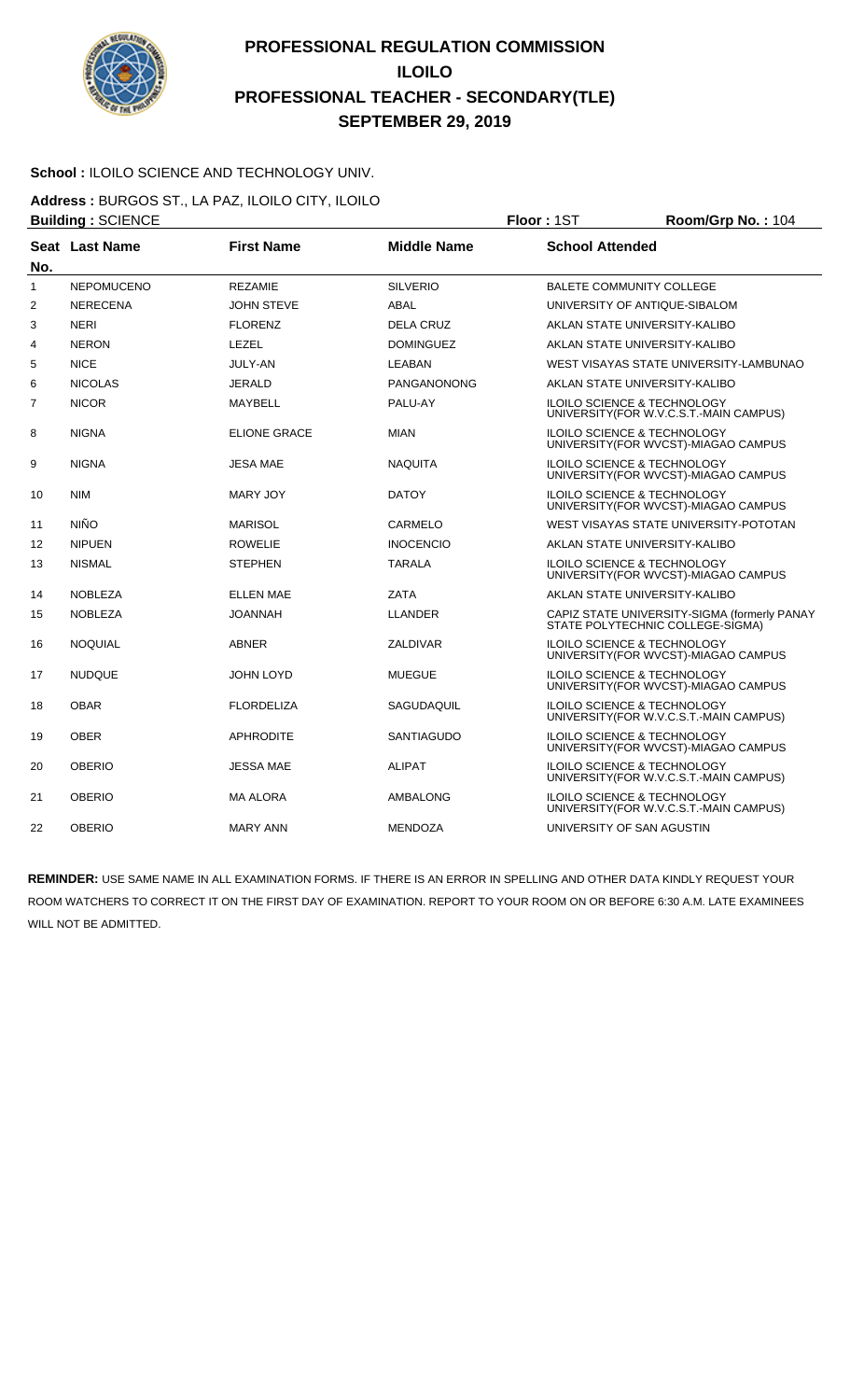

#### School : ILOILO SCIENCE AND TECHNOLOGY UNIV.

**Address :** BURGOS ST., LA PAZ, ILOILO CITY, ILOILO **Building :** SCIENCE **Floor :** 2ND **Room/Grp No. :** 201

| No.            | Seat Last Name  | <b>First Name</b>   | <b>Middle Name</b> | <b>School Attended</b>                                                                         |
|----------------|-----------------|---------------------|--------------------|------------------------------------------------------------------------------------------------|
| $\mathbf{1}$   | <b>OBIAL</b>    | <b>MARY JONETTE</b> | <b>OCARIO</b>      | UNIVERSITY OF ANTIQUE-HAMTIC                                                                   |
| $\overline{2}$ | <b>OCLARIT</b>  | JAMES               | <b>GARMINO</b>     | AKLAN STATE UNIVERSITY-KALIBO                                                                  |
| 3              | <b>OFICIAL</b>  | <b>MA SHERYL</b>    | <b>QUIACHON</b>    | CAPIZ STATE UNIVERSITY-PONTEVEDRA (formerly<br>PANAY STATE POLYTECHNIC COLLEGE-<br>PONTEVEDRA) |
| 4              | <b>OLANGA</b>   | <b>NESTOR JR</b>    | <b>BAUTISTA</b>    | AKLAN STATE UNIVERSITY (AKLAN S.C.A.)-BANGA                                                    |
| 5              | <b>OLANO</b>    | <b>GENESIS</b>      | <b>ALANO</b>       | CAPIZ STATE UNIVERSITY-SIGMA (formerly PANAY<br>STATE POLYTECHNIC COLLEGE-SIGMA)               |
| 6              | <b>OLOYA</b>    | <b>MAREBEL</b>      | ANDRADE            | <b>BALETE COMMUNITY COLLEGE</b>                                                                |
| $\overline{7}$ | <b>OMAGAP</b>   | <b>JULY ANN</b>     | <b>TROGANI</b>     | UNIVERSITY OF ANTIQUE-SIBALOM                                                                  |
| 8              | <b>OMILLO</b>   | <b>CRISTAN</b>      | <b>BANGELES</b>    | WEST VISAYAS STATE UNIVERSITY-LAMBUNAO                                                         |
| 9              | <b>OÑAS</b>     | <b>RELANY</b>       | <b>BEBAYO</b>      | CAPIZ STATE UNIVERSITY (CIT)(PSPC)-MAIN<br><b>CAMPUS</b>                                       |
| 10             | <b>ONCE</b>     | <b>RONNIEVEL</b>    | <b>DISTURA</b>     | CAPIZ STATE UNIVERSITY (CIT)(PSPC)-MAIN<br><b>CAMPUS</b>                                       |
| 11             | <b>OPERIANO</b> | <b>MELGIE</b>       | AGUSTIN            | NORTHWESTERN VISAYAN COLLEGES                                                                  |
| 12             | OPERIO          | JHAYSEL MAE         | <b>BUTIONG</b>     | UNIVERSITY OF ANTIQUE-SIBALOM                                                                  |
| 13             | <b>ORACION</b>  | <b>SALLY</b>        | <b>MAHUSAY</b>     | NORTHERN ILOILO POLYTECHNIC STATE<br>COLLEGE-ESTANCIA                                          |
| 14             | ORALE           | <b>STEVEN</b>       | <b>MORIAL</b>      | AKLAN STATE UNIVERSITY-KALIBO                                                                  |
| 15             | <b>OROSIO</b>   | <b>DAISY REYNA</b>  | <b>MACALIPAY</b>   | CAPIZ STATE UNIVERSITY (CIT) (PSPC)-MAIN<br><b>CAMPUS</b>                                      |
| 16             | <b>ORTEGA</b>   | <b>CRESTIA TIM</b>  | <b>MASAGNAY</b>    | AKLAN STATE UNIVERSITY-KALIBO                                                                  |
| 17             | <b>ORTEGA</b>   | <b>RUEL</b>         | <b>BALTAZAR</b>    | AKLAN STATE UNIVERSITY-KALIBO                                                                  |
| 18             | <b>OSMAN</b>    | ANGELICA            | <b>CAPISTRANO</b>  | UNIVERSITY OF ANTIQUE-SIBALOM                                                                  |
| 19             | <b>PABLICO</b>  | <b>EDEN MAE</b>     | <b>PADILLA</b>     | <b>ILOILO SCIENCE &amp; TECHNOLOGY</b><br>UNIVERSITY (FOR W.V.C.S.T.-MAIN CAMPUS)              |
| 20             | <b>PABUAYA</b>  | <b>RICHEL</b>       | <b>FENIS</b>       | CAPIZ STATE UNIVERSITY-SIGMA (formerly PANAY<br>STATE POLYTECHNIC COLLEGE-SIGMA)               |
| 21             | <b>PACACO</b>   | <b>APRIL ROSE</b>   | <b>CONCEPCION</b>  | ILOILO STATE COLLEGE OF FISHERIES-SAN<br><b>ENRIQUE</b>                                        |
| 22             | <b>PACARDO</b>  | <b>SHERYL</b>       | <b>GARDOCE</b>     | <b>ILOILO SCIENCE &amp; TECHNOLOGY</b><br>UNIVERSITY (FOR W.V.C.S.T.-MAIN CAMPUS)              |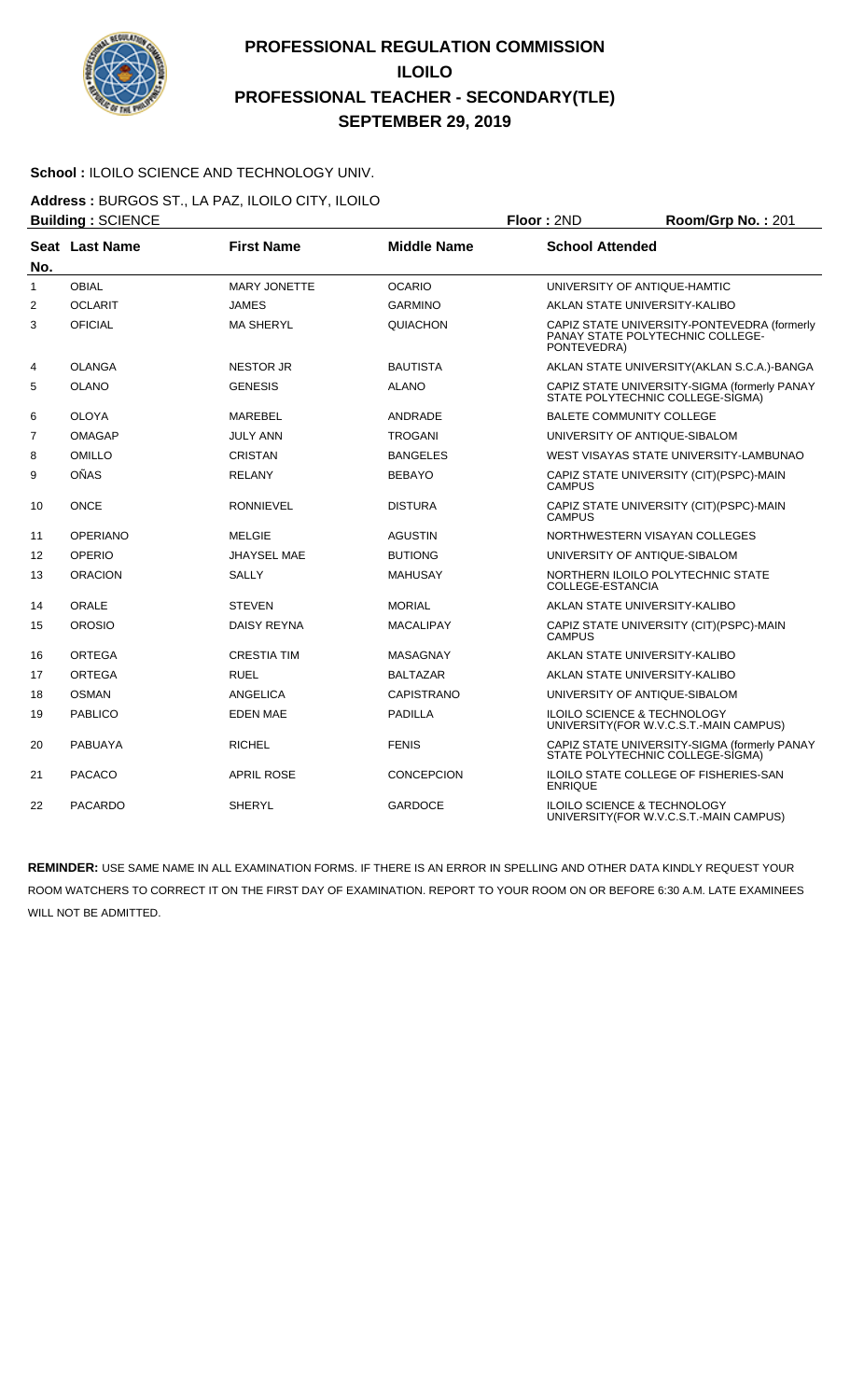

#### School : ILOILO SCIENCE AND TECHNOLOGY UNIV.

**Address :** BURGOS ST., LA PAZ, ILOILO CITY, ILOILO **Building :** SCIENCE **Floor :** 2ND **Room/Grp No. :** 202

|                |                  |                    |                    | .                                                                                 |
|----------------|------------------|--------------------|--------------------|-----------------------------------------------------------------------------------|
| No.            | Seat Last Name   | <b>First Name</b>  | <b>Middle Name</b> | <b>School Attended</b>                                                            |
| 1              | <b>PACHEJO</b>   | <b>ROANNA</b>      |                    | UNIVERSITY OF ANTIQUE-HAMTIC                                                      |
| $\overline{2}$ | <b>PACLIBAR</b>  | <b>VENICE RUAN</b> | ANIVERSARIO        | DON JOSE SUSTIGUER MONFORT MEMORIAL<br>NATIONAL COLLEGE                           |
| 3              | <b>PADECIO</b>   | ARJEAN             | <b>ALISON</b>      | NORTHERN ILOILO POLYTECHNIC STATE COLL-<br>CONCEPCION, ILOILO                     |
| 4              | <b>PADILLA</b>   | MARY JOY           | <b>PADERES</b>     | AKLAN STATE UNIVERSITY-KALIBO                                                     |
| 5              | <b>PADROGADO</b> | <b>ENELYN</b>      | <b>FELIPE</b>      | CAPIZ STATE UNIVERSITY (CIT)(PSPC)-MAIN<br><b>CAMPUS</b>                          |
| 6              | PAGMANOJA        | MEE WHYNES JOY     | <b>ALVAREZ</b>     | WEST VISAYAS STATE UNIVERSITY-POTOTAN                                             |
| $\overline{7}$ | PAGTOLON-AN      | <b>MAE</b>         | <b>CASTOR</b>      | <b>ILOILO SCIENCE &amp; TECHNOLOGY</b><br>UNIVERSITY (FOR W.V.C.S.T.-MAIN CAMPUS) |
| 8              | <b>PAJARILLO</b> | <b>ESPALDON</b>    | TABACO-AN          | UNIVERSITY OF ANTIQUE-SIBALOM                                                     |
| 9              | <b>PAJARITO</b>  | <b>ELVIE ROSE</b>  | <b>EFONDO</b>      | UNIVERSITY OF ANTIQUE-SIBALOM                                                     |
| 10             | <b>PALCAT</b>    | JENINA             | <b>INDENCIA</b>    | UNIVERSITY OF ANTIQUE-HAMTIC                                                      |
| 11             | <b>PALIS</b>     | <b>ILANE</b>       | <b>PARAS</b>       | CEBU TECHNOLOGICAL UNIVERSITY-MAIN<br>(for.CSCST)                                 |
| 12             | <b>PALMA</b>     | <b>LAISHA ANN</b>  | <b>CELESTE</b>     | <b>ILOILO SCIENCE &amp; TECHNOLOGY</b><br>UNIVERSITY (FOR W.V.C.S.T.-BAROTAC      |
| 13             | <b>PALMA</b>     | <b>RITCHEL</b>     | <b>VALLAR</b>      | ILOILO SCIENCE & TECHNOLOGY<br>UNIVERSITY(FOR WVCST)-MIAGAO CAMPUS                |
| 14             | <b>PALOMA</b>    | <b>MARICEL</b>     | <b>LACHICA</b>     | NORTHERN ILOILO POLYTECHNIC STATE<br>COLLEGE-ESTANCIA                             |
| 15             | PAN              | <b>JESSA</b>       | <b>TALIDONG</b>    | UNIVERSITY OF ANTIQUE-SIBALOM                                                     |
| 16             | <b>PAN</b>       | LIEZEL JANE        | <b>MATIN</b>       | UNIVERSITY OF ANTIQUE-SIBALOM                                                     |
| 17             | PANAGSAGAN       | <b>JESSA MAE</b>   | <b>MANALO</b>      | AKLAN STATE UNIVERSITY-MAKATO                                                     |
| 18             | <b>PANES</b>     | AMADO JR           | <b>MONTAÑO</b>     | <b>ILOILO SCIENCE &amp; TECHNOLOGY</b><br>UNIVERSITY (FOR W.V.C.S.T.-BAROTAC      |
| 19             | <b>PANES</b>     | <b>BEA MAE</b>     | <b>PAGAYON</b>     | WEST VISAYAS STATE UNIVERSITY-POTOTAN                                             |
| 20             | <b>PANES</b>     | <b>JERRY BOY</b>   | <b>DERECHO</b>     | CAPIZ STATE UNIVERSITY (CIT) (PSPC)-MAIN<br><b>CAMPUS</b>                         |
| 21             | <b>PANES</b>     | <b>KIMBERLY</b>    | PAGTOLON-AN        | <b>ILOILO SCIENCE &amp; TECHNOLOGY</b><br>UNIVERSITY (FOR W.V.C.S.T.-MAIN CAMPUS) |
| 22             | <b>PANES</b>     | <b>LEOGEN</b>      | <b>PASADILLA</b>   | WEST VISAYAS STATE UNIVERSITY-POTOTAN                                             |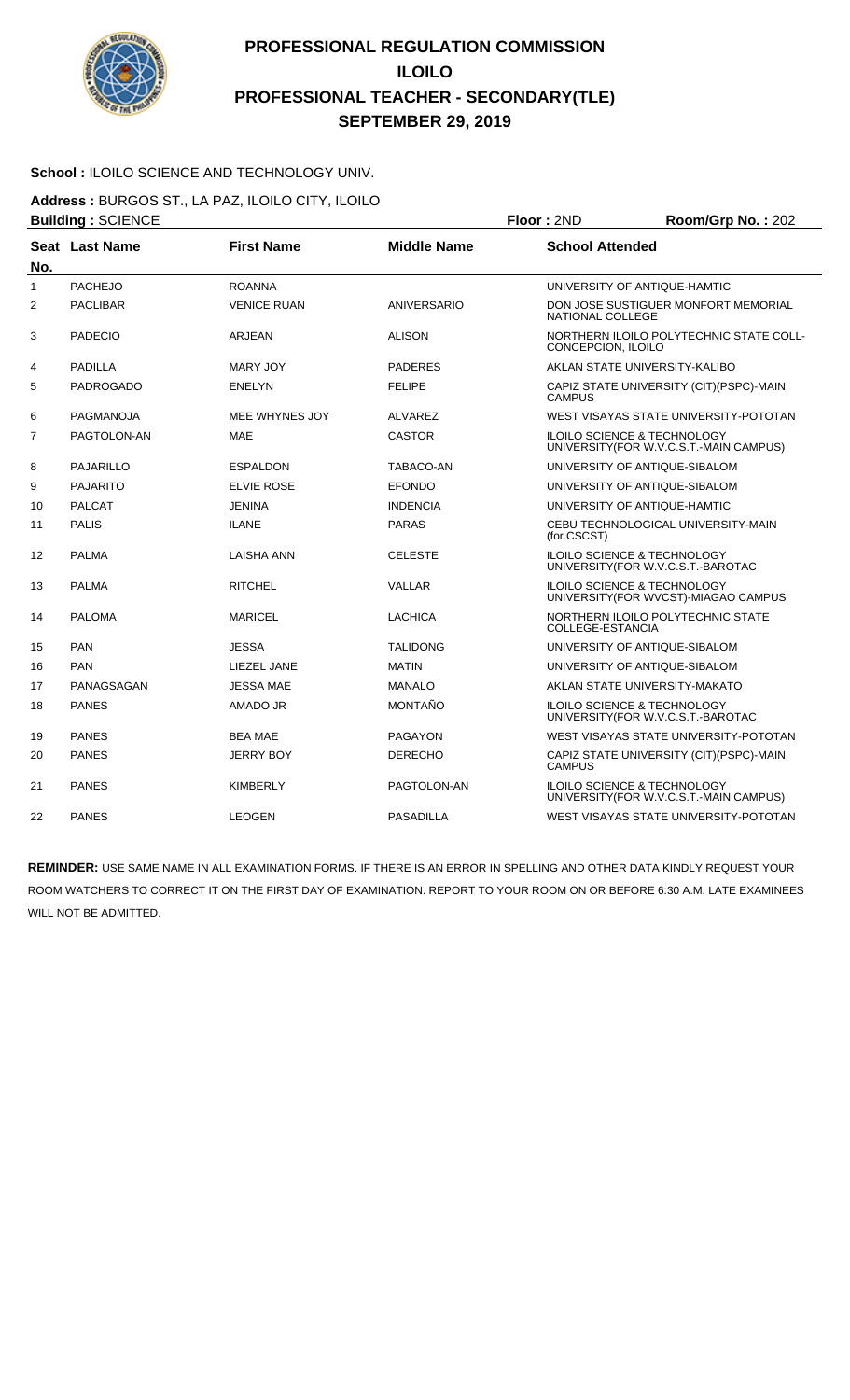

#### School : ILOILO SCIENCE AND TECHNOLOGY UNIV.

**Address :** BURGOS ST., LA PAZ, ILOILO CITY, ILOILO **Building :** SCIENCE **Floor :** 2ND **Room/Grp No. :** 203

| No.            | Seat Last Name   | <b>First Name</b>      | <b>Middle Name</b>  | <b>School Attended</b>                                                            |  |
|----------------|------------------|------------------------|---------------------|-----------------------------------------------------------------------------------|--|
| 1              | <b>PANES</b>     | <b>MARIAN</b>          | <b>BEDONIA</b>      | <b>ILOILO SCIENCE &amp; TECHNOLOGY</b><br>UNIVERSITY (FOR W.V.C.S.T.-MAIN CAMPUS) |  |
| 2              | <b>PANES</b>     | <b>ROSIE</b>           | <b>NEPOMUCENO</b>   | NORTHERN ILOILO POLYTECHNIC COLLEGE-<br><b>SARA</b>                               |  |
| 3              | <b>PANOSO</b>    | <b>ABIGAIL ANN</b>     | <b>DELA CRUZ</b>    | AKLAN STATE UNIVERSITY-KALIBO                                                     |  |
| 4              | PAPELERA         | <b>ROWENA</b>          | <b>LASTIMOSO</b>    | WEST VISAYAS STATE UNIVERSITY-LAMBUNAO                                            |  |
| 5              | <b>PARADERO</b>  | <b>RACHEL</b>          | <b>HERNANDO</b>     | NEGROS ORIENTAL STATE UNIVERSITY (CVPC)-<br><b>GUIHULNGAN</b>                     |  |
| 6              | <b>PARANGA</b>   | LEVI                   | <b>CASUMLONG</b>    | <b>ILOILO SCIENCE &amp; TECHNOLOGY</b><br>UNIVERSITY(FOR W.V.C.S.T.-MAIN CAMPUS)  |  |
| $\overline{7}$ | <b>PARANGUE</b>  | <b>DAISY GRACE</b>     | VALDEZTAMON         | PALAWAN STATE UNIVERSITY-CUYO                                                     |  |
| 8              | <b>PARIS</b>     | <b>MAE</b>             | <b>TALAMERA</b>     | WEST VISAYAS STATE UNIVERSITY-LAMBUNAO                                            |  |
| 9              | <b>PAROGINOG</b> | <b>EDEN JAY</b>        | <b>PARCE</b>        | <b>BALETE COMMUNITY COLLEGE</b>                                                   |  |
| 10             | PARREÑO          | <b>GREG ALLAN</b>      | ARBAN               | WEST VISAYAS STATE UNIVERSITY-CALINOG                                             |  |
| 11             | <b>PASTIDIO</b>  | MERRYL JOY             | VILLANUEVA          | <b>ILOILO SCIENCE &amp; TECHNOLOGY</b><br>UNIVERSITY (FOR WVCST)-MIAGAO CAMPUS    |  |
| 12             | PASTOLERO        | <b>BERNALYN</b>        | <b>CEBALLOS</b>     | WEST VISAYAS STATE UNIVERSITY-POTOTAN                                             |  |
| 13             | <b>PASTRANA</b>  | PABLO JR               | <b>LEGASPI</b>      | <b>ILOILO SCIENCE &amp; TECHNOLOGY</b><br>UNIVERSITY (FOR W.V.C.S.T.-MAIN CAMPUS) |  |
| 14             | <b>PATRICIO</b>  | <b>CHRISTIAN</b>       | <b>BAÑES</b>        | NORTHERN ILOILO POLYTECHNIC STATE<br>COLLEGE-ESTANCIA                             |  |
| 15             | <b>PATRICIO</b>  | DANA MAE               | <b>VICENTE</b>      | AKLAN STATE UNIVERSITY-KALIBO                                                     |  |
| 16             | <b>PATRICIO</b>  | <b>ROWENA</b>          | <b>ESTANISLAO</b>   | CAPIZ STATE UNIVERSITY (CIT) (PSPC)-MAIN<br><b>CAMPUS</b>                         |  |
| 17             | PAYANAY          | <b>ROSALIE</b>         | <b>EJUDO</b>        | WEST VISAYAS STATE UNIVERSITY-POTOTAN                                             |  |
| 18             | PELAYO           | <b>BABY CLEAR</b>      | <b>DELOS SANTOS</b> | <b>BALETE COMMUNITY COLLEGE</b>                                                   |  |
| 19             | PELAYO           | <b>JOSEL</b>           | <b>MAGADA</b>       | AKLAN STATE UNIVERSITY-KALIBO                                                     |  |
| 20             | <b>PELEGRINO</b> | <b>KARLA CHRISTINE</b> | <b>NOLASCO</b>      | WEST VISAYAS STATE UNIVERSITY-POTOTAN                                             |  |
| 21             | PEÑAFLOR         | <b>CARLA MAE</b>       | <b>IGCAS</b>        | AKLAN STATE UNIVERSITY-KALIBO                                                     |  |
| 22             | PEÑAFLOR         | <b>JELOURED</b>        | CAPADA              | WEST VISAYAS STATE UNIVERSITY-LAMBUNAO                                            |  |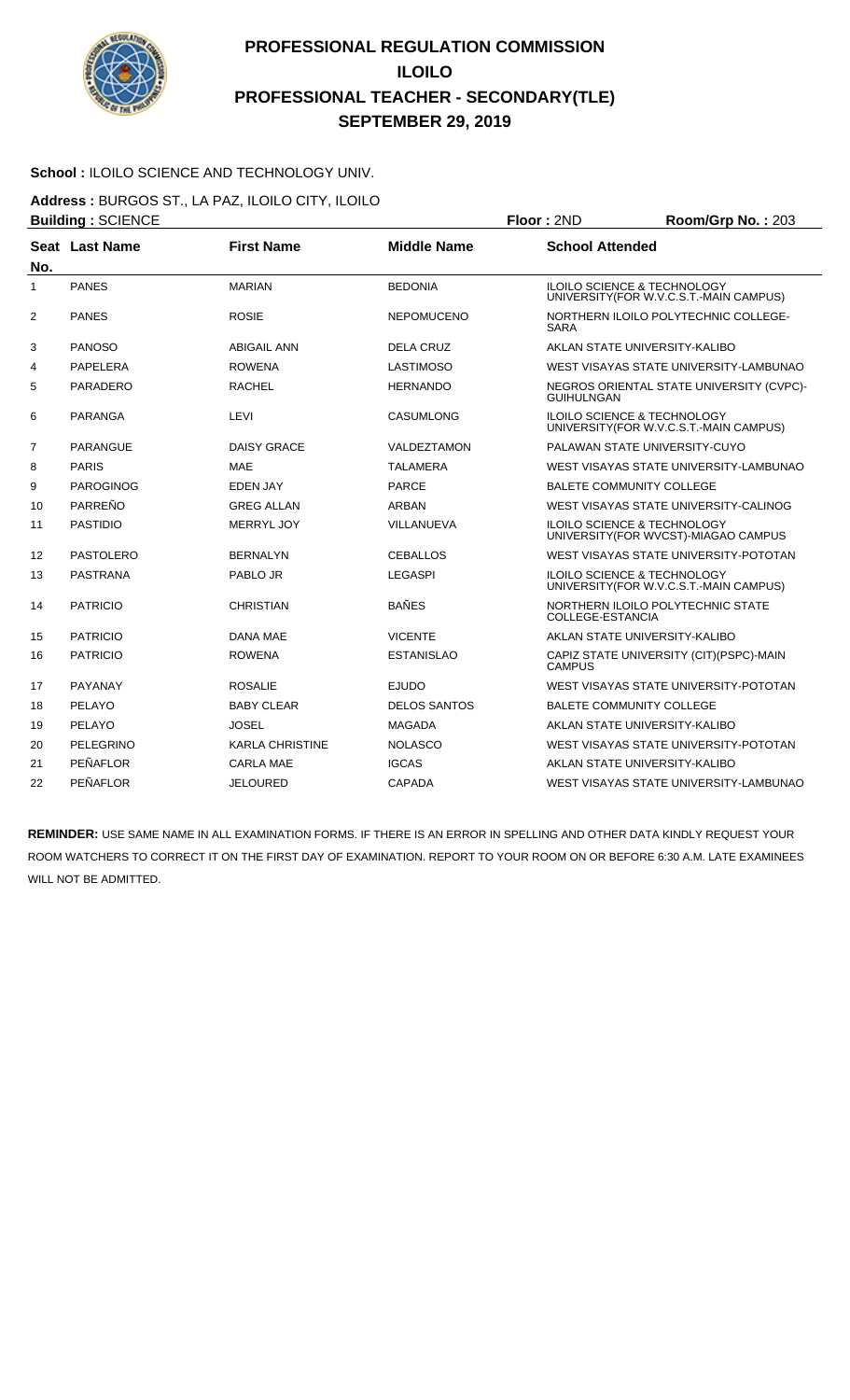

#### School : ILOILO SCIENCE AND TECHNOLOGY UNIV.

**Address :** BURGOS ST., LA PAZ, ILOILO CITY, ILOILO **Building :** SCIENCE **Floor :** 2ND **Room/Grp No. :** 204

| No.            | Seat Last Name    | <b>First Name</b>       | <b>Middle Name</b> | <b>School Attended</b>                                                            |  |
|----------------|-------------------|-------------------------|--------------------|-----------------------------------------------------------------------------------|--|
| 1              | PEÑAFLORIDA       | <b>JOLINA</b>           | LEBRILLA           | WEST VISAYAS STATE UNIVERSITY-POTOTAN                                             |  |
| $\overline{2}$ | PEÑAROYO          | <b>EMIL</b>             | <b>AMERILA</b>     | UNIVERSITY OF ANTIQUE-HAMTIC                                                      |  |
| 3              | <b>PENOSCAS</b>   | <b>JULIE MARIE</b>      | <b>PARCON</b>      | WEST VISAYAS STATE UNIVERSITY-POTOTAN                                             |  |
| 4              | PENUELA           | <b>JULIE ANN</b>        | PELOBELLO          | <b>ILOILO SCIENCE &amp; TECHNOLOGY</b><br>UNIVERSITY (FOR W.V.C.S.T.-MAIN CAMPUS) |  |
| 5              | <b>PERAIRA</b>    | <b>ANNA</b>             | <b>JORDA</b>       | CAPIZ STATE UNIVERSITY-SIGMA (formerly PANAY<br>STATE POLYTECHNIC COLLEGE-SIGMA)  |  |
| 6              | <b>PERALTA</b>    | <b>LYKA</b>             | <b>MALABAD</b>     | AKLAN STATE UNIVERSITY-KALIBO                                                     |  |
| $\overline{7}$ | PERAÑA            | MA FE                   | <b>MARQUEZ</b>     | <b>ILOILO SCIENCE &amp; TECHNOLOGY</b><br>UNIVERSITY(FOR W.V.C.S.T.-BAROTAC       |  |
| 8              | <b>PEREZ</b>      | <b>JENNY</b>            | <b>CALSADO</b>     | CAPIZ STATE UNIVERSITY (CIT)(PSPC)-MAIN<br><b>CAMPUS</b>                          |  |
| 9              | PEREZ             | LIEZEL                  | <b>FRONDA</b>      | <b>ILOILO SCIENCE &amp; TECHNOLOGY</b><br>UNIVERSITY (FOR W.V.C.S.T.-BAROTAC      |  |
| 10             | <b>PEROCHO</b>    | <b>CHERY</b>            | <b>ESPINOLO</b>    | CAPIZ STATE UNIVERSITY-SIGMA (formerly PANAY<br>STATE POLYTECHNIC COLLEGE-SIGMA)  |  |
| 11             | <b>PERRA</b>      | <b>DAVE</b>             | <b>DASAS</b>       | CAPIZ STATE UNIVERSITY (CIT) (PSPC)-MAIN<br><b>CAMPUS</b>                         |  |
| 12             | <b>PIANO</b>      | <b>RAYMART</b>          | NAM-AY             | AKLAN STATE UNIVERSITY-KALIBO                                                     |  |
| 13             | <b>PIOQUID</b>    | <b>LEONARD ANTON</b>    | <b>ANAS</b>        | AKLAN STATE UNIVERSITY-KALIBO                                                     |  |
| 14             | <b>PLACIDO</b>    | <b>ERNALYN</b>          | <b>TAMBONG</b>     | AKLAN STATE UNIVERSITY-MAKATO                                                     |  |
| 15             | <b>PLACIDO</b>    | <b>JESSA</b>            | <b>DALMACIO</b>    | AKLAN STATE UNIVERSITY (AKLAN S.C.A.)-BANGA                                       |  |
| 16             | <b>POBLADOR</b>   | <b>JULIE ANN</b>        | <b>TRAJE</b>       | AKLAN STATE UNIVERSITY-KALIBO                                                     |  |
| 17             | <b>PONATE</b>     | <b>RHUEL</b>            | <b>PILLORA</b>     | GUIMARAS STATE COLLEGE (GUIMARAS POLY.<br>COLL.)                                  |  |
| 18             | <b>PORRAS</b>     | <b>ALJEN</b>            | DE LA TORRE        | WEST VISAYAS STATE UNIVERSITY-POTOTAN                                             |  |
| 19             | <b>POSADAS</b>    | <b>MICHAEL BENEDICT</b> | <b>DIAZ</b>        | NORTHERN ILOILO POLYTECHNIC STATE<br>COLLEGE-ESTANCIA                             |  |
| 20             | <b>POSTORIOSO</b> | <b>AICEL</b>            | <b>TABORDA</b>     | AKLAN STATE UNIVERSITY-MAKATO                                                     |  |
| 21             | <b>POTICAR</b>    | <b>JESSA</b>            | <b>CERBO</b>       | WEST VISAYAS STATE UNIVERSITY-LAMBUNAO                                            |  |
| 22             | <b>PRADA</b>      | <b>AYA MARIE</b>        | <b>MOSQUITE</b>    | AKLAN STATE UNIVERSITY-KALIBO                                                     |  |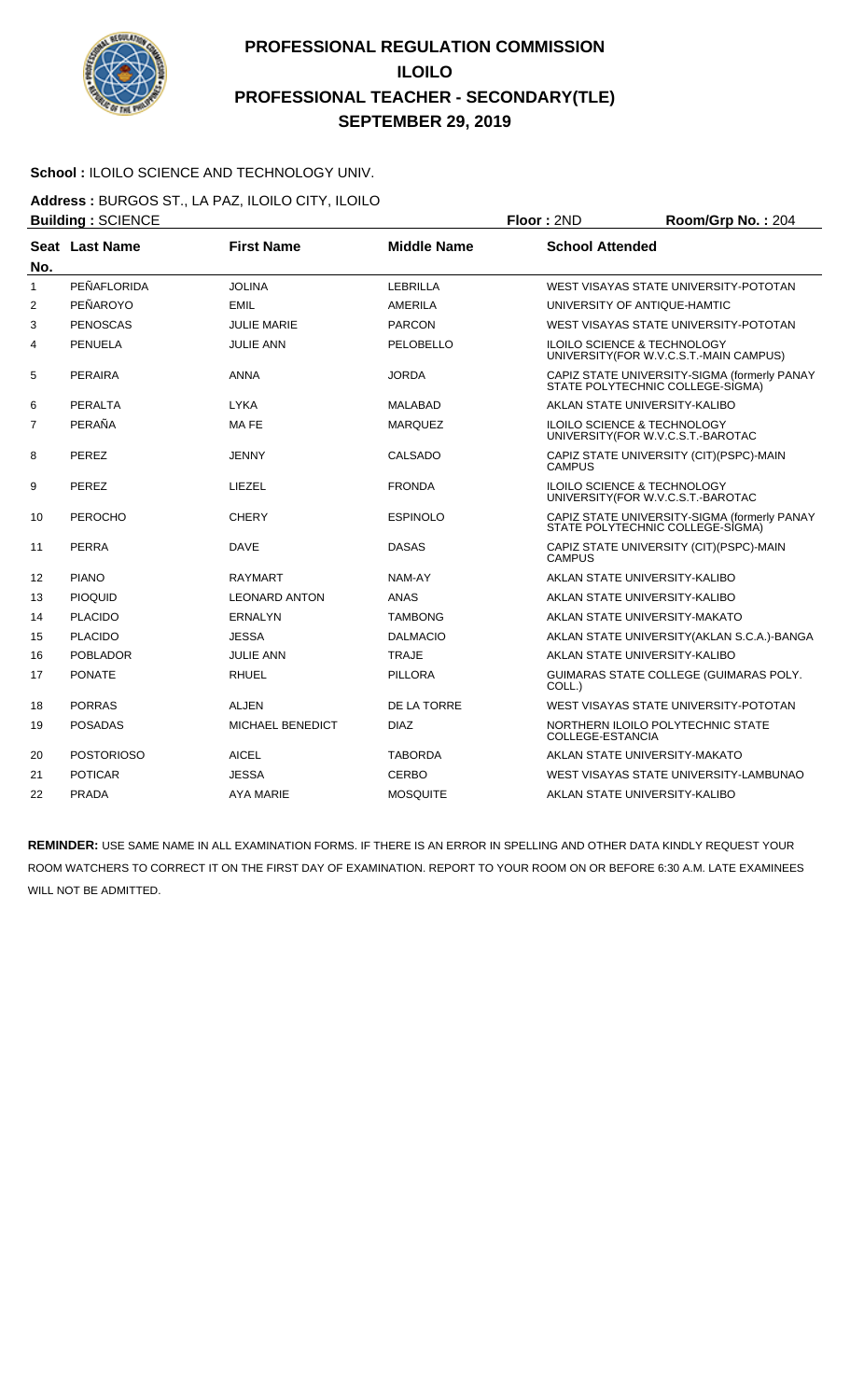

#### School : ILOILO SCIENCE AND TECHNOLOGY UNIV.

**Address :** BURGOS ST., LA PAZ, ILOILO CITY, ILOILO **Building : CEA-ICT Floor : 2ND Room/Grp No. : 214** 

| No.               | Seat Last Name  | <b>First Name</b>      | <b>Middle Name</b> | <b>School Attended</b>                                                            |
|-------------------|-----------------|------------------------|--------------------|-----------------------------------------------------------------------------------|
| 1                 | <b>PRADO</b>    | <b>KATHLEEN</b>        | <b>ASUNCION</b>    | AKLAN STATE UNIVERSITY-KALIBO                                                     |
| 2                 | <b>PRADO</b>    | <b>MENGIELLA JOSSA</b> | CASAS              | AKLAN STATE UNIVERSITY-MAKATO                                                     |
| 3                 | <b>PUERTAS</b>  | <b>VANESSA</b>         | ALOG               | ILOILO SCIENCE & TECHNOLOGY<br>UNIVERSITY (FOR W.V.C.S.T.-MAIN CAMPUS)            |
| 4                 | <b>PUOD</b>     | SARAH JANE             | <b>MERCADO</b>     | AKLAN STATE UNIVERSITY-KALIBO                                                     |
| 5                 | QUIDATO         | <b>MAYRIEL</b>         | <b>CORNELIA</b>    | ILOILO SCIENCE & TECHNOLOGY<br>UNIVERSITY (FOR W.V.C.S.T.-MAIN CAMPUS)            |
| 6                 | QUINICIO        | CAIDIA LAILANIE        | <b>IBARDOLAZA</b>  | AKLAN STATE UNIVERSITY-KALIBO                                                     |
| $\overline{7}$    | <b>QUINTAR</b>  | <b>SHERLYN</b>         | <b>MONTALBAN</b>   | NORTHERN ILOILO POLYTECHNIC STATE COLL-<br><b>BATAD, ILOILO CITY</b>              |
| 8                 | QUINTERO        | <b>RHODORA</b>         | <b>ROSCALES</b>    | WEST VISAYAS STATE UNIVERSITY-CALINOG                                             |
| 9                 | QUINTILA        | <b>JELLINE</b>         | <b>LIGUAN</b>      | ILOILO SCIENCE & TECHNOLOGY<br>UNIVERSITY (FOR W.V.C.S.T.-MAIN CAMPUS)            |
| 10                | QUITALIG        | <b>MIA</b>             | <b>GUATCHE</b>     | ILOILO SCIENCE & TECHNOLOGY<br>UNIVERSITY (FOR W.V.C.S.T.-MAIN CAMPUS)            |
| 11                | QUITALIG        | RHEA CZARENA           | <b>CUADERNAL</b>   | <b>BALETE COMMUNITY COLLEGE</b>                                                   |
| $12 \overline{ }$ | <b>RAAGAS</b>   | <b>SHAIRA</b>          | <b>TORRIGUE</b>    | <b>ILOILO SCIENCE &amp; TECHNOLOGY</b><br>UNIVERSITY(FOR W.V.C.S.T.-MAIN CAMPUS)  |
| 13                | <b>RAGO</b>     | MALLEI                 | <b>SILVA</b>       | <b>ILOILO SCIENCE &amp; TECHNOLOGY</b><br>UNIVERSITY (FOR W.V.C.S.T.-MAIN CAMPUS) |
| 14                | <b>RAMALES</b>  | <b>MYRA</b>            | <b>ROJONAN</b>     | UNIVERSITY OF ANTIQUE-SIBALOM                                                     |
| 15                | <b>RANDERA</b>  | <b>ARNOLD</b>          | <b>GONZAGA</b>     | WEST VISAYAS STATE UNIVERSITY-LAMBUNAO                                            |
| 16                | <b>RAPISTA</b>  | <b>CATHERINE</b>       | <b>DAGANG</b>      | <b>ILOILO SCIENCE &amp; TECHNOLOGY</b><br>UNIVERSITY(FOR W.V.C.S.T.-BAROTAC       |
| 17                | <b>RAVENA</b>   | <b>KLIE ANNE</b>       | <b>TOLEDANO</b>    | <b>ILOILO SCIENCE &amp; TECHNOLOGY</b><br>UNIVERSITY(FOR WVCST)-MIAGAO CAMPUS     |
| 18                | <b>REATAZA</b>  | <b>VINCENT</b>         | <b>SIBONGA</b>     | <b>ILOILO SCIENCE &amp; TECHNOLOGY</b><br>UNIVERSITY (FOR WVCST)-MIAGAO CAMPUS    |
| 19                | <b>REBENITO</b> | <b>JHON DAVE</b>       | <b>MARTESANO</b>   | <b>BALETE COMMUNITY COLLEGE</b>                                                   |
| 20                | <b>REBUSTES</b> | <b>MAE LEEN</b>        | <b>LOZADA</b>      | CAPIZ STATE UNIVERSITY (CIT)(PSPC)-MAIN<br><b>CAMPUS</b>                          |
| 21                | <b>REDANIEL</b> | <b>LESTER</b>          | <b>TABACO</b>      | AKLAN STATE UNIVERSITY-KALIBO                                                     |
| 22                | <b>REGIS</b>    | <b>EDELYN MAE</b>      | <b>BAGUNOC</b>     | <b>ILOILO SCIENCE &amp; TECHNOLOGY</b><br>UNIVERSITY(FOR W.V.C.S.T.-MAIN CAMPUS)  |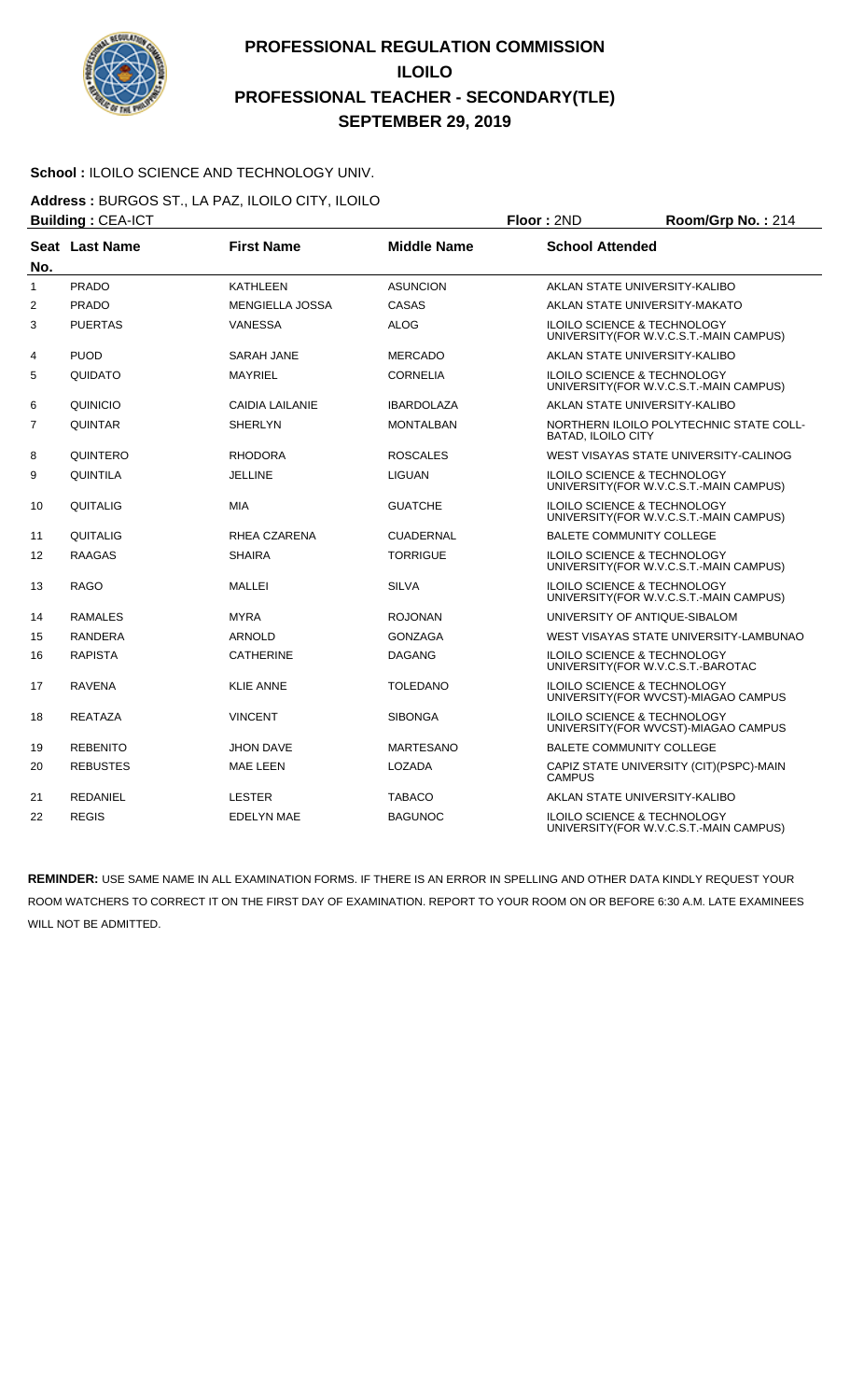

#### School : ILOILO SCIENCE AND TECHNOLOGY UNIV.

**Address :** BURGOS ST., LA PAZ, ILOILO CITY, ILOILO **Building : CEA-ICT Floor : 2ND Room/Grp No. : 215** 

|                | .               |                    |                    |                                                                                   |  |
|----------------|-----------------|--------------------|--------------------|-----------------------------------------------------------------------------------|--|
| No.            | Seat Last Name  | <b>First Name</b>  | <b>Middle Name</b> | <b>School Attended</b>                                                            |  |
| 1              | <b>RELOX</b>    | <b>CHERRIE</b>     | <b>BANDIEZ</b>     | NORTHERN ILOILO POLYTECHNIC STATE<br>COLLEGE-ESTANCIA                             |  |
| 2              | <b>REMIS</b>    | <b>MAYCEL</b>      | <b>REPILLO</b>     | AKLAN STATE UNIVERSITY (AKLAN S.C.A.)-BANGA                                       |  |
| 3              | <b>RENDON</b>   | <b>RIOLYN</b>      | <b>BARCARLOS</b>   | ILOILO STATE COLLEGE OF FISHERIES-BAROTAC<br><b>NUEVO CAMPUS</b>                  |  |
| 4              | <b>REOYO</b>    | <b>GLYZA MAE</b>   | <b>GABALEO</b>     | <b>ILOILO SCIENCE &amp; TECHNOLOGY</b><br>UNIVERSITY (FOR W.V.C.S.T.-MAIN CAMPUS) |  |
| 5              | <b>RETEO</b>    | <b>JUDY ANN</b>    | <b>INVINA</b>      | AKLAN STATE UNIVERSITY-KALIBO                                                     |  |
| 6              | <b>RETUBA</b>   | <b>LENI JOE</b>    | <b>MALILAY</b>     | AKLAN STATE UNIVERSITY-KALIBO                                                     |  |
| $\overline{7}$ | <b>REYES</b>    | <b>NECEL MAE</b>   |                    | AKLAN STATE UNIVERSITY-KALIBO                                                     |  |
| 8              | <b>ROBLES</b>   | <b>JUVIE</b>       | <b>DELGADO</b>     | AKLAN STATE UNIVERSITY-KALIBO                                                     |  |
| 9              | <b>ROCE</b>     | <b>JENNY</b>       | CANDIDO            | CAPIZ STATE UNIVERSITY-SIGMA (formerly PANAY<br>STATE POLYTECHNIC COLLEGE-SIGMA)  |  |
| 10             | <b>ROJO</b>     | <b>JEAN PEARL</b>  | <b>ZINAMPAN</b>    | WEST VISAYAS STATE UNIVERSITY-LAMBUNAO                                            |  |
| 11             | <b>ROLDAN</b>   | <b>MELISSA</b>     | <b>PATRICIO</b>    | AKLAN STATE UNIVERSITY-KALIBO                                                     |  |
| 12             | <b>ROLDAN</b>   | POL JAN            | <b>MAGDAEL</b>     | AKLAN STATE UNIVERSITY-KALIBO                                                     |  |
| 13             | <b>ROSCALES</b> | <b>RALPH</b>       | <b>PERJES</b>      | WEST VISAYAS STATE UNIVERSITY-LAMBUNAO                                            |  |
| 14             | <b>RUBIA</b>    | PATRICIA MAE       | PRIZA              | WEST VISAYAS STATE UNIVERSITY-POTOTAN                                             |  |
| 15             | <b>RUFINO</b>   | <b>CHARMEN JOY</b> | <b>CIRIACO</b>     | NORTHERN ILOILO POLYTECHNIC STATE COLL-<br>CONCEPCION, ILOILO                     |  |
| 16             | <b>RUINATA</b>  | MELBA              | <b>DOMINGO</b>     | UNIVERSITY OF ANTIQUE-SIBALOM                                                     |  |
| 17             | <b>RUSIA</b>    | NIKKI JOY          | <b>CUSTODIO</b>    | AKLAN STATE UNIVERSITY-MAKATO                                                     |  |
| 18             | <b>SAAVEDRA</b> | <b>NOEMI JOY</b>   | <b>ELUMBA</b>      | <b>ILOILO SCIENCE &amp; TECHNOLOGY</b><br>UNIVERSITY (FOR WVCST)-MIAGAO CAMPUS    |  |
| 19             | <b>SABAY</b>    | <b>LYKA</b>        | <b>GOLEM</b>       | AKLAN STATE UNIVERSITY-KALIBO                                                     |  |
| 20             | <b>SABETE</b>   | <b>KELLY</b>       | <b>GAITE</b>       | UNIVERSITY OF ANTIQUE-HAMTIC                                                      |  |
| 21             | <b>SABIGAN</b>  | <b>MARSHA</b>      | PALO               | AKLAN STATE UNIVERSITY-KALIBO                                                     |  |
| 22             | <b>SAEM</b>     | <b>FELNOR</b>      | <b>FAJUTINING</b>  | AKLAN STATE UNIVERSITY-MAKATO                                                     |  |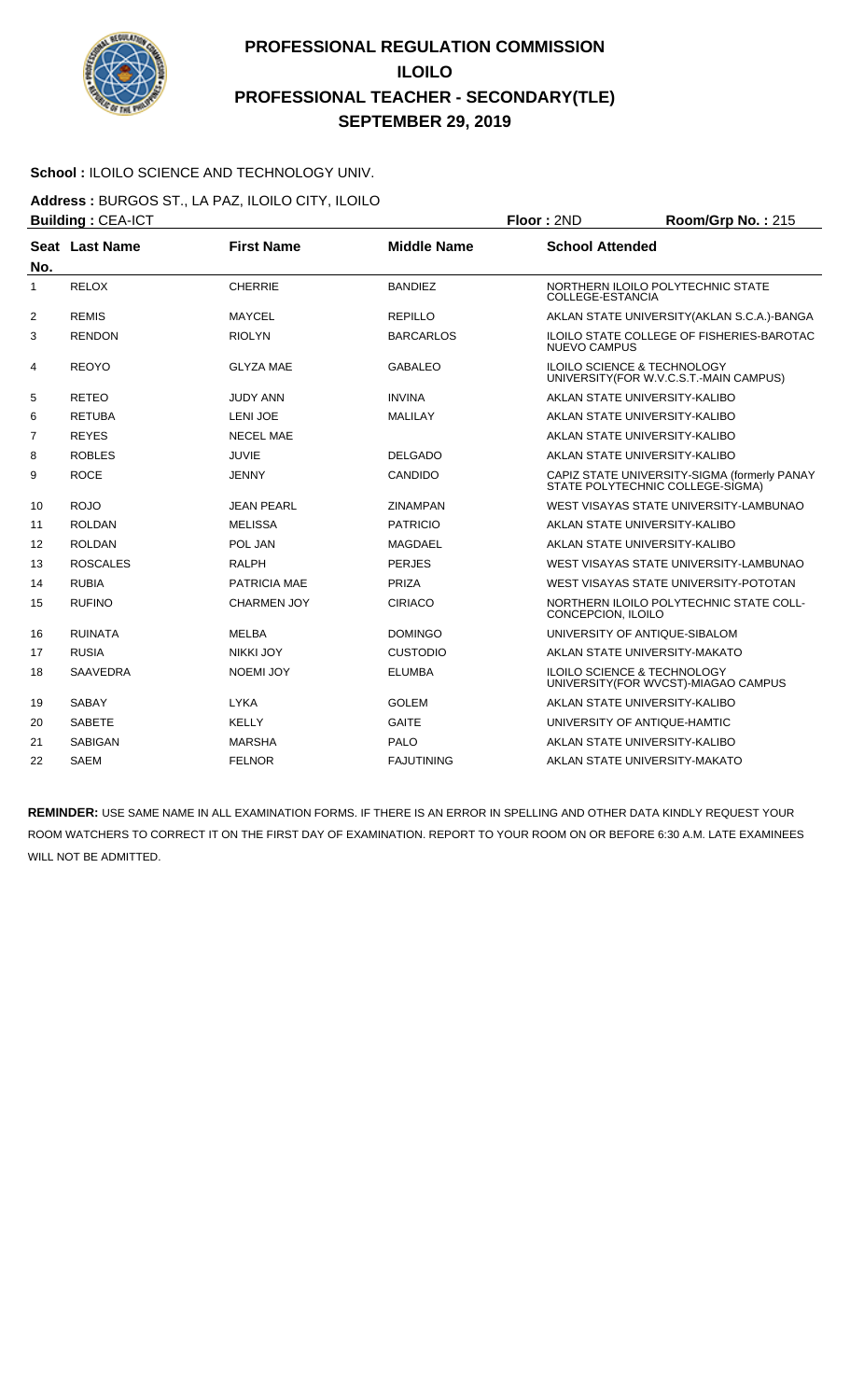

#### School : ILOILO SCIENCE AND TECHNOLOGY UNIV.

**Address :** BURGOS ST., LA PAZ, ILOILO CITY, ILOILO **Building : CEA-ICT Floor : 2ND Room/Grp No. : 216** 

| No.            | Seat Last Name     | <b>First Name</b>   | <b>Middle Name</b> | <b>School Attended</b>                                                            |
|----------------|--------------------|---------------------|--------------------|-----------------------------------------------------------------------------------|
| 1              | <b>SAJONIA</b>     | <b>JENIFFER</b>     | <b>MOLAVIN</b>     | <b>ILOILO SCIENCE &amp; TECHNOLOGY</b><br>UNIVERSITY (FOR W.V.C.S.T.-MAIN CAMPUS) |
| 2              | <b>SALDIVAR</b>    | <b>GLADYS</b>       | <b>ENDENCIO</b>    | PALAWAN STATE UNIVERSITY-CUYO                                                     |
| 3              | <b>SALGADO</b>     | <b>MELISSA</b>      | <b>ONGAN</b>       | UNIVERSITY OF ANTIQUE-SIBALOM                                                     |
| 4              | <b>SALVA</b>       | <b>RUFFA</b>        | <b>BIADO</b>       | WEST VISAYAS STATE UNIVERSITY-POTOTAN                                             |
| 5              | <b>SALVADOR</b>    | <b>JEDYSA</b>       | <b>BARING</b>      | UNIVERSITY OF ANTIQUE-SIBALOM                                                     |
| 6              | <b>SAMILLANO</b>   | <b>MARIA TERESA</b> | <b>TARTANA</b>     | CAPIZ STATE UNIVERSITY (CIT) (PSPC)-MAIN<br><b>CAMPUS</b>                         |
| $\overline{7}$ | <b>SAMILLANO</b>   | <b>MARISSA</b>      | <b>VACIO</b>       | UNIVERSITY OF ANTIQUE-SIBALOM                                                     |
| 8              | SANAYAN            | <b>LEAH MAE</b>     | SAMONTOSA          | <b>ILOILO SCIENCE &amp; TECHNOLOGY</b><br>UNIVERSITY(FOR W.V.C.S.T.-BAROTAC       |
| 9              | SANDOY             | <b>MERISHELLE</b>   | OLARTE             | UNIVERSITY OF ANTIQUE-SIBALOM                                                     |
| 10             | SANO               | ANELYN              | <b>SARCHES</b>     | UNIVERSITY OF ANTIQUE-HAMTIC                                                      |
| 11             | <b>SANTERO</b>     | <b>DOMINIQUE</b>    | <b>PABALINAS</b>   | WEST VISAYAS STATE UNIVERSITY-POTOTAN                                             |
| 12             | <b>SANTIAGO</b>    | JEN-JEN             | <b>POSTORIOSO</b>  | AKLAN STATE UNIVERSITY-MAKATO                                                     |
| 13             | <b>SANTILLAN</b>   | KIM DEBORAH         | <b>ALVAREZ</b>     | UNIVERSITY OF ANTIQUE-SIBALOM                                                     |
| 14             | <b>SANTOCILDES</b> | <b>CECILLE</b>      | <b>MACASARTE</b>   | <b>ILOILO SCIENCE &amp; TECHNOLOGY</b><br>UNIVERSITY (FOR WVCST)-MIAGAO CAMPUS    |
| 15             | <b>SANTOCILDES</b> | <b>JESSA MAE</b>    | CRUZ               | CARLOS HILADO STATE COLLEGE OF FISHERIES-<br><b>BINALBAGAN</b>                    |
| 16             | <b>SARABIA</b>     | <b>ROSS ANN</b>     | <b>BAJA</b>        | AKLAN STATE UNIVERSITY-KALIBO                                                     |
| 17             | SARARAÑA           | <b>ROMELA</b>       | <b>TRISTEZA</b>    | <b>ILOILO SCIENCE &amp; TECHNOLOGY</b><br>UNIVERSITY(FOR WVCST)-MIAGAO CAMPUS     |
| 18             | SARIL              | <b>RICHENE MIE</b>  | TUBIANOSA          | UNIVERSITY OF ANTIQUE-SIBALOM                                                     |
| 19             | <b>SARINO</b>      | <b>MARY GRACE</b>   | <b>TAMBONG</b>     | AKLAN STATE UNIVERSITY-MAKATO                                                     |
| 20             | <b>SASON</b>       | <b>SHEIDDEI</b>     | <b>SEGUMALIAN</b>  | <b>ILOILO SCIENCE &amp; TECHNOLOGY</b><br>UNIVERSITY (FOR WVCST)-MIAGAO CAMPUS    |
| 21             | <b>SASUMAN</b>     | CHERRY AN           | <b>NATALIO</b>     | AKLAN STATE UNIVERSITY-KALIBO                                                     |
| 22             | <b>SATURNINO</b>   | AJ NIÑO             | <b>ANTONIO</b>     | CAPIZ STATE UNIVERSITY (CIT)(PSPC)-MAIN<br><b>CAMPUS</b>                          |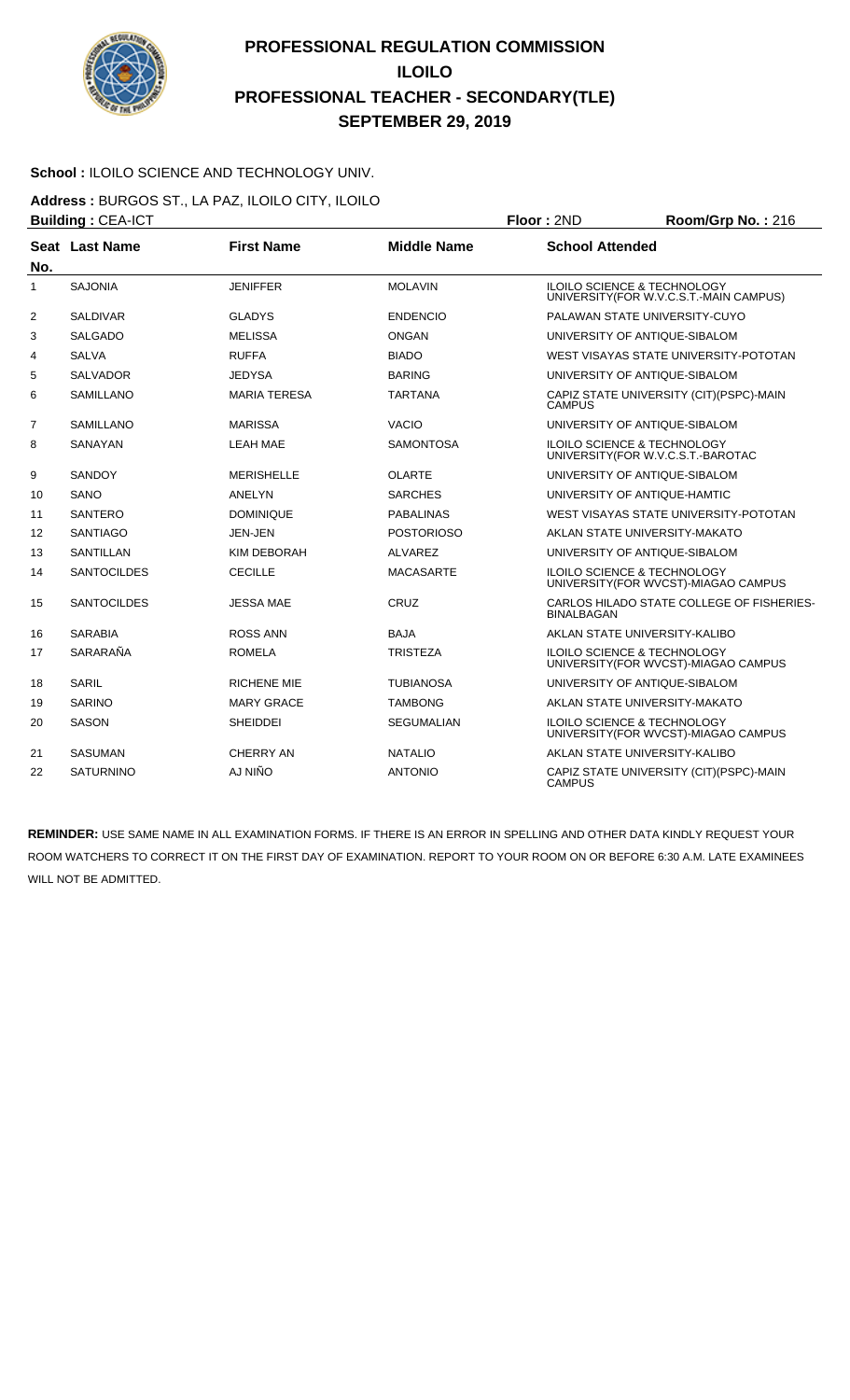

#### **School :** ILOILO SCIENCE AND TECHNOLOGY UNIV.

**Address :** BURGOS ST., LA PAZ, ILOILO CITY, ILOILO **Building : CEA-ICT Floor : 3RD Room/Grp No. : 302** 

| No.          | Seat Last Name    | <b>First Name</b>   | <b>Middle Name</b> | <b>School Attended</b>                                                            |  |
|--------------|-------------------|---------------------|--------------------|-----------------------------------------------------------------------------------|--|
| $\mathbf{1}$ | <b>SAVARIZ</b>    | <b>ROWENA</b>       | <b>SANGRIA</b>     | UNIVERSITY OF ANTIQUE-HAMTIC                                                      |  |
| 2            | <b>SECONDES</b>   | <b>SHERWIN</b>      | <b>SENTINA</b>     | <b>ILOILO SCIENCE &amp; TECHNOLOGY</b><br>UNIVERSITY (FOR W.V.C.S.T.-MAIN CAMPUS) |  |
| 3            | <b>SECULA</b>     | <b>RICA</b>         | <b>SAYSON</b>      | <b>ILOILO SCIENCE &amp; TECHNOLOGY</b><br>UNIVERSITY(FOR WVCST)-MIAGAO CAMPUS     |  |
| 4            | <b>SEDICOL</b>    | <b>GINA</b>         | <b>SARSUA</b>      | SOUTHERN ILOILO POLYTECHNIC COLLEGE                                               |  |
| 5            | <b>SEGOTIER</b>   | <b>MA REGINE</b>    | <b>NALAS</b>       | UNIVERSITY OF ANTIQUE-HAMTIC                                                      |  |
| 6            | <b>SEGURA</b>     | <b>RYJANE</b>       | <b>GUANZON</b>     | WEST VISAYAS STATE UNIVERSITY-LAMBUNAO                                            |  |
| 7            | <b>SELIRIO</b>    | <b>ROLLY</b>        | <b>EREN</b>        | <b>ILOILO SCIENCE &amp; TECHNOLOGY</b><br>UNIVERSITY (FOR WVCST)-MIAGAO CAMPUS    |  |
| 8            | <b>SENDON</b>     | <b>CHRISTY</b>      | <b>RANO</b>        | AKLAN STATE UNIVERSITY-KALIBO                                                     |  |
| 9            | <b>SERRANO</b>    | <b>MARECEL</b>      | <b>SERVANO</b>     | ILOILO SCIENCE & TECHNOLOGY<br>UNIVERSITY (FOR WVCST)-MIAGAO CAMPUS               |  |
| 10           | <b>SERVANDIL</b>  | <b>JONAVIE</b>      | JUNTADO            | ILOILO SCIENCE & TECHNOLOGY<br>UNIVERSITY (FOR WVCST)-MIAGAO CAMPUS               |  |
| 11           | <b>SERVANO</b>    | <b>RAFFY</b>        | <b>SAPLAGIO</b>    | <b>ILOILO SCIENCE &amp; TECHNOLOGY</b><br>UNIVERSITY(FOR WVCST)-MIAGAO CAMPUS     |  |
| 12           | <b>SERVIDAD</b>   | <b>JINKY</b>        | <b>SARIANA</b>     | UNIVERSITY OF ANTIQUE-SIBALOM                                                     |  |
| 13           | <b>SEVILLEJA</b>  | <b>VIVIAN</b>       | <b>SEDANTES</b>    | <b>ILOILO SCIENCE &amp; TECHNOLOGY</b><br>UNIVERSITY(FOR WVCST)-MIAGAO CAMPUS     |  |
| 14           | <b>SICAD</b>      | <b>NEXELLE</b>      | <b>CIRIACO</b>     | NORTHERN ILOILO POLYTECHNIC STATE COLL-<br>CONCEPCION, ILOILO                     |  |
| 15           | <b>SIGATON</b>    | <b>JANEN</b>        | <b>CATONG</b>      | CAPIZ STATE UNIVERSITY-SIGMA (formerly PANAY<br>STATE POLYTECHNIC COLLEGE-SIGMA)  |  |
| 16           | <b>SIGUE</b>      | <b>ELOISA JOY</b>   | <b>NACION</b>      | SOUTHERN ILOILO POLYTECHNIC COLLEGE                                               |  |
| 17           | <b>SILAO</b>      | <b>CHARO</b>        | <b>ETOC</b>        | <b>ILOILO SCIENCE &amp; TECHNOLOGY</b><br>UNIVERSITY(FOR W.V.C.S.T.-MAIN CAMPUS)  |  |
| 18           | <b>SILVA</b>      | <b>MYNAH ANGELA</b> | <b>SAPALO</b>      | SOUTHERN ILOILO POLYTECHNIC COLLEGE                                               |  |
| 19           | <b>SILVEDERIO</b> | <b>GRACE</b>        | DE LA CRUZ         | <b>ILOILO SCIENCE &amp; TECHNOLOGY</b><br>UNIVERSITY (FOR W.V.C.S.T.-MAIN CAMPUS) |  |
| 20           | <b>SILVESTRE</b>  | <b>CHEAN</b>        | <b>PROGIO</b>      | CAPIZ STATE UNIVERSITY-SIGMA (formerly PANAY<br>STATE POLYTECHNIC COLLEGE-SIGMA)  |  |
| 21           | <b>SIMPIA</b>     | <b>JHON VINCE</b>   | <b>VILLAR</b>      | ILOILO SCIENCE & TECHNOLOGY<br>UNIVERSITY (FOR W.V.C.S.T.-MAIN CAMPUS)            |  |
| 22           | <b>SINTOY</b>     | <b>CRISLYN</b>      | <b>GERUDICO</b>    | MOUNTAIN VIEW COLLEGE                                                             |  |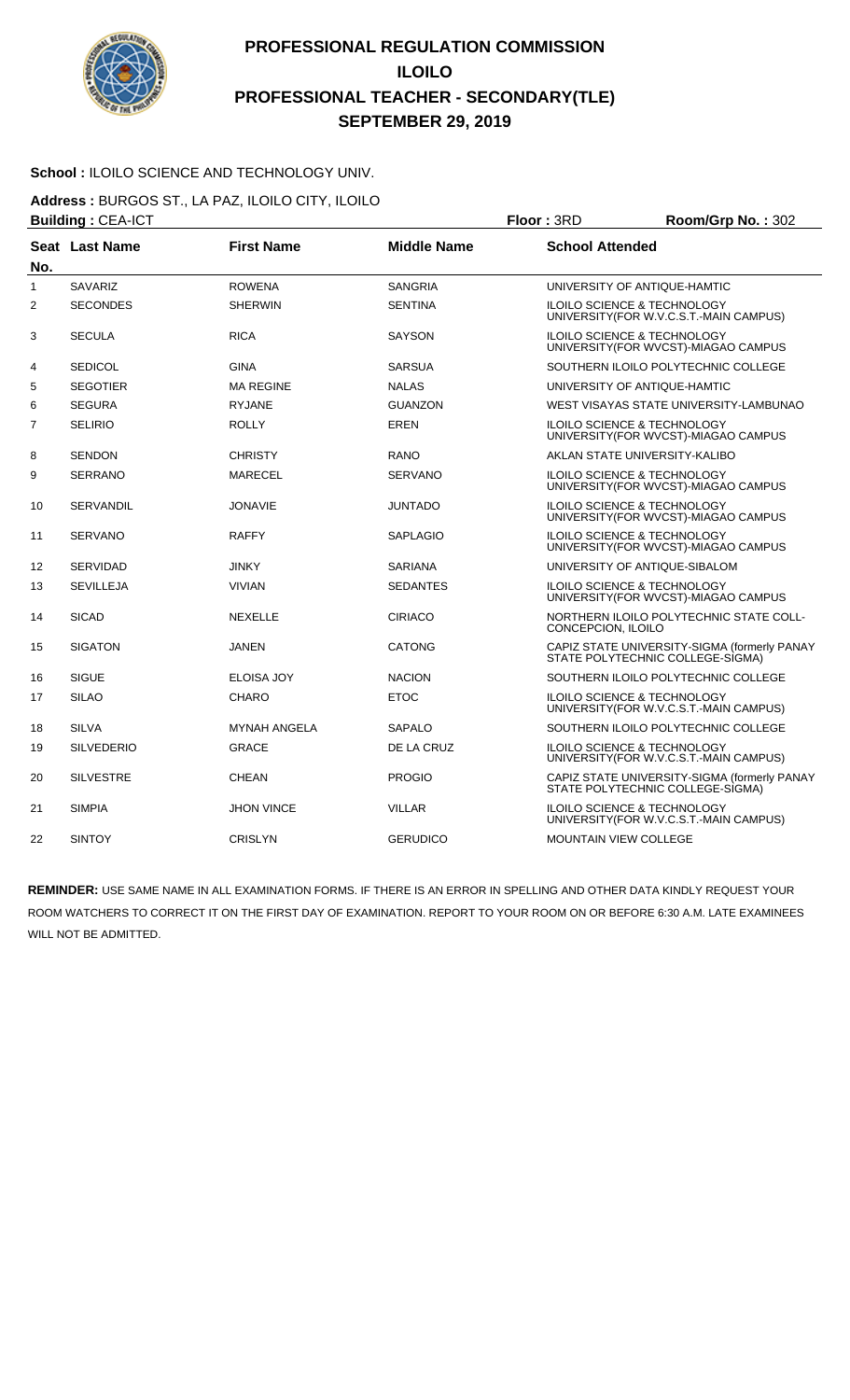

#### School : ILOILO SCIENCE AND TECHNOLOGY UNIV.

**Address :** BURGOS ST., LA PAZ, ILOILO CITY, ILOILO **Building : CEA-ICT Floor : 3RD Room/Grp No. : 303** 

| No.            | <b>Seat Last Name</b> | <b>First Name</b>     | <b>Middle Name</b> | <b>School Attended</b>                                                            |
|----------------|-----------------------|-----------------------|--------------------|-----------------------------------------------------------------------------------|
| 1              | <b>SIOCON</b>         | <b>ELLA MAE</b>       | <b>GALAURA</b>     | <b>ILOILO SCIENCE &amp; TECHNOLOGY</b><br>UNIVERSITY (FOR W.V.C.S.T.-MAIN CAMPUS) |
| $\overline{2}$ | <b>SISON</b>          | ALBERTO JR            | AMEDO              | UNIVERSITY OF ANTIQUE-SIBALOM                                                     |
| 3              | <b>SOBRON</b>         | <b>MICAH</b>          | <b>PERONO</b>      | NORTHERN ILOILO POLYTECHNIC STATE<br>COLLEGE-ESTANCIA                             |
| 4              | <b>SOLATORIO</b>      | <b>HAREM</b>          | LABRADOR           | CAPIZ STATE UNIVERSITY (CIT)(PSPC)-MAIN<br><b>CAMPUS</b>                          |
| 5              | <b>SOLINA</b>         | <b>JETHANLY</b>       | <b>LEYSA</b>       | UNIVERSITY OF ANTIQUE-HAMTIC                                                      |
| 6              | <b>SOLINAP</b>        | <b>DOMINIC</b>        | <b>MINA</b>        | ILOILO SCIENCE & TECHNOLOGY<br>UNIVERSITY (FOR W.V.C.S.T.-MAIN CAMPUS)            |
| 7              | <b>SOLIS</b>          | <b>ROSELA</b>         | <b>MONSALE</b>     | <b>ILOILO SCIENCE &amp; TECHNOLOGY</b><br>UNIVERSITY (FOR WVCST)-MIAGAO CAMPUS    |
| 8              | <b>SOLIVIO</b>        | <b>SHERLYN</b>        | <b>CUECO</b>       | <b>ILOILO SCIENCE &amp; TECHNOLOGY</b><br>UNIVERSITY(FOR W.V.C.S.T.-MAIN CAMPUS)  |
| 9              | <b>SOMBILON</b>       | <b>EDIELENE PAULA</b> | <b>ELISAN</b>      | AKLAN STATE UNIVERSITY-KALIBO                                                     |
| 10             | <b>SOMCIO</b>         | <b>MA ELOISA</b>      | <b>AMUAN</b>       | WEST VISAYAS STATE UNIVERSITY-LAMBUNAO                                            |
| 11             | SOQUEÑA               | <b>NECELYN</b>        | <b>AMUALLA</b>     | ILOILO SCIENCE & TECHNOLOGY<br>UNIVERSITY (FOR W.V.C.S.T.-MAIN CAMPUS)            |
| 12             | <b>SORIANO</b>        | <b>ERLYN</b>          | <b>BANDOJO</b>     | NORTHERN ILOILO POLYTECHNIC STATE<br>COLLEGE-ESTANCIA                             |
| 13             | <b>STA ANA</b>        | <b>THEANNA ROSE</b>   | OLEO               | CAPIZ STATE UNIVERSITY (CIT)(PSPC)-MAIN<br><b>CAMPUS</b>                          |
| 14             | <b>STA ROMANA</b>     | LUISA                 | <b>NICOR</b>       | UNIVERSITY OF ANTIQUE-SIBALOM                                                     |
| 15             | <b>SUAREZ</b>         | CATHLEEN              | <b>MARTINEZ</b>    | WEST VISAYAS STATE UNIVERSITY-JANIUAY                                             |
| 16             | <b>SUAY</b>           | <b>GLORY MAY</b>      | <b>LORILLA</b>     | WEST VISAYAS STATE UNIVERSITY-LAMBUNAO                                            |
| 17             | <b>SUDARIA</b>        | <b>RAMONA</b>         | SAPALARAN          | <b>ILOILO SCIENCE &amp; TECHNOLOGY</b><br>UNIVERSITY (FOR WVCST)-MIAGAO CAMPUS    |
| 18             | <b>SUEÑO</b>          | <b>FERNANDO JR</b>    | <b>ALBANEZ</b>     | CAPIZ STATE UNIVERSITY (CIT)(PSPC)-MAIN<br><b>CAMPUS</b>                          |
| 19             | <b>SUERTE</b>         | <b>REGELYN</b>        | ALVAREZ            | AKLAN STATE UNIVERSITY-MAKATO                                                     |
| 20             | <b>SUGANOB</b>        | <b>RODNY</b>          | <b>JORDAN</b>      | ST. THERESE - MTC COLLEGES - LA FIESTA                                            |
| 21             | <b>SUMAGAYSAY</b>     | <b>LEONA</b>          | <b>CORDERO</b>     | <b>ILOILO SCIENCE &amp; TECHNOLOGY</b><br>UNIVERSITY (FOR W.V.C.S.T.-MAIN CAMPUS) |
| 22             | <b>SUMILAO</b>        | <b>CEASAR JR</b>      | <b>SILA</b>        | NEGROS ORIENTAL STATE UNIVERSITY (CVPC)-<br><b>GUIHULNGAN</b>                     |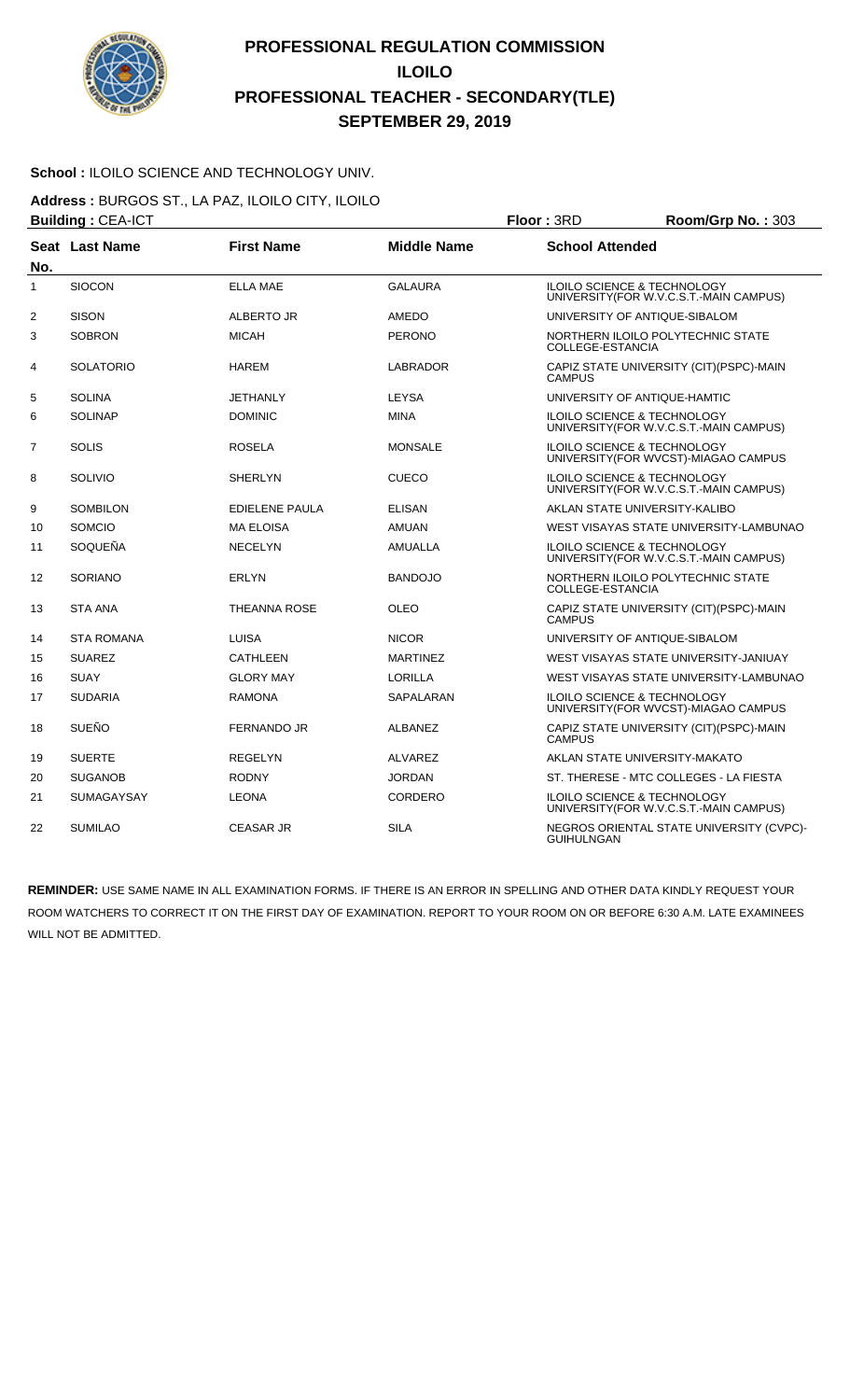

#### School : ILOILO SCIENCE AND TECHNOLOGY UNIV.

**Address :** BURGOS ST., LA PAZ, ILOILO CITY, ILOILO **Building : CEA-ICT Floor : 3RD Room/Grp No. : 304** 

| No.            | Seat Last Name      | <b>First Name</b>        | <b>Middle Name</b> | <b>School Attended</b>                                                            |
|----------------|---------------------|--------------------------|--------------------|-----------------------------------------------------------------------------------|
| 1              | <b>SUPERIORIDAD</b> | <b>JONNALYN</b>          | <b>VELASCO</b>     | <b>ILOILO SCIENCE &amp; TECHNOLOGY</b><br>UNIVERSITY (FOR W.V.C.S.T.-MAIN CAMPUS) |
| 2              | <b>TABANGAY</b>     | <b>GEORGIA</b>           | <b>CABEBE</b>      | PALAWAN STATE UNIVERSITY-CUYO                                                     |
| 3              | <b>TABAQUE</b>      | <b>ALEN GODFIL</b>       | <b>TACAISAN</b>    | UNIVERSITY OF ANTIQUE-SIBALOM                                                     |
| 4              | <b>TABUGO</b>       | <b>KHESA JANE</b>        | <b>SINAON</b>      | ILOILO SCIENCE & TECHNOLOGY<br>UNIVERSITY (FOR W.V.C.S.T.-MAIN CAMPUS)            |
| 5              | <b>TACARDON</b>     | <b>KYRA MAE</b>          | <b>MATRICULAR</b>  | <b>ILOILO SCIENCE &amp; TECHNOLOGY</b><br>UNIVERSITY (FOR W.V.C.S.T.-MAIN CAMPUS) |
| 6              | <b>TADIA</b>        | <b>JOSE ELEFLOR II</b>   | <b>TAMOY</b>       | <b>ILOILO SCIENCE &amp; TECHNOLOGY</b><br>UNIVERSITY (FOR W.V.C.S.T.-MAIN CAMPUS) |
| $\overline{7}$ | <b>TADIAQUE</b>     | <b>MERIANNE</b>          | <b>TANO</b>        | <b>ILOILO SCIENCE &amp; TECHNOLOGY</b><br>UNIVERSITY (FOR WVCST)-MIAGAO CAMPUS    |
| 8              | <b>TAGAMTAM</b>     | LOVELY                   | <b>CALDENA</b>     | <b>ILOILO SCIENCE &amp; TECHNOLOGY</b><br>UNIVERSITY (FOR W.V.C.S.T.-MAIN CAMPUS) |
| 9              | <b>TAGLOCOP</b>     | <b>IVY</b>               | <b>ATANOSO</b>     | NORTHERN ILOILO POLYTECHNIC STATE COLL-<br>CONCEPCION, ILOILO                     |
| 10             | <b>TAGUDANDO</b>    | <b>APRIL</b>             | <b>EMOLAGA</b>     | <b>ILOILO SCIENCE &amp; TECHNOLOGY</b><br>UNIVERSITY (FOR WVCST)-MIAGAO CAMPUS    |
| 11             | <b>TAGUMPAY</b>     | <b>KRIZZIALENE MARIE</b> |                    | AKLAN STATE UNIVERSITY-MAKATO                                                     |
| 12             | <b>TAGUMPAY</b>     | <b>MAY</b>               | <b>AGUELO</b>      | AKLAN STATE UNIVERSITY-KALIBO                                                     |
| 13             | <b>TAJARAN</b>      | <b>KIMBERLY</b>          | <b>UDOC</b>        | AKLAN STATE UNIVERSITY-KALIBO                                                     |
| 14             | <b>TALADRO</b>      | <b>JOSHUA</b>            | <b>TROPA</b>       | AKLAN STATE UNIVERSITY-MAKATO                                                     |
| 15             | <b>TALADRO</b>      | <b>ROMEL</b>             | <b>TROPA</b>       | AKLAN STATE UNIVERSITY-MAKATO                                                     |
| 16             | <b>TALADRO</b>      | <b>ROSALY</b>            | <b>TABORDA</b>     | AKLAN STATE UNIVERSITY-KALIBO                                                     |
| 17             | <b>TALLA</b>        | <b>MARY MAE</b>          | <b>LACUPA</b>      | WEST VISAYAS STATE UNIVERSITY-LAMBUNAO                                            |
| 18             | <b>TALORONG</b>     | <b>HAZEL</b>             | <b>ROLDAN</b>      | AKLAN STATE UNIVERSITY-KALIBO                                                     |
| 19             | <b>TAMBONG</b>      | <b>JHONAMAE</b>          | PANAGSAGAN         | AKLAN STATE UNIVERSITY-MAKATO                                                     |
| 20             | <b>TAMBONG</b>      | <b>RIA JOY</b>           | <b>TABORDA</b>     | AKLAN STATE UNIVERSITY-MAKATO                                                     |
| 21             | <b>TANDEG</b>       | <b>KRISTINE</b>          | <b>GABINETE</b>    | PALAWAN STATE UNIVERSITY-CUYO                                                     |
| 22             | <b>TANDO</b>        | JANN MARK                | <b>VALIENTE</b>    | AKLAN STATE UNIVERSITY-KALIBO                                                     |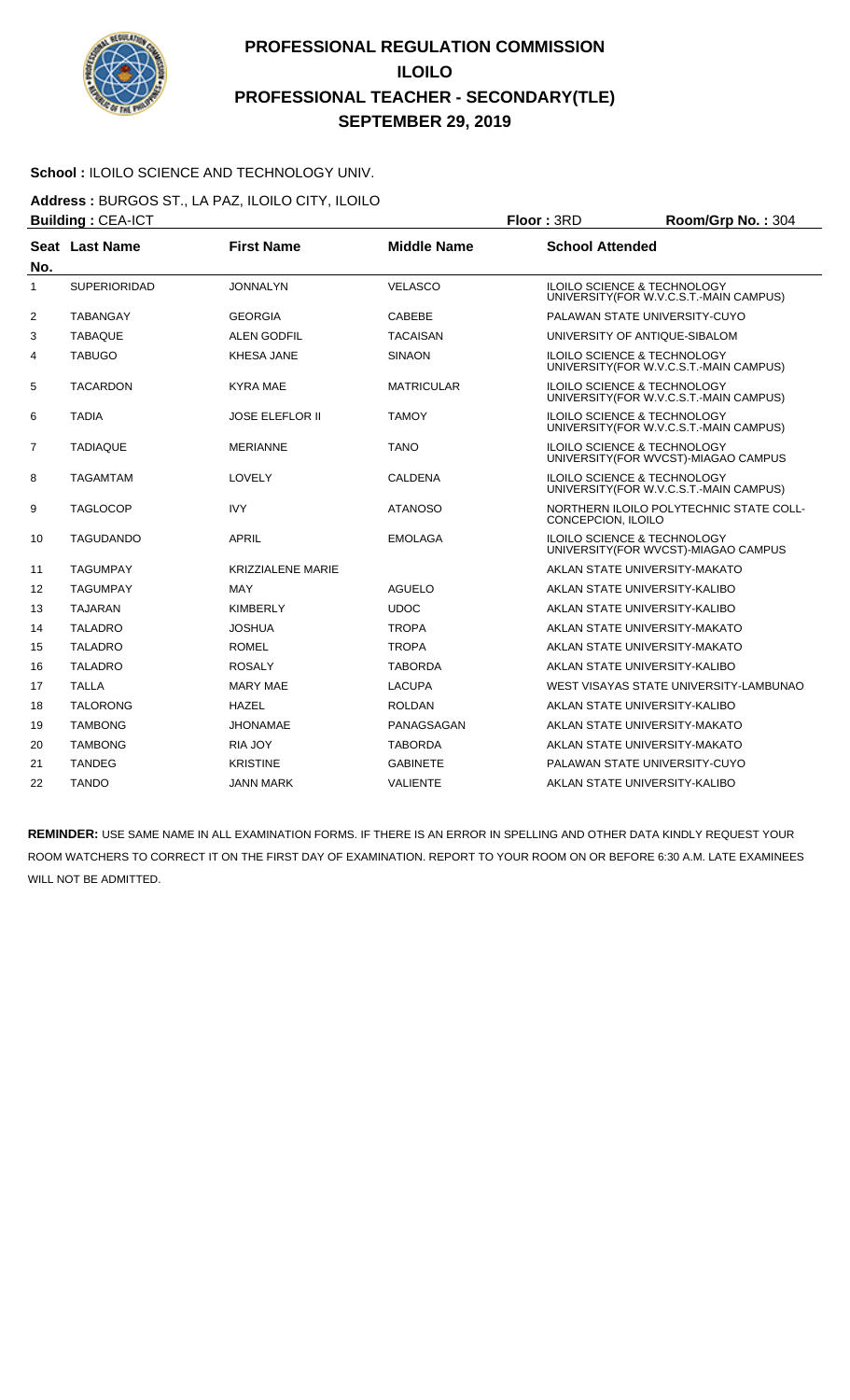

#### School : ILOILO SCIENCE AND TECHNOLOGY UNIV.

**Address :** BURGOS ST., LA PAZ, ILOILO CITY, ILOILO **Building : CEA-ICT Floor : 3RD Room/Grp No. : 305** 

| No. | Seat Last Name   | <b>First Name</b>   | <b>Middle Name</b> | <b>School Attended</b>                                                            |  |
|-----|------------------|---------------------|--------------------|-----------------------------------------------------------------------------------|--|
| 1   | <b>TANDOG</b>    | <b>NEMIA</b>        | <b>TAPISPISAN</b>  | AKLAN STATE UNIVERSITY-KALIBO                                                     |  |
| 2   | <b>TANDOY</b>    | <b>JESHA MAE</b>    | <b>LATOJA</b>      | UNIVERSITY OF ANTIQUE-SIBALOM                                                     |  |
| 3   | <b>TANION</b>    | <b>DONNA MAE</b>    | <b>TAMBONG</b>     | AKLAN STATE UNIVERSITY-KALIBO                                                     |  |
| 4   | <b>TANIONGON</b> | ARPEJAY JOHN        | DE LA CRUZ         | CAPIZ STATE UNIVERSITY (CIT)(PSPC)-MAIN<br><b>CAMPUS</b>                          |  |
| 5   | <b>TANLAWAN</b>  | <b>JAYLENE</b>      | ANINANG            | CAPIZ STATE UNIVERSITY (CIT) (PSPC)-MAIN<br><b>CAMPUS</b>                         |  |
| 6   | <b>TAYCO</b>     | LEA                 | <b>GREGORIO</b>    | AKLAN STATE UNIVERSITY-MAKATO                                                     |  |
| 7   | <b>TAYCO</b>     | <b>SHERALENE</b>    | <b>DIOCOS</b>      | NORTHERN ILOILO POLYTECHNIC STATE COLL-<br>CONCEPCION, ILOILO                     |  |
| 8   | <b>TAYPEN</b>    | <b>FRANKLIN</b>     | <b>TABAT</b>       | <b>ILOILO SCIENCE &amp; TECHNOLOGY</b><br>UNIVERSITY (FOR WVCST)-MIAGAO CAMPUS    |  |
| 9   | <b>TELESFORO</b> | <b>RENA</b>         | <b>BALBOA</b>      | CAPIZ STATE UNIVERSITY (CIT)(PSPC)-MAIN<br><b>CAMPUS</b>                          |  |
| 10  | <b>TEMPORADA</b> | <b>KAREN CLAIRE</b> | <b>TRAJE</b>       | AKLAN STATE UNIVERSITY-KALIBO                                                     |  |
| 11  | <b>TENAZAS</b>   | <b>GILBERT</b>      | <b>ABAYON</b>      | AKLAN STATE UNIVERSITY-KALIBO                                                     |  |
| 12  | <b>TEOLULA</b>   | EDEN JOY            | <b>MORTES</b>      | ILOILO SCIENCE & TECHNOLOGY<br>UNIVERSITY (FOR W.V.C.S.T.-MAIN CAMPUS)            |  |
| 13  | <b>TERON</b>     | ELJAY               | <b>BERGANTINOS</b> | CAPIZ STATE UNIVERSITY-SIGMA (formerly PANAY<br>STATE POLYTECHNIC COLLEGE-SIGMA)  |  |
| 14  | <b>TIAO</b>      | <b>MARESA DEE</b>   | <b>OLLAGUE</b>     | UNIVERSITY OF ANTIQUE-SIBALOM                                                     |  |
| 15  | <b>TIBERIO</b>   | <b>RIZZA MAE</b>    | LAVILLA            | WEST VISAYAS STATE UNIVERSITY-LAMBUNAO                                            |  |
| 16  | <b>TOGLE</b>     | <b>MEGAN</b>        | <b>LIMA</b>        | <b>ILOILO SCIENCE &amp; TECHNOLOGY</b><br>UNIVERSITY (FOR W.V.C.S.T.-MAIN CAMPUS) |  |
| 17  | <b>TONOGAN</b>   | LAILA               | <b>MARCELO</b>     | UNIVERSITY OF ANTIQUE-SIBALOM                                                     |  |
| 18  | <b>TONOY</b>     | <b>ADRIAN</b>       | <b>PRADIS</b>      | CARLOS HILADO STATE COLLEGE OF FISHERIES-<br><b>BINALBAGAN</b>                    |  |
| 19  | <b>TORADO</b>    | <b>EDLYN</b>        | <b>PIOQUID</b>     | NORTHWESTERN VISAYAN COLLEGES                                                     |  |
| 20  | <b>TORALDE</b>   | RHEA LYN            | LARAÑO             | CARLOS HILADO STATE COLLEGE OF FISHERIES-<br><b>BINALBAGAN</b>                    |  |
| 21  | <b>TORATE</b>    | <b>MARIA NONE</b>   | <b>ESTO</b>        | AKLAN STATE UNIVERSITY-MAKATO                                                     |  |
| 22  | <b>TORCUATOR</b> | MAY-ANN             | <b>MAGNO</b>       | AKLAN STATE UNIVERSITY-MAKATO                                                     |  |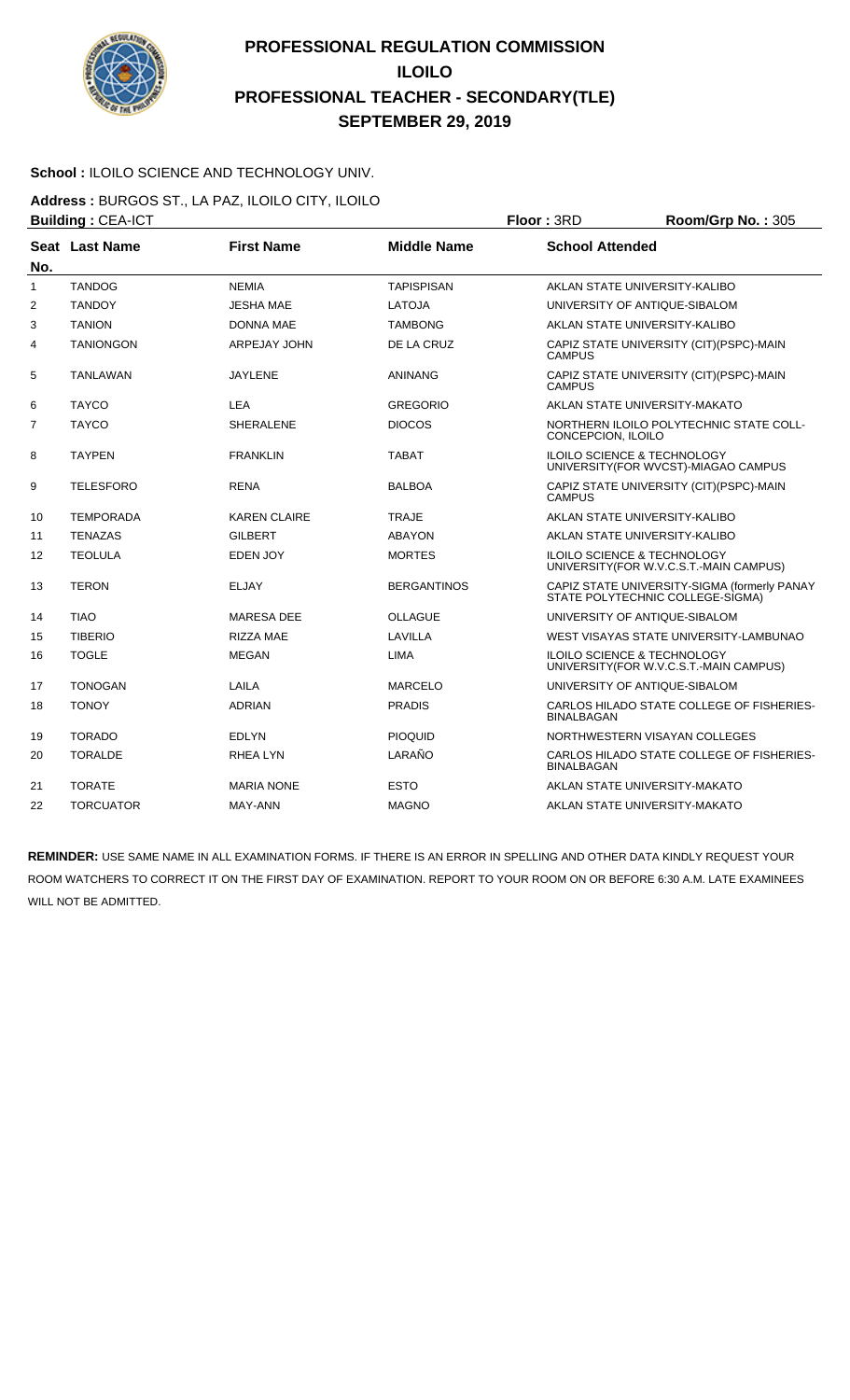

#### School : ILOILO SCIENCE AND TECHNOLOGY UNIV.

**Address :** BURGOS ST., LA PAZ, ILOILO CITY, ILOILO **Building : CEA-ICT Floor : 3RD Room/Grp No. : 306** 

| No. | Seat Last Name     | <b>First Name</b>     | <b>Middle Name</b> | <b>School Attended</b>                                                           |  |
|-----|--------------------|-----------------------|--------------------|----------------------------------------------------------------------------------|--|
| 1   | <b>TORCULAS</b>    | <b>BELLA JANE</b>     | <b>ARLOS</b>       | NORTHERN ILOILO POLYTECHNIC STATE COLL-<br>CONCEPCION, ILOILO                    |  |
| 2   | <b>TORREFIEL</b>   | <b>MARIELLA</b>       | <b>TEJADA</b>      | AKLAN STATE UNIVERSITY-KALIBO                                                    |  |
| 3   | <b>TORRES</b>      | <b>ZOPHIA MARIE</b>   | <b>DELLAVA</b>     | CAPIZ STATE UNIVERSITY (CIT)(PSPC)-MAIN<br><b>CAMPUS</b>                         |  |
| 4   | <b>TRAJE</b>       | <b>CHRISTINE</b>      | <b>TUNOD</b>       | AKLAN STATE UNIVERSITY-KALIBO                                                    |  |
| 5   | <b>TRAJE</b>       | <b>VINA</b>           | <b>AGUELO</b>      | AKLAN STATE UNIVERSITY-MAKATO                                                    |  |
| 6   | <b>TRANCE</b>      | <b>ANDREA LYN</b>     | <b>BAARDE</b>      | AKLAN STATE UNIVERSITY-MAKATO                                                    |  |
| 7   | <b>TRINIDAD</b>    | <b>GENO</b>           | <b>LEYSON</b>      | AKLAN STATE UNIVERSITY-KALIBO                                                    |  |
| 8   | <b>TRIVELES</b>    | <b>ROSELYN</b>        | <b>ALIMO-ON</b>    | NORTHERN ILOILO POLYTECHNIC STATE<br>COLLEGE-BAROTAC VIEJO                       |  |
| 9   | <b>TRONSAL</b>     | <b>KRISTYL JOY</b>    | <b>PANOLINO</b>    | <b>ILOILO SCIENCE &amp; TECHNOLOGY</b><br>UNIVERSITY(FOR WVCST)-MIAGAO CAMPUS    |  |
| 10  | <b>TROPA</b>       | <b>ENROSE</b>         | PU-OD              | AKLAN STATE UNIVERSITY-MAKATO                                                    |  |
| 11  | <b>TROPICO</b>     | <b>JANCY</b>          | <b>PALOMAR</b>     | ILOILO SCIENCE & TECHNOLOGY<br>UNIVERSITY(FOR W.V.C.S.T.-MAIN CAMPUS)            |  |
| 12  | <b>TUANDO</b>      | <b>JIZZA JANE</b>     | <b>BALLESTEROS</b> | <b>ILOILO SCIENCE &amp; TECHNOLOGY</b><br>UNIVERSITY(FOR W.V.C.S.T.-MAIN CAMPUS) |  |
| 13  | <b>TUANGTUANG</b>  | <b>JENNY</b>          | <b>TUPAS</b>       | PURIFICACION D. MONFORT COLLEGE                                                  |  |
| 14  | <b>TUBONGBANUA</b> | <b>REGINE</b>         | <b>PRADO</b>       | CARLOS HILADO STATE COLLEGE OF FISHERIES-<br><b>BINALBAGAN</b>                   |  |
| 15  | <b>TUDO</b>        | <b>MARY FLOR</b>      | <b>TEROY</b>       | AKLAN STATE UNIVERSITY-MAKATO                                                    |  |
| 16  | <b>TUMUGDAN</b>    | <b>BRITTANY DARLA</b> | <b>GABINERA</b>    | <b>ILOILO SCIENCE &amp; TECHNOLOGY</b><br>UNIVERSITY (FOR WVCST)-MIAGAO CAMPUS   |  |
| 17  | <b>TUNGALA</b>     | <b>MARY ANN</b>       | <b>CALDE</b>       | NORTHERN ILOILO POLYTECHNIC STATE COLL-<br>CONCEPCION, ILOILO                    |  |
| 18  | <b>TUSALEM</b>     | <b>MARLON</b>         | <b>GADIAN</b>      | ILOILO SCIENCE & TECHNOLOGY<br>UNIVERSITY (FOR W.V.C.S.T.-MAIN CAMPUS)           |  |
| 19  | <b>UBAY</b>        | <b>MA EDIZA</b>       | <b>DELA TORRE</b>  | PALAWAN STATE UNIVERSITY-CUYO                                                    |  |
| 20  | <b>UNATO</b>       | <b>KENT ADRIAN</b>    | <b>MARFA</b>       | ILOILO SCIENCE & TECHNOLOGY<br>UNIVERSITY (FOR W.V.C.S.T.-MAIN CAMPUS)           |  |
| 21  | <b>UNIANA</b>      | <b>MELY JOYCE</b>     | <b>SICORSICOR</b>  | ILOILO SCIENCE & TECHNOLOGY<br>UNIVERSITY (FOR WVCST)-MIAGAO CAMPUS              |  |
| 22  | <b>URQUIOLA</b>    | <b>FAITH EUNICE</b>   | <b>TAGBALAY</b>    | AKLAN STATE UNIVERSITY-KALIBO                                                    |  |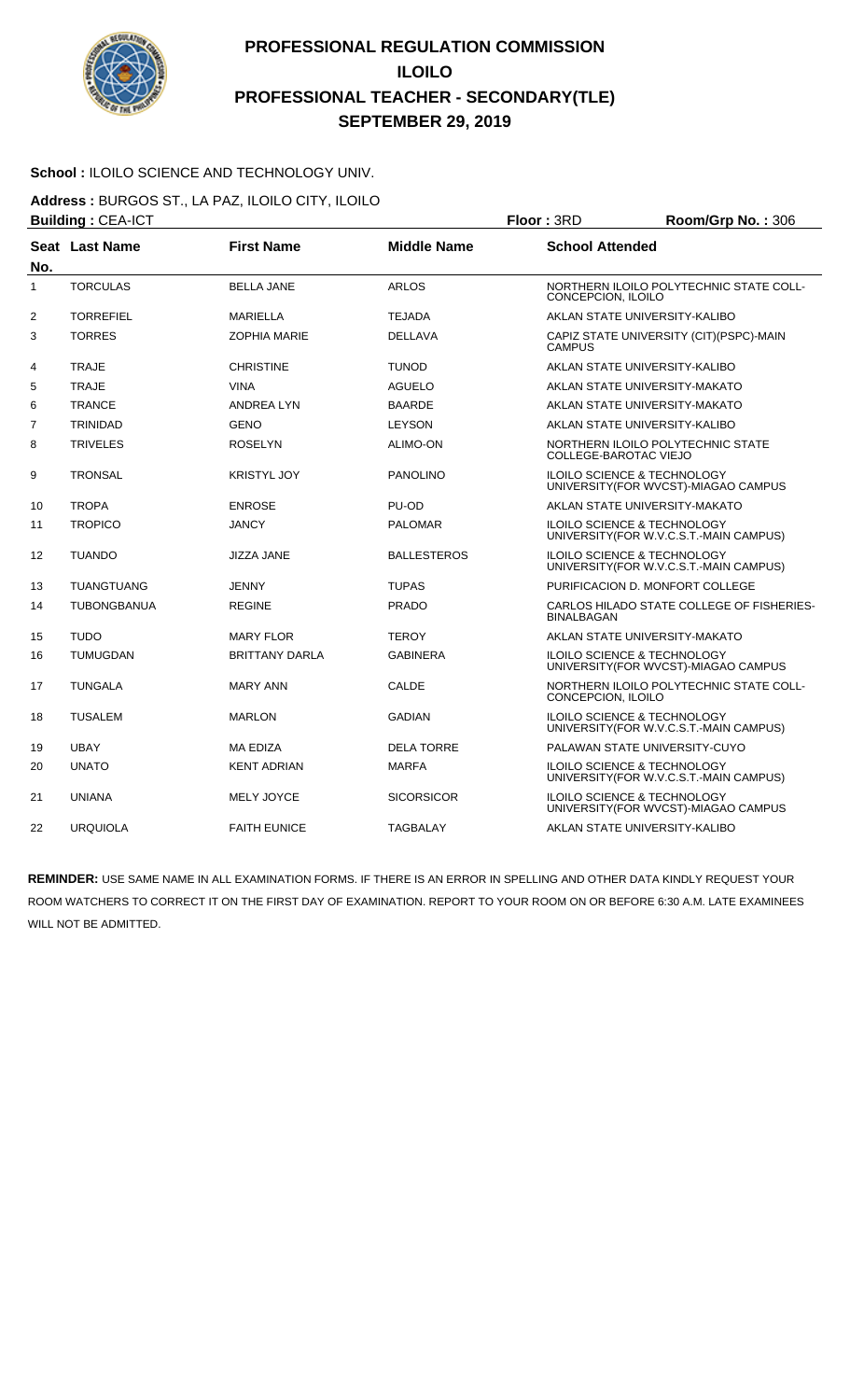

#### School : ILOILO SCIENCE AND TECHNOLOGY UNIV.

**Address :** BURGOS ST., LA PAZ, ILOILO CITY, ILOILO

|                | <b>Building: CEA-ICT</b> |                      |                    | Floor: 3RD                                                       | Room/Grp No.: 307                                                                |
|----------------|--------------------------|----------------------|--------------------|------------------------------------------------------------------|----------------------------------------------------------------------------------|
| No.            | Seat Last Name           | <b>First Name</b>    | <b>Middle Name</b> | <b>School Attended</b>                                           |                                                                                  |
| $\mathbf{1}$   | UY                       | <b>KARREN MAY</b>    | LOPE               | ILOILO SCIENCE & TECHNOLOGY                                      | UNIVERSITY(FOR W.V.C.S.T.-MAIN CAMPUS)                                           |
| $\overline{2}$ | VALBAREZ                 | RAVEN JADE           | <b>OABE</b>        |                                                                  | CAPIZ STATE UNIVERSITY-SIGMA (formerly PANAY<br>STATE POLYTECHNIC COLLEGE-SIGMA) |
| 3              | <b>VALENCIA</b>          | <b>ELLAH JOY</b>     | ARBUÑOL            | CONCEPCION, ILOILO                                               | NORTHERN ILOILO POLYTECHNIC STATE COLL-                                          |
| 4              | <b>VALENCIA</b>          | <b>RODEL</b>         | <b>LAUBENIA</b>    | <b>CAMPUS</b>                                                    | CAPIZ STATE UNIVERSITY (CIT)(PSPC)-MAIN                                          |
| 5              | VALENZUELA               | <b>JAYSON</b>        | <b>DEYPALUBOS</b>  | ILOILO STATE COLLEGE OF FISHERIES-<br>DUMANGAS (for.DUMANGAS PC) |                                                                                  |
| 6              | <b>VALERA</b>            | <b>JOVIE</b>         | <b>DELA TORRE</b>  | <b>PRINCESA</b>                                                  | WESTERN PHILIPPINES UNIVERSITY-PUERTO                                            |
| $\overline{7}$ | VASQUEZ                  | <b>KIMVERLY</b>      | <b>LEONARDO</b>    | <b>CAMPUS</b>                                                    | CAPIZ STATE UNIVERSITY (CIT)(PSPC)-MAIN                                          |
| 8              | <b>VASQUEZ</b>           | ROMEO JR             | <b>LEONARDO</b>    | <b>CAMPUS</b>                                                    | CAPIZ STATE UNIVERSITY (CIT)(PSPC)-MAIN                                          |
| 9              | <b>VEGA</b>              | UNIE AMALOU          | <b>TALADTAD</b>    | AKLAN STATE UNIVERSITY-KALIBO                                    |                                                                                  |
| 10             | <b>VELADO</b>            | NICHOLE LYSANDRIA    | <b>RAFIL</b>       |                                                                  | CAPIZ STATE UNIVERSITY-SIGMA (formerly PANAY<br>STATE POLYTECHNIC COLLEGE-SIGMA) |
| 11             | <b>VERDEFLOR</b>         | SARAH JANE           | <b>SICAD</b>       | CONCEPCION, ILOILO                                               | NORTHERN ILOILO POLYTECHNIC STATE COLL-                                          |
| 12             | <b>VERNAULA</b>          | <b>MA JESSA</b>      | <b>FRANCISCO</b>   |                                                                  | CAPIZ STATE UNIVERSITY-SIGMA (formerly PANAY<br>STATE POLYTECHNIC COLLEGE-SIGMA) |
| 13             | VERNAULA                 | <b>MERCY</b>         | <b>FRANCISCO</b>   |                                                                  | CAPIZ STATE UNIVERSITY-SIGMA (formerly PANAY<br>STATE POLYTECHNIC COLLEGE-SIGMA) |
| 14             | <b>VESTIDAS</b>          | <b>REYSIANE</b>      | <b>VIGO</b>        | <b>CAMPUS</b>                                                    | CAPIZ STATE UNIVERSITY (CIT)(PSPC)-MAIN                                          |
| 15             | <b>VICENTE</b>           | <b>JADE ANN</b>      | <b>BUAYA</b>       | <b>ILOILO SCIENCE &amp; TECHNOLOGY</b>                           | UNIVERSITY(FOR W.V.C.S.T.-MAIN CAMPUS)                                           |
| 16             | <b>VICENTE</b>           | <b>MILA</b>          | <b>AGUSTIN</b>     | UNIVERSITY OF ANTIQUE-SIBALOM                                    |                                                                                  |
| 17             | <b>VIDAD</b>             | <b>NOVAH</b>         | <b>JARANTILLA</b>  | MINDANAO UNIVERSITY OF SCIENCE &<br><b>TECHNOLOGY-OROQUIETA</b>  |                                                                                  |
| 18             | <b>VIGO</b>              | <b>JULIE ANN</b>     | <b>LLANDA</b>      | <b>CAMPUS</b>                                                    | CAPIZ STATE UNIVERSITY (CIT)(PSPC)-MAIN                                          |
| 19             | <b>VIGONTE</b>           | <b>JOHN PAUL REY</b> | <b>CAABAY</b>      | PALAWAN STATE UNIVERSITY-CUYO                                    |                                                                                  |
| 20             | <b>VILLAFLOR</b>         | <b>RHODA MAE</b>     | <b>FENIS</b>       | ILOILO SCIENCE & TECHNOLOGY                                      | UNIVERSITY(FOR WVCST)-MIAGAO CAMPUS                                              |
| 21             | <b>VILLALUZ</b>          | <b>ALYSSA</b>        | DE JUAN            | AKLAN STATE UNIVERSITY-MAKATO                                    |                                                                                  |
| 22             | VILLANUEVA               | <b>HONEY LEE</b>     |                    | AKLAN STATE UNIVERSITY-KALIBO                                    |                                                                                  |